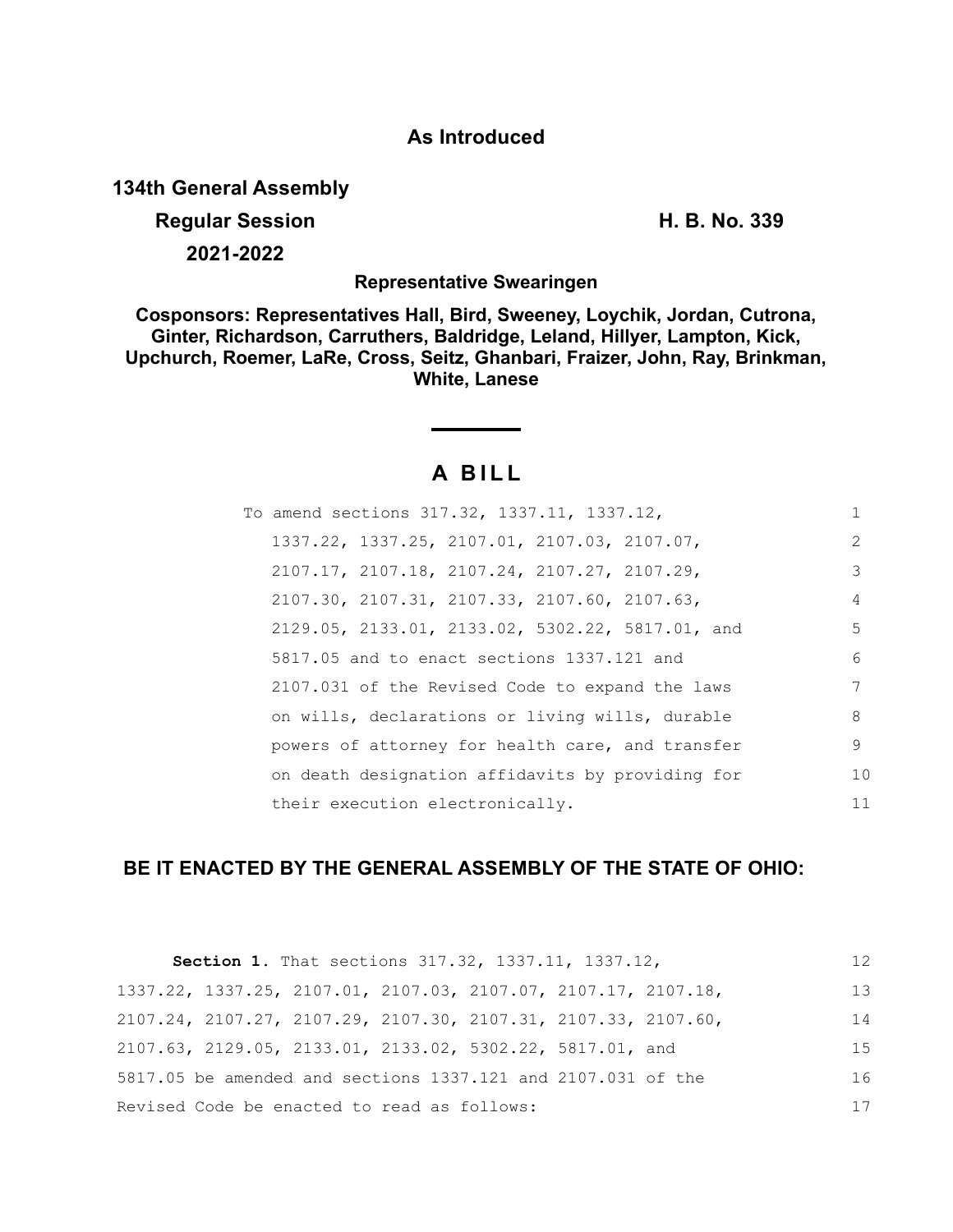### **H. B. No. 339 Page 2 As Introduced**

**Sec. 317.32.** The county recorder shall charge and collect the following fees, to include, except as otherwise provided in division (A)(2) of this section, base fees for the recorder's services and housing trust fund fees collected pursuant to section 317.36 of the Revised Code: 18 19  $20$ 21 22

(A)(1) Except as otherwise provided in division (A)(2) of this section, for recording and indexing an instrument if the photocopy or any similar process is employed, a base fee of seventeen dollars for the first two pages and a housing trust fund fee of seventeen dollars, and a base fee of four dollars and a housing trust fund fee of four dollars for each subsequent page, size eight and one-half inches by fourteen inches, or fraction of a page, including the caption page, of such instrument;

(2) For recording and indexing an instrument described in division (D) of section 317.08 of the Revised Code if the photocopy or any similar process is employed, a fee of twentyeight dollars for the first two pages to be deposited as specified elsewhere in this division, and a fee of eight dollars to be deposited in the same manner for each subsequent page, size eight and one-half inches by fourteen inches, or fraction of a page, including the caption page, of that instrument. If the county recorder's technology fund has been established under section 317.321 of the Revised Code, of the twenty-eight dollars, fourteen dollars shall be deposited into the county treasury to the credit of the county recorder's technology fund and fourteen dollars shall be deposited into the county treasury to the credit of the county general fund. If the county recorder's technology fund has not been established, the twentyeight dollars shall be deposited into the county treasury to the credit of the county general fund. 32 33 34 35 36 37 38 39 40 41 42 43 44 45 46 47 48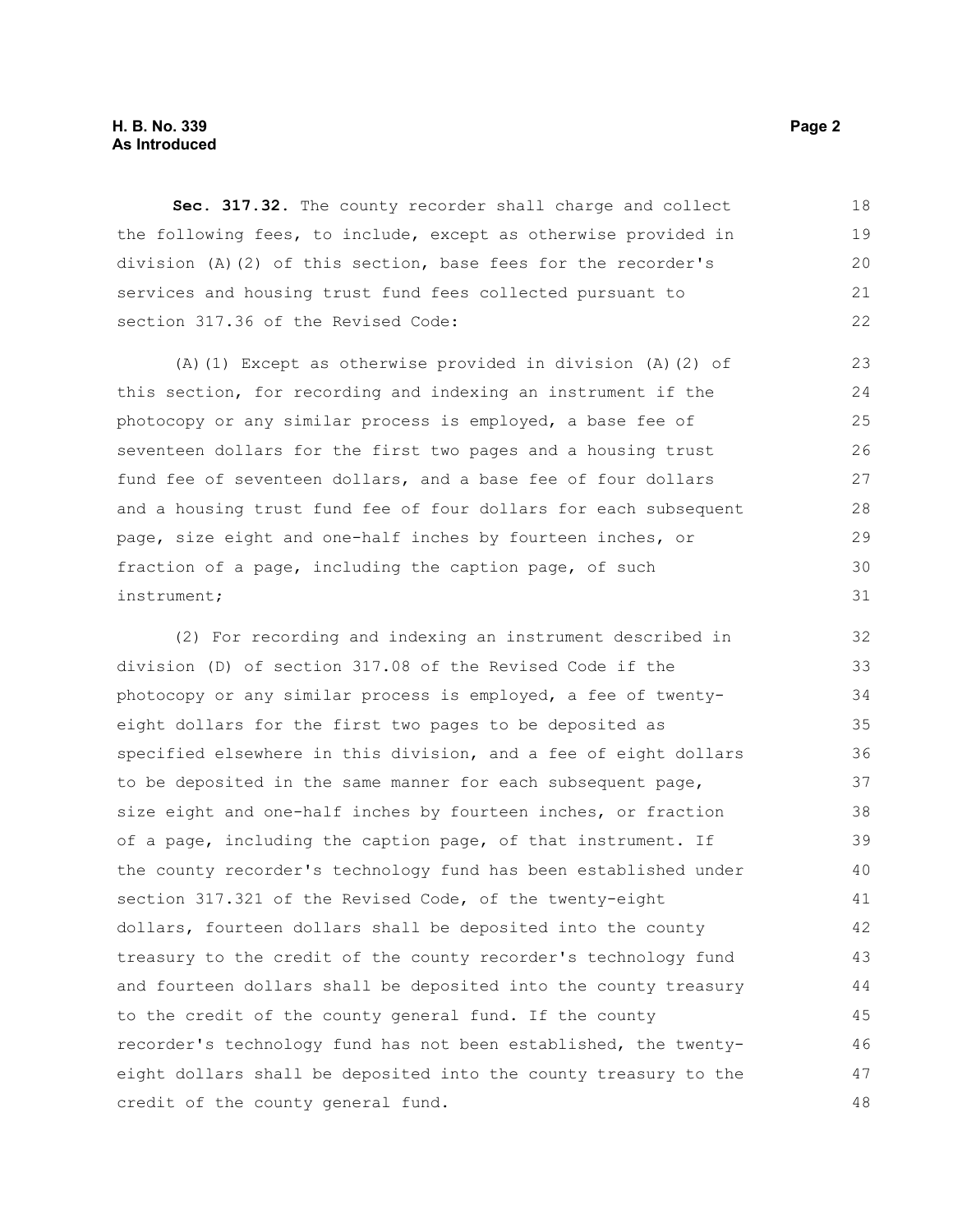### **H. B. No. 339** Page 3 **As Introduced**

(B) For certifying a photocopy from the record previously recorded, a base fee of one dollar and a housing trust fund fee of one dollar per page, size eight and one-half inches by fourteen inches, or fraction of a page; for each certification if the recorder's seal is required, except as to instruments issued by the armed forces of the United States, a base fee of fifty cents and a housing trust fund fee of fifty cents; 49 50 51 52 53 54 55

(C) For entering any marginal reference by separate recorded instrument, a base fee of two dollars and a housing trust fund fee of two dollars for each marginal reference set out in that instrument, in addition to the fees set forth in division (A)(1) of this section;

(D) For indexing in the real estate mortgage records, pursuant to section 1309.519 of the Revised Code, financing statements covering crops growing or to be grown, timber to be cut, minerals or the like, including oil and gas, accounts subject to section 1309.301 of the Revised Code, or fixture filings made pursuant to section 1309.334 of the Revised Code, a base fee of two dollars and a housing trust fund fee of two dollars for each name indexed;

(E) For filing zoning resolutions, including text and maps, in the office of the recorder as required under sections 303.11 and 519.11 of the Revised Code, a base fee of twenty-five dollars and a housing trust fund fee of twenty-five dollars, regardless of the size or length of the resolutions; 69 70 71 72 73

(F) For filing zoning amendments, including text and maps, in the office of the recorder as required under sections 303.12 and 519.12 of the Revised Code, a base fee of ten dollars and a housing trust fund fee of ten dollars regardless of the size or length of the amendments; 74 75 76 77 78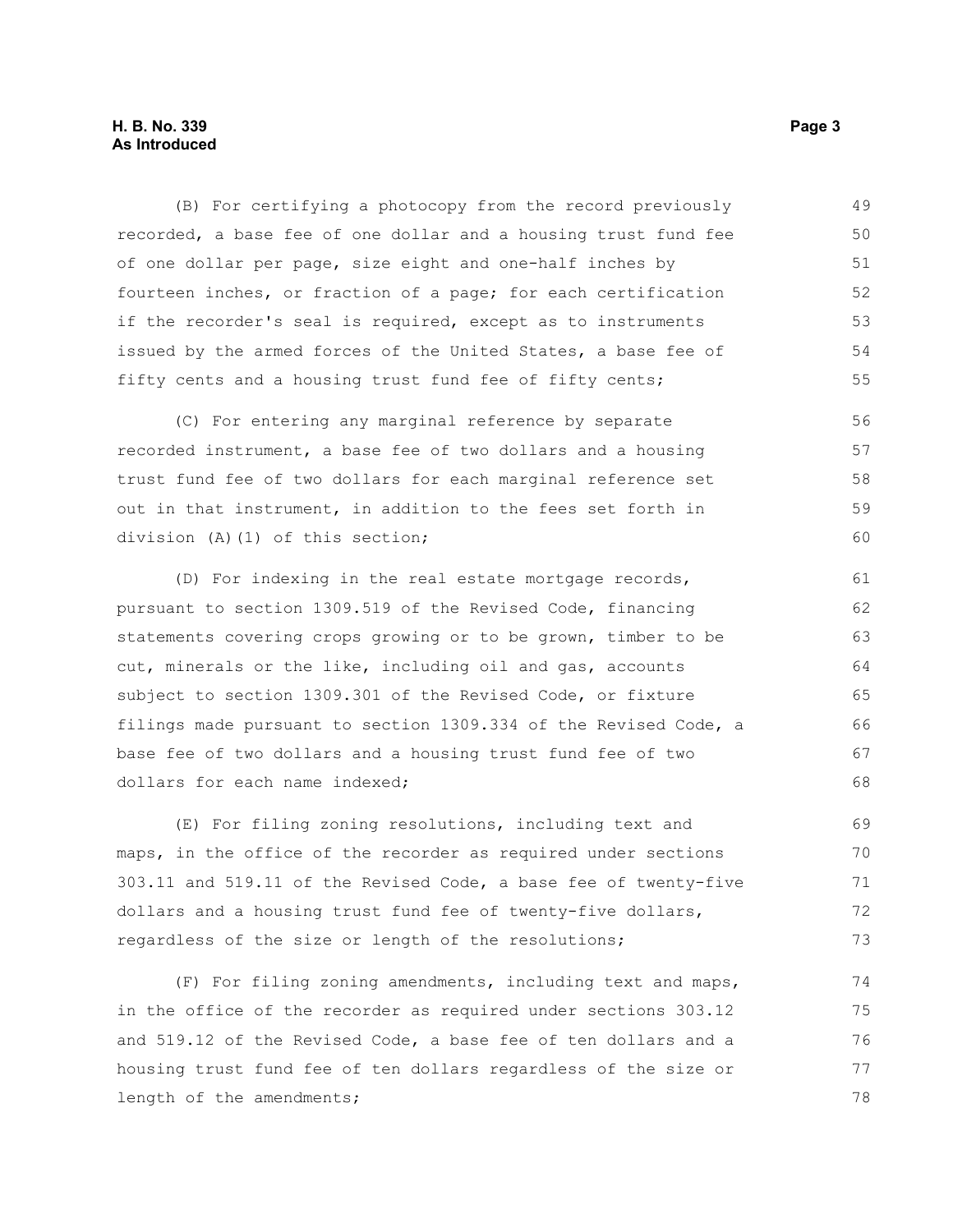### **H. B. No. 339 Page 4 As Introduced**

(G) For photocopying a document, other than at the time of recording and indexing as provided for in division (A)(1) or (2) of this section, a base fee of one dollar and a housing trust fund fee of one dollar per page, size eight and one-half inches by fourteen inches, or fraction thereof; 79 80 81 82 83

(H) For local facsimile transmission of a document, a base fee of one dollar and a housing trust fund fee of one dollar per page, size eight and one-half inches by fourteen inches, or fraction thereof; for long distance facsimile transmission of a document, a base fee of two dollars and a housing trust fund fee of two dollars per page, size eight and one-half inches by fourteen inches, or fraction thereof;

(I) For recording a declaration executed pursuant to section 2133.02 of the Revised Code or a durable power of attorney for health care executed pursuant to section 1337.12 of the Revised Code, or both a declaration and a durable power of attorney for health care, a base fee of at least fourteen dollars but not more than twenty dollars and a housing trust fund fee of at least fourteen dollars but not more than twenty dollars. The instrument, if electronically executed under either of those sections, whichever is applicable, is recorded under this division by presenting a copy of a declaration, as defined in section 2133.01 of the Revised Code, or an electronic durable power of attorney for health care retrieved and copied in readable text as described in section 1337.121 of the Revised Code. 91 92 93 94 95 96 97 98 99 100 101 102 103 104

In any county in which the recorder employs the photostatic or any similar process for recording maps, plats, or prints the recorder shall determine, charge, and collect for the recording or rerecording of any map, plat, or print, a base fee 105 106 107 108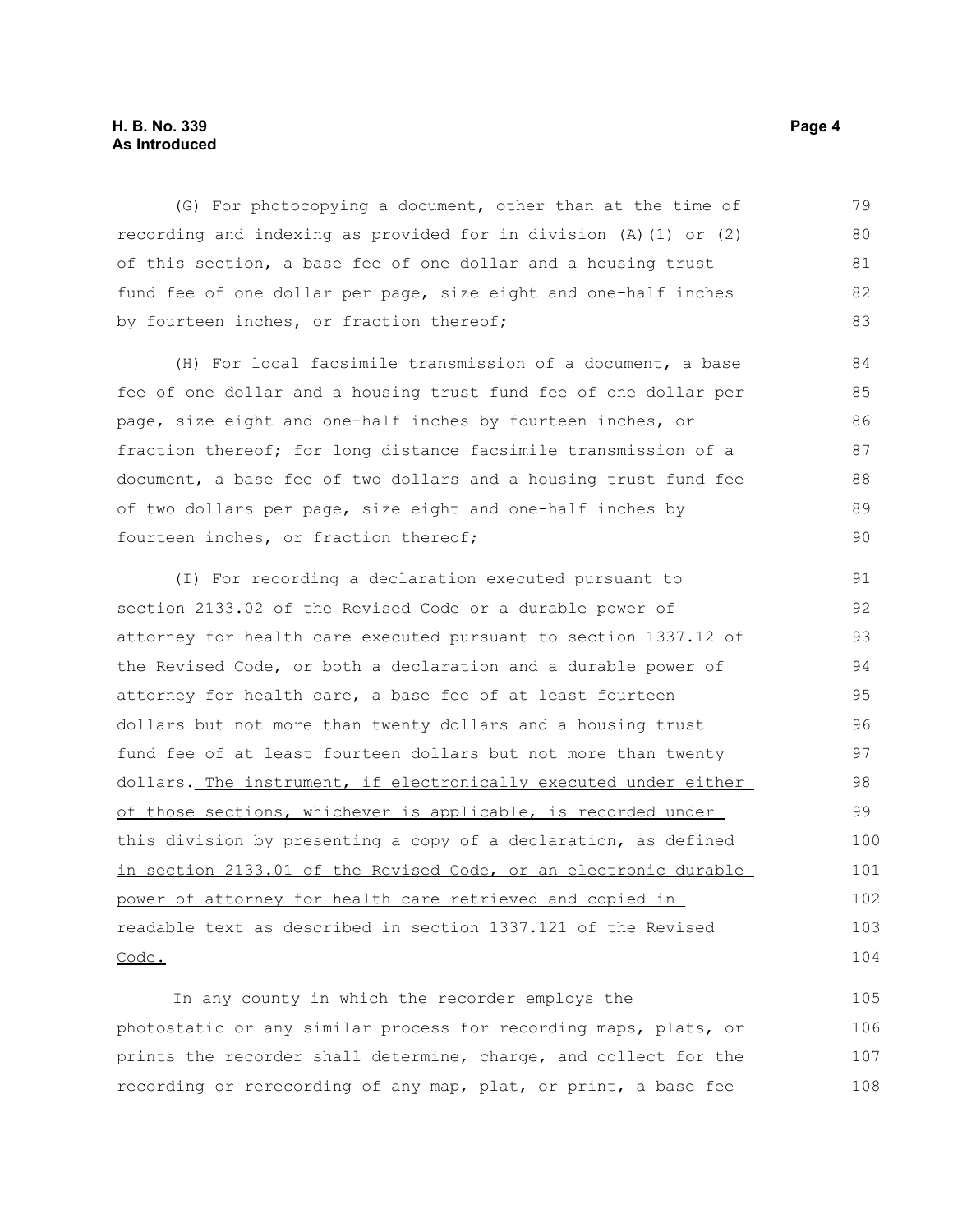### **H. B. No. 339 Page 5 As Introduced**

of five cents and a housing trust fund fee of five cents per square inch, for each square inch of the map, plat, or print filed for that recording or rerecording, with a minimum base fee of twenty dollars and a minimum housing trust fund fee of twenty dollars; for certifying a copy from the record, a base fee of two cents and a housing trust fund fee of two cents per square inch of the record, with a minimum base fee of two dollars and a minimum housing trust fund fee of two dollars. 109 110 111 112 113 114 115 116

The fees provided in this section shall be paid upon the presentation of the instruments for record or upon the application for any certified copy of the record, except that the payment of fees for providing copies of instruments conveying or extinguishing agricultural easements to the office of farmland preservation in the department of agriculture under division (H) of section 5301.691 of the Revised Code shall be governed by that division. 117 118 119 120 121 122 123 124

The fees provided for in this section shall not apply to the recording, indexing, or making of a certified copy or to the filing of any instrument by a county land reutilization corporation, its wholly owned subsidiary, or any other electing subdivision as defined in section 5722.01 of the Revised Code. 125 126 127 128 129

**Sec. 1337.11.** As used in sections 1337.11 to 1337.17 of the Revised Code: 130 131

(A) "Adult" means a person who is eighteen years of age or older. 132 133

(B) "Attending physician" means the physician to whom a principal or the family of a principal has assigned primary responsibility for the treatment or care of the principal or, if the responsibility has not been assigned, the physician who has 134 135 136 137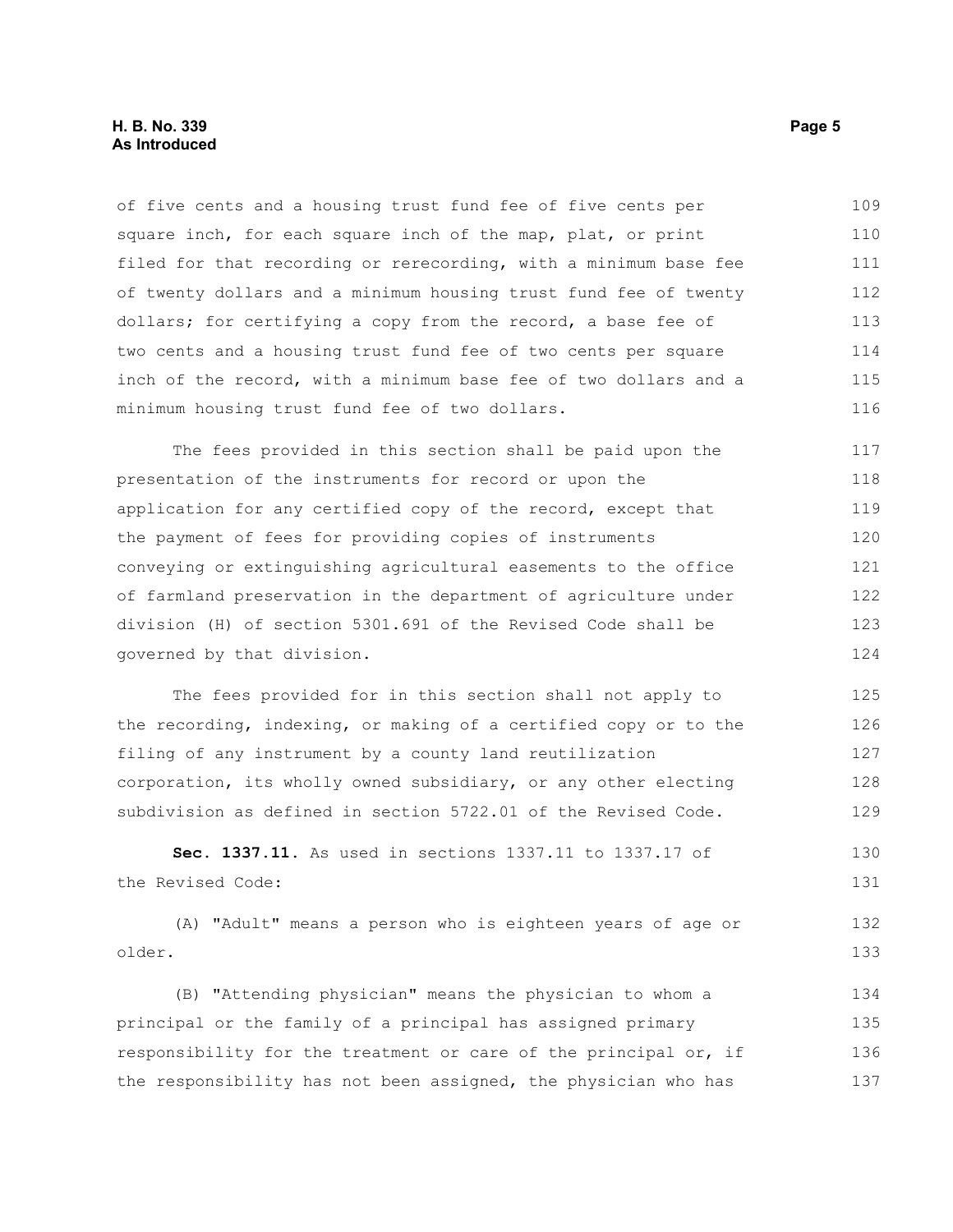accepted that responsibility. (C) "Comfort care" means any of the following: (1) Nutrition when administered to diminish the pain or discomfort of a principal, but not to postpone death; (2) Hydration when administered to diminish the pain or discomfort of a principal, but not to postpone death; 138 139 140 141 142 143

(3) Any other medical or nursing procedure, treatment, intervention, or other measure that is taken to diminish the pain or discomfort of a principal, but not to postpone death. 144 145 146

(D) "Consulting physician" means a physician who, in conjunction with the attending physician of a principal, makes one or more determinations that are required to be made by the attending physician, or to be made by the attending physician and one other physician, by an applicable provision of sections 1337.11 to 1337.17 of the Revised Code, to a reasonable degree of medical certainty and in accordance with reasonable medical standards. 147 148 149 150 151 152 153 154

(E) "Declaration for mental health treatment" has the same meaning as in section 2135.01 of the Revised Code.

(F) "Guardian" means a person appointed by a probate court pursuant to Chapter 2111. of the Revised Code to have the care and management of the person of an incompetent. 157 158 159

(G) "Health care" means any care, treatment, service, or procedure to maintain, diagnose, or treat an individual's physical or mental condition or physical or mental health. 160 161 162

(H) "Health care decision" means informed consent, refusal to give informed consent, or withdrawal of informed consent to health care. 163 164 165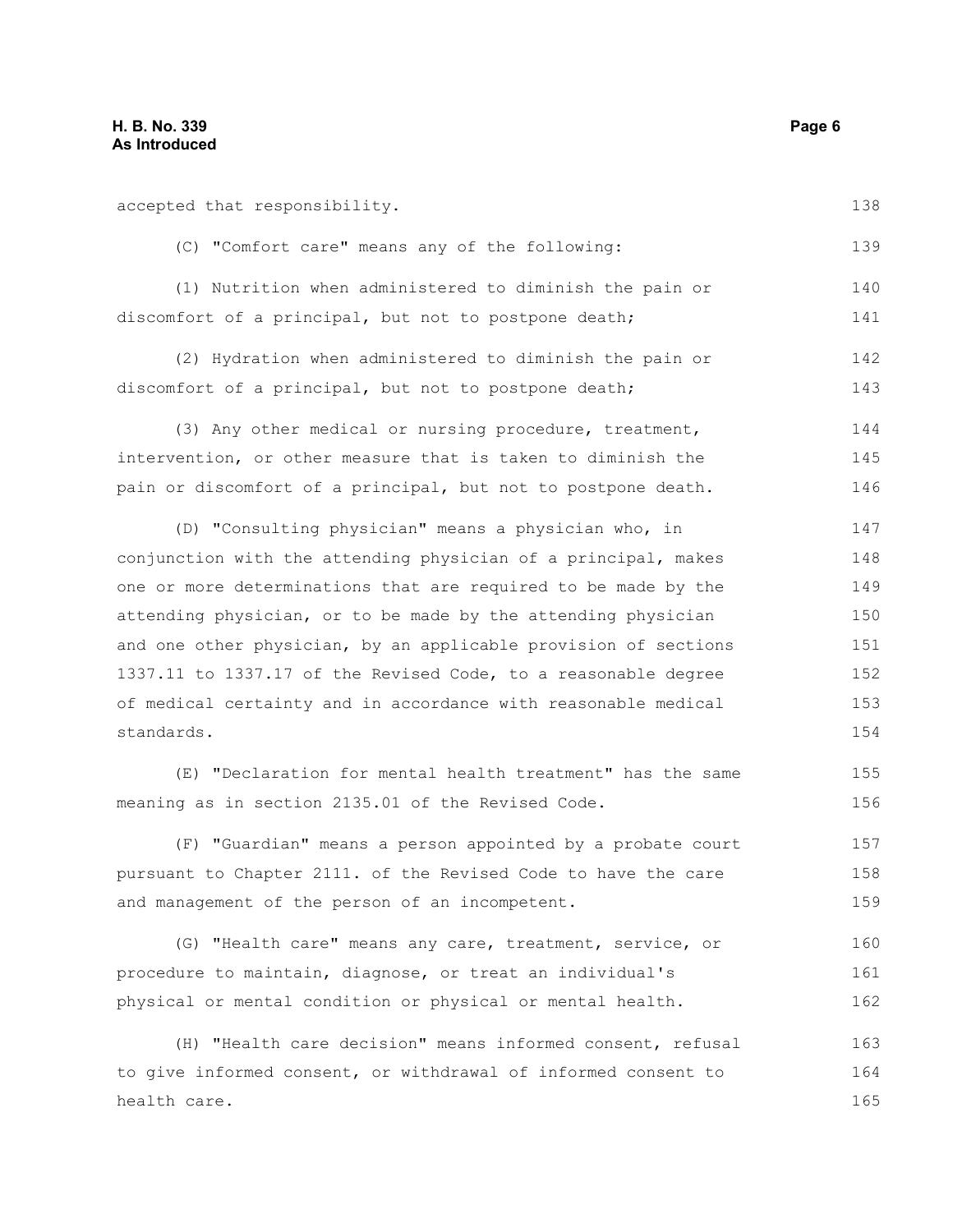(I) "Health care facility" means any of the following: (1) A hospital; (2) A hospice care program, pediatric respite care program, or other institution that specializes in comfort care of patients in a terminal condition or in a permanently unconscious state; (3) A nursing home; (4) A home health agency; (5) An intermediate care facility for individuals with intellectual disabilities; (6) A regulated community mental health organization. (J) "Health care personnel" means physicians, nurses, physician assistants, emergency medical technicians-basic, emergency medical technicians-intermediate, emergency medical technicians-paramedic, medical technicians, dietitians, other authorized persons acting under the direction of an attending physician, and administrators of health care facilities. (K) "Home health agency" has the same meaning as in section 3701.881 of the Revised Code. (L) "Hospice care program" and "pediatric respite care program" have the same meanings as in section 3712.01 of the Revised Code. (M) "Hospital" has the same meanings as in sections 3701.01, 3727.01, and 5122.01 of the Revised Code. (N) "Hydration" means fluids that are artificially or technologically administered. (O) "Incompetent" has the same meaning as in section 166 167 168 169 170 171 172 173 174 175 176 177 178 179 180 181 182 183 184 185 186 187 188 189 190 191 192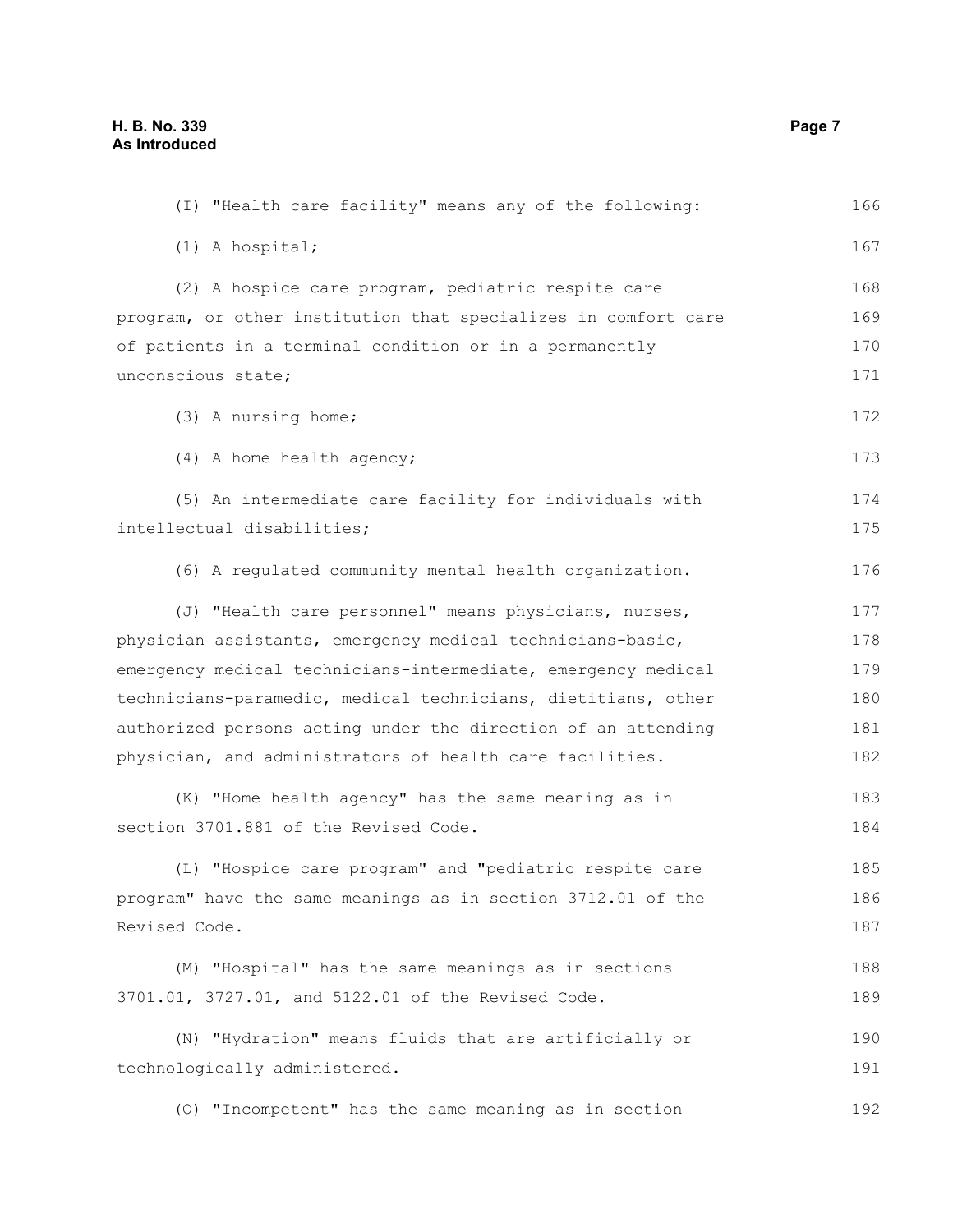2111.01 of the Revised Code.

(P) "Intermediate care facility for individuals with intellectual disabilities" has the same meaning as in section 5124.01 of the Revised Code. (Q) "Life-sustaining treatment" means any medical procedure, treatment, intervention, or other measure that, when administered to a principal, will serve principally to prolong the process of dying. (R) "Medical claim" has the same meaning as in section 2305.113 of the Revised Code. (S) "Mental health treatment" has the same meaning as in section 2135.01 of the Revised Code. (T) "Nursing home" has the same meaning as in section 3721.01 of the Revised Code. (U) "Nutrition" means sustenance that is artificially or technologically administered. (V) "Permanently unconscious state" means a state of permanent unconsciousness in a principal that, to a reasonable degree of medical certainty as determined in accordance with reasonable medical standards by the principal's attending physician and one other physician who has examined the principal, is characterized by both of the following: (1) Irreversible unawareness of one's being and environment. (2) Total loss of cerebral cortical functioning, resulting in the principal having no capacity to experience pain or suffering. 194 195 196 197 198 199 200 201 202 203 204 205 206 207 208 209 210 211 212 213 214 215 216 217 218 219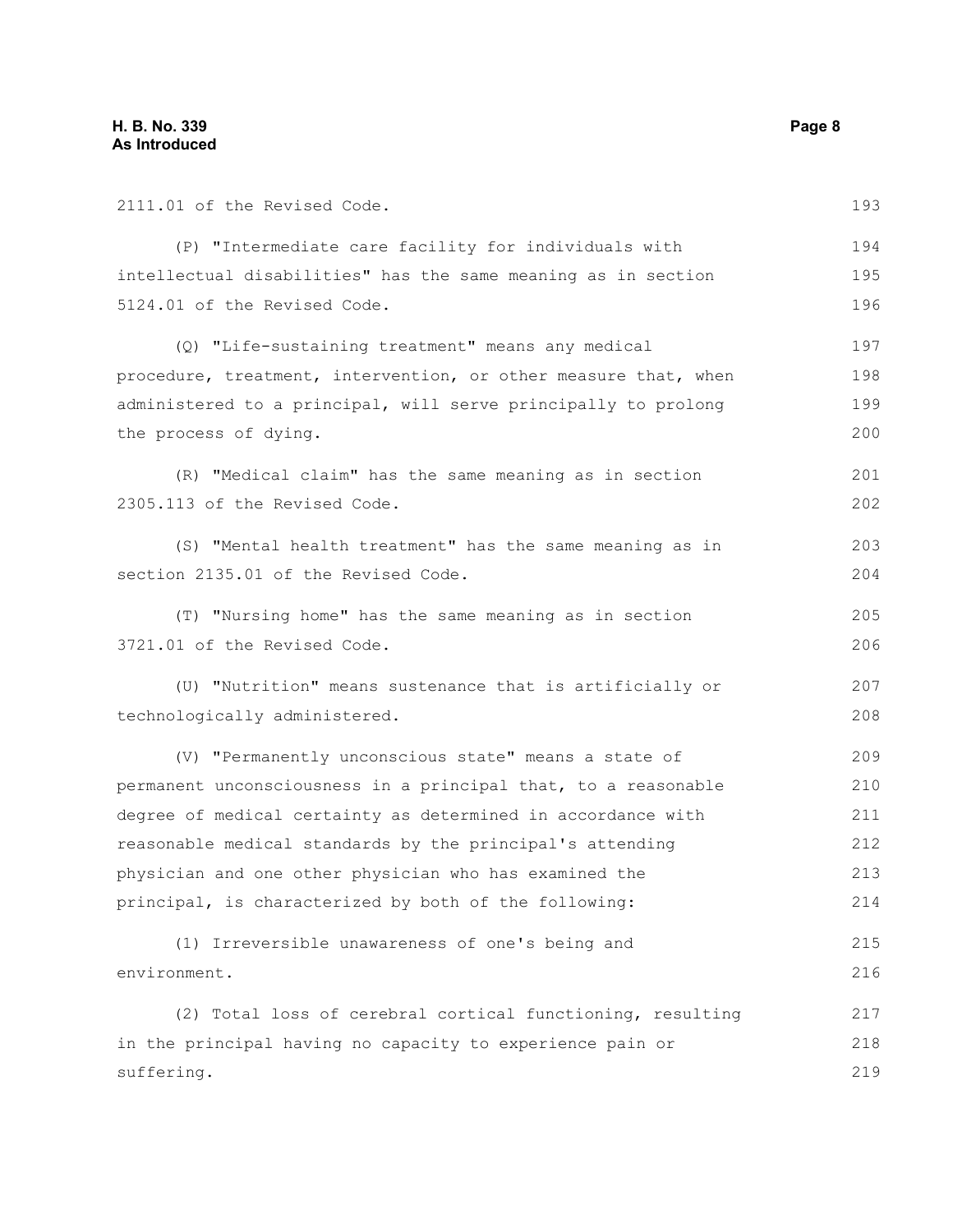### **H. B. No. 339** Page 9 **As Introduced**

| (W) "Person" has the same meaning as in section 1.59 of          | 220 |
|------------------------------------------------------------------|-----|
| the Revised Code and additionally includes political             | 221 |
| subdivisions and governmental agencies, boards, commissions,     | 222 |
| departments, institutions, offices, and other instrumentalities. | 223 |
| (X) "Physician" means a person who is authorized under           | 224 |
| Chapter 4731. of the Revised Code to practice medicine and       | 225 |
| surgery or osteopathic medicine and surgery.                     | 226 |
| (Y) "Political subdivision" and "state" have the same            | 227 |
| meanings as in section 2744.01 of the Revised Code.              | 228 |
| (Z) "Professional disciplinary action" means action taken        | 229 |
| by the board or other entity that regulates the professional     | 230 |
| conduct of health care personnel, including the state medical    | 231 |
| board and the board of nursing.                                  | 232 |
| (AA) "Regulated community mental health organization"            | 233 |
| means a residential facility as defined and licensed under       | 234 |
| section 5119.34 of the Revised Code or a community mental health | 235 |
| services provider as defined in section 5122.01 of the Revised   | 236 |
| Code.                                                            | 237 |
| (BB) "Terminal condition" means an irreversible,                 | 238 |
| incurable, and untreatable condition caused by disease, illness, | 239 |
| or injury from which, to a reasonable degree of medical          | 240 |
| certainty as determined in accordance with reasonable medical    | 241 |
| standards by a principal's attending physician and one other     | 242 |
| physician who has examined the principal, both of the following  | 243 |
| apply:                                                           | 244 |
| (1) There can be no recovery.                                    | 245 |
| (2) Death is likely to occur within a relatively short           | 246 |

time if life-sustaining treatment is not administered. 247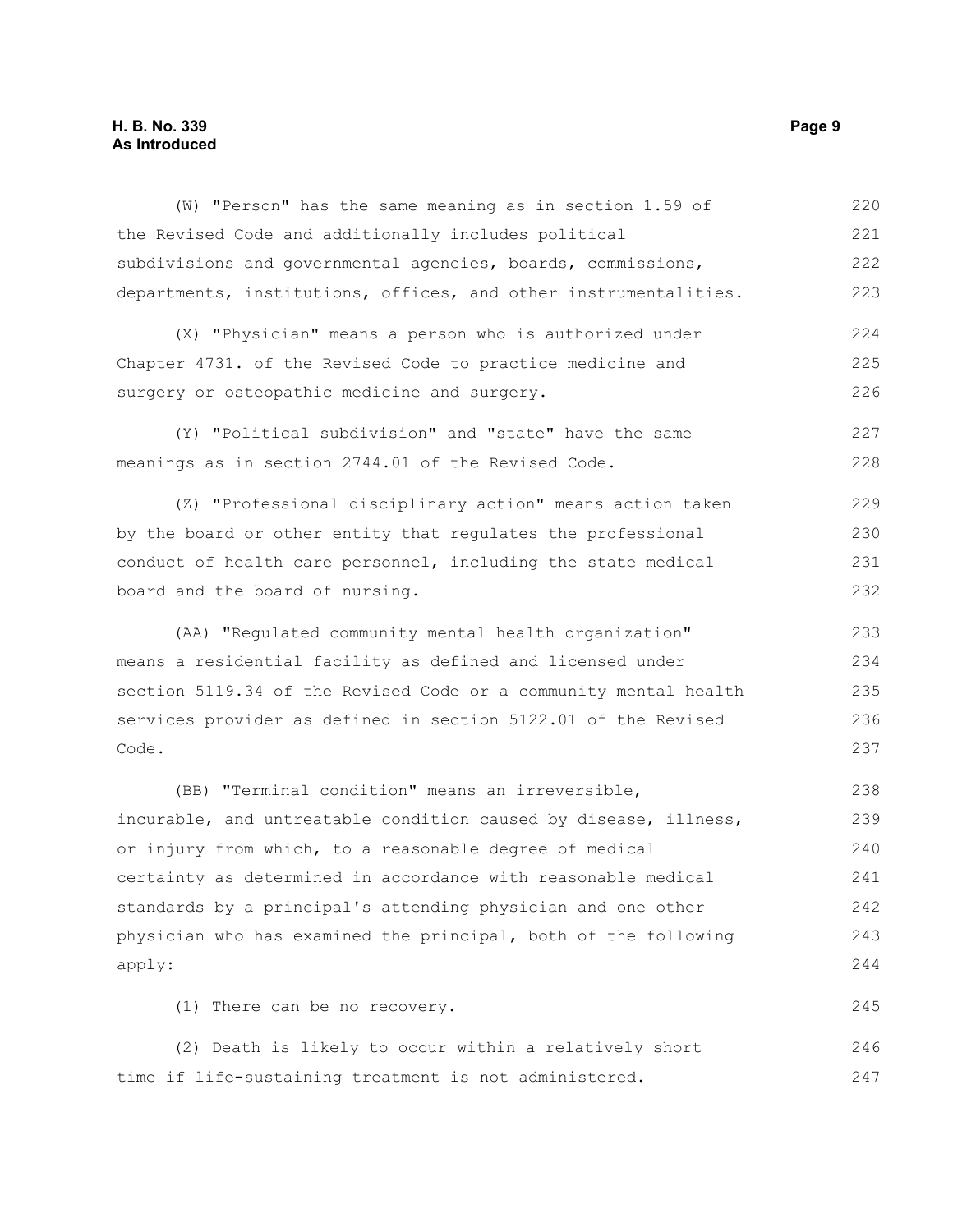(CC) "Tort action" means a civil action for damages for injury, death, or loss to person or property, other than a civil action for damages for a breach of contract or another agreement between persons. 248 249 250 251

| (DD) "Electronic," "electronically," "electronic             | 252  |
|--------------------------------------------------------------|------|
| presence," "record," "sign," and "vulnerable adult" have the | 253  |
| same meanings as in section 2107.01 of the Revised Code.     | 2.54 |

**Sec. 1337.12.** (A)(1) An adult who is of sound mind voluntarily may create a valid durable power of attorney for health care by executing a durable power of attorney, in accordance with section 1337.24 of the Revised Code, that authorizes an attorney in fact as described in division (A)(2) of this section to make health care decisions for the principal at any time that the attending physician of the principal determines that the principal has lost the capacity to make informed health care decisions for the principal. The durable power of attorney for health care may authorize the attorney in fact, commencing immediately upon the execution of the instrument or at any subsequent time and regardless of whether the principal has lost the capacity to make informed health care decisions, to obtain information concerning the principal's health, including protected health information as defined in 45 C.F.R. 160.103. Except as otherwise provided in divisions (B) to (F) of section 1337.13 of the Revised Code, the authorization may include the right to give informed consent, to refuse to give informed consent, or to withdraw informed consent to any health care that is being or could be provided to the principal. Additionally, to be valid, a durable power of attorney for health care shall satisfy both of the following: 255 256 257 258 259 260 261 262 263 264 265 266 267 268 269 270 271 272 273 274 275 276

(a)  $H-Jf$  a durable power of attorney for health care is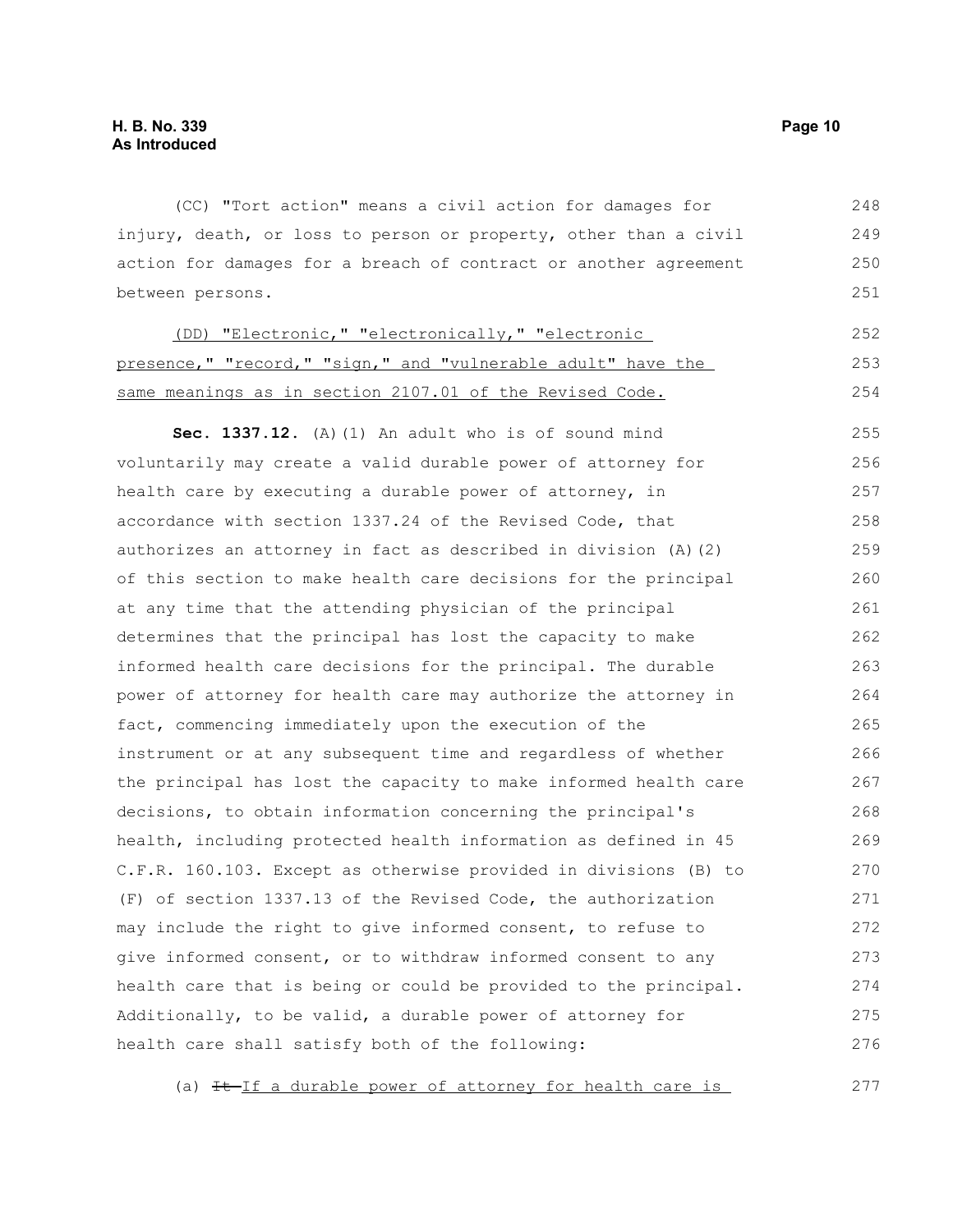in writing, it shall be signed at the end of the instrument by the principal and shall state the date of its execution. If a durable power of attorney for health care is executed electronically, the principal shall sign the record associated with, and at the end of, the instrument and shall state the date of its execution. 278 279 280 281 282 283

(b) It shall be witnessed in accordance with division (B) of this section or be acknowledged by the principal in accordance with division (C) of this section. 284 285 286

(2) Except as otherwise provided in this division, a durable power of attorney for health care may designate any competent adult as the attorney in fact. The attending physician of the principal and an administrator of any nursing home in which the principal is receiving care shall not be designated as an attorney in fact in, or act as an attorney in fact pursuant to, a durable power of attorney for health care. An employee or agent of the attending physician of the principal and an employee or agent of any health care facility in which the principal is being treated shall not be designated as an attorney in fact in, or act as an attorney in fact pursuant to, a durable power of attorney for health care, except that these limitations do not preclude a principal from designating either type of employee or agent as the principal's attorney in fact if the individual is a competent adult and related to the principal by blood, marriage, or adoption, or if the individual is a competent adult and the principal and the individual are members of the same religious order. 287 288 289 290 291 292 293 294 295 296 297 298 299 300 301 302 303 304

(3) A durable power of attorney for health care shall not expire, unless the principal specifies an expiration date in the instrument. However, when a durable power of attorney contains 305 306 307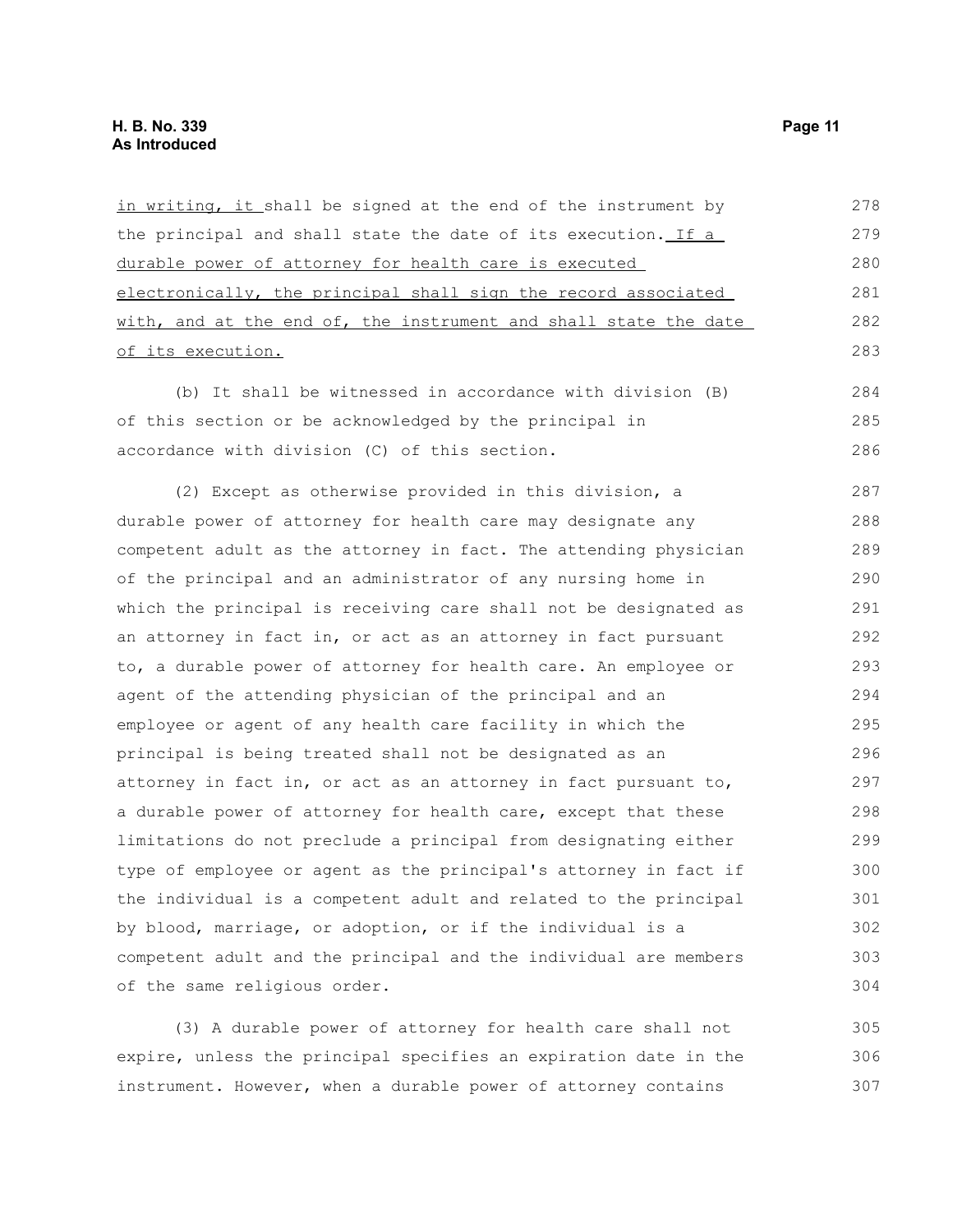### **H. B. No. 339 Page 12 As Introduced**

an expiration date, if the principal lacks the capacity to make informed health care decisions for the principal on the expiration date, the instrument shall continue in effect until the principal regains the capacity to make informed health care decisions for the principal. 308 309 310 311 312

(B) If witnessed for purposes of division (A)(1)(b) of this section, a durable power of attorney for health care shall be witnessed by at least two individuals who are adults and who are not ineligible to be witnesses under this division. Any person who is related to the principal by blood, marriage, or adoption, any person who is designated as the attorney in fact or alternate attorney in fact in the instrument, the attending physician of the principal, and the administrator of any nursing home in which the principal is receiving care are ineligible to be witnesses.

The witnessing of a durable power of attorney for health care shall involve the principal signing the applicable instrument as described in division  $(A)$   $(1)$   $(a)$  of this section, or acknowledging the principal's signature, at the end of the instrument in the physical presence or electronic presence, as applicable, of each witness. A witness for a durable power of attorney for health care that is electronically executed may be in either the physical or electronic presence of the principal. A witness for a durable power of attorney for health care that is executed electronically in the electronic presence of the principal shall be located within this state. A witness for a durable power of attorney for health care that is executed electronically by the principal who is a vulnerable adult shall sign the durable power of attorney for health care in the physical presence of the principal. Then, each witness shall subscribe the witness's signature after the signature of the 323 324 325 326 327 328 329 330 331 332 333 334 335 336 337 338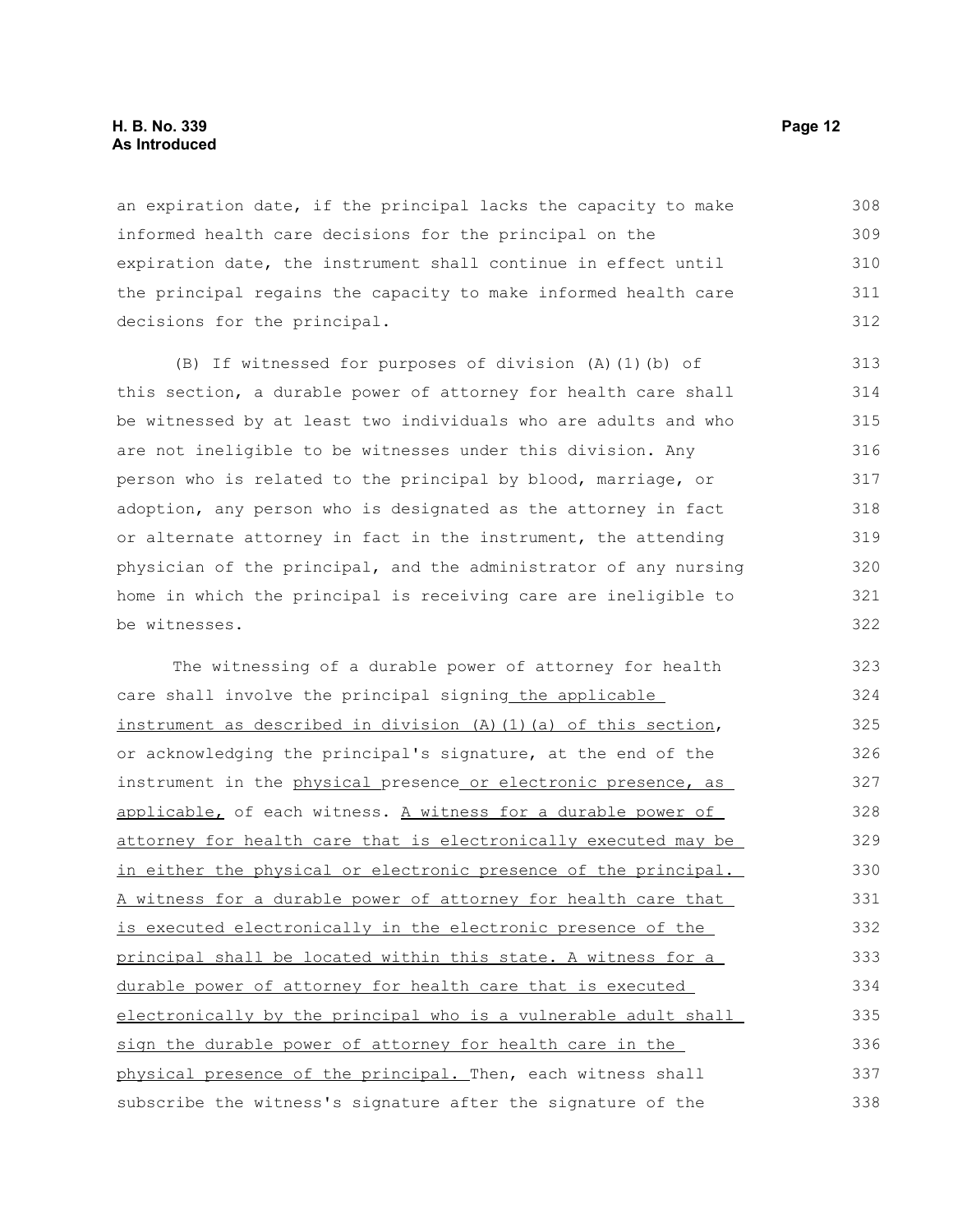principal and, by doing so, attest to the witness's belief that the principal appears to be of sound mind and not under or subject to duress, fraud, or undue influence. The signatures of the principal and the witnesses under this division are not required to appear on the same page of the instrument. 339 340 341 342 343

(C)(1) If acknowledged for purposes of division (A)(1)(b) of this section, a durable power of attorney for health care shall be acknowledged before a notary public $\tau$  who. The notary public shall make the certification described in section 147.53 of the Revised Code and also shall attest that the principal appears to be of sound mind and not under or subject to duress, fraud, or undue influence.

(2) If the durable power of attorney for health care is executed electronically, the notary public performing the certification and attestation described in division (C)(1) of this section shall do so through an electronic notarization, pursuant to section 147.591 of the Revised Code, or as an online notarization pursuant to sections 147.60 to 147.66 of the Revised Code. 351 352 353 354 355 356 357

(D)(1) If a principal has both a valid durable power of attorney for health care and a valid declaration, division (B) of section 2133.03 of the Revised Code applies. If a principal has both a valid durable power of attorney for health care and a DNR identification that is based upon a valid declaration and if the declaration supersedes the durable power of attorney for health care under division (B) of section 2133.03 of the Revised Code, the DNR identification supersedes the durable power of attorney for health care to the extent of any conflict between the two. A valid durable power of attorney for health care supersedes any DNR identification that is based upon a do-not-358 359 360 361 362 363 364 365 366 367 368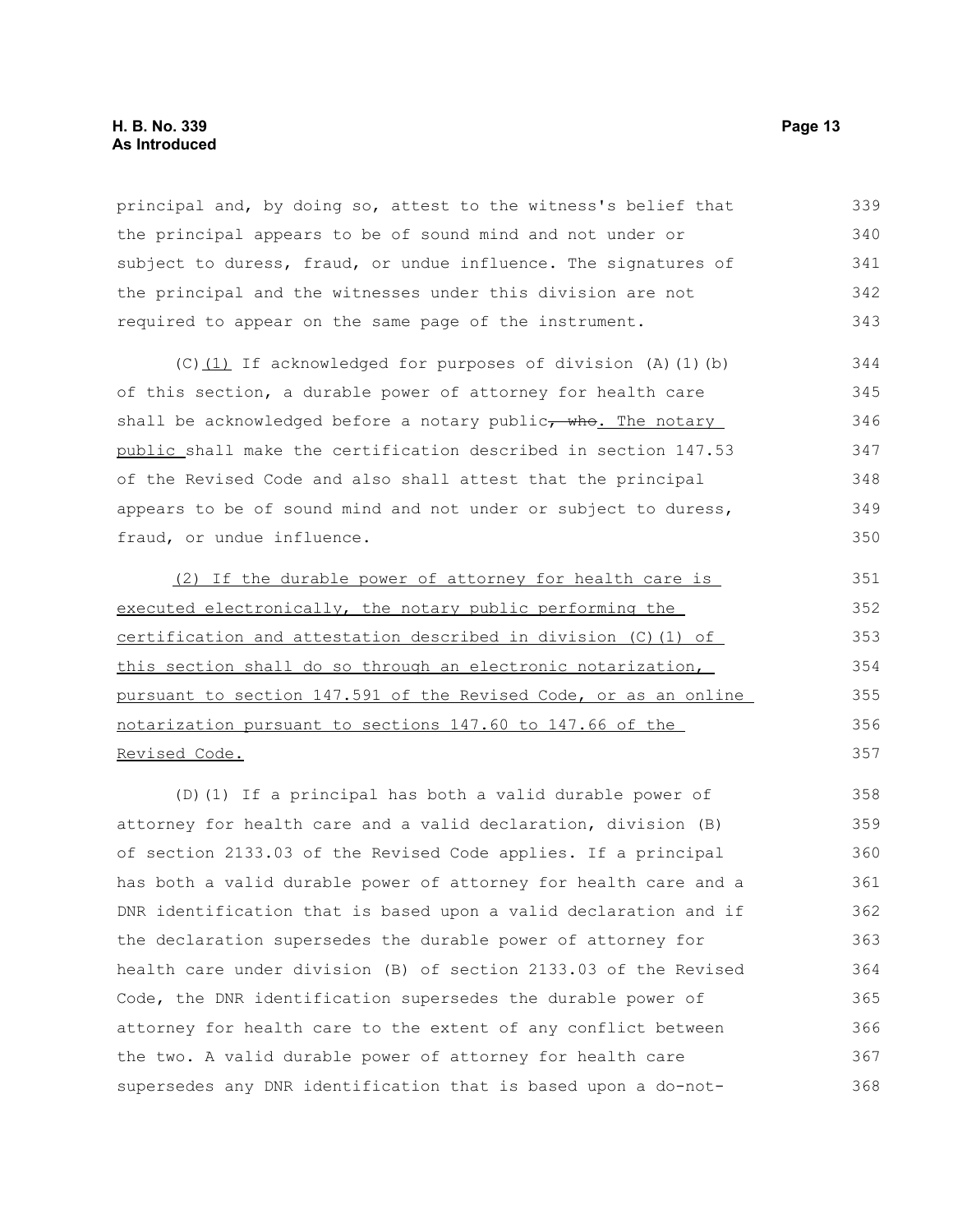resuscitate order that a physician issued for the principal which is inconsistent with the durable power of attorney for health care or a valid decision by the attorney in fact under a durable power of attorney. 369 370 371 372

```
(2) As used in division (D) of this section:
```
(a) "Declaration" has the same meaning as in section 2133.01 of the Revised Code. 374 375

(b) "Do-not-resuscitate order" and "DNR identification" have the same meanings as in section 2133.21 of the Revised Code. 376 377 378

(E)(1) In a durable power of attorney for health care, a principal may nominate a guardian of the principal's person, estate, or both for consideration by a court if proceedings for the appointment of a guardian for the principal's person, estate, or both are commenced at a later time. The principal may authorize the person nominated as the guardian or the attorney in fact to nominate a successor guardian for consideration by the court. The principal's nomination of a guardian of the principal's person, estate, or both is revoked by the principal's subsequent nomination of a guardian of the principal's person, estate, or both, and, except for good cause shown or disqualification, the court shall make its appointment in accordance with the principal's most recent nomination. 379 380 381 382 383 384 385 386 387 388 389 390 391

(2) The principal may direct that bond be waived for a person nominated as guardian or successor guardian under division (E)(1) of this section. 392 393 394

(3) A durable power of attorney for health care that contains the nomination of a person to be the guardian of the person, estate, or both of the principal may be filed with the 395 396 397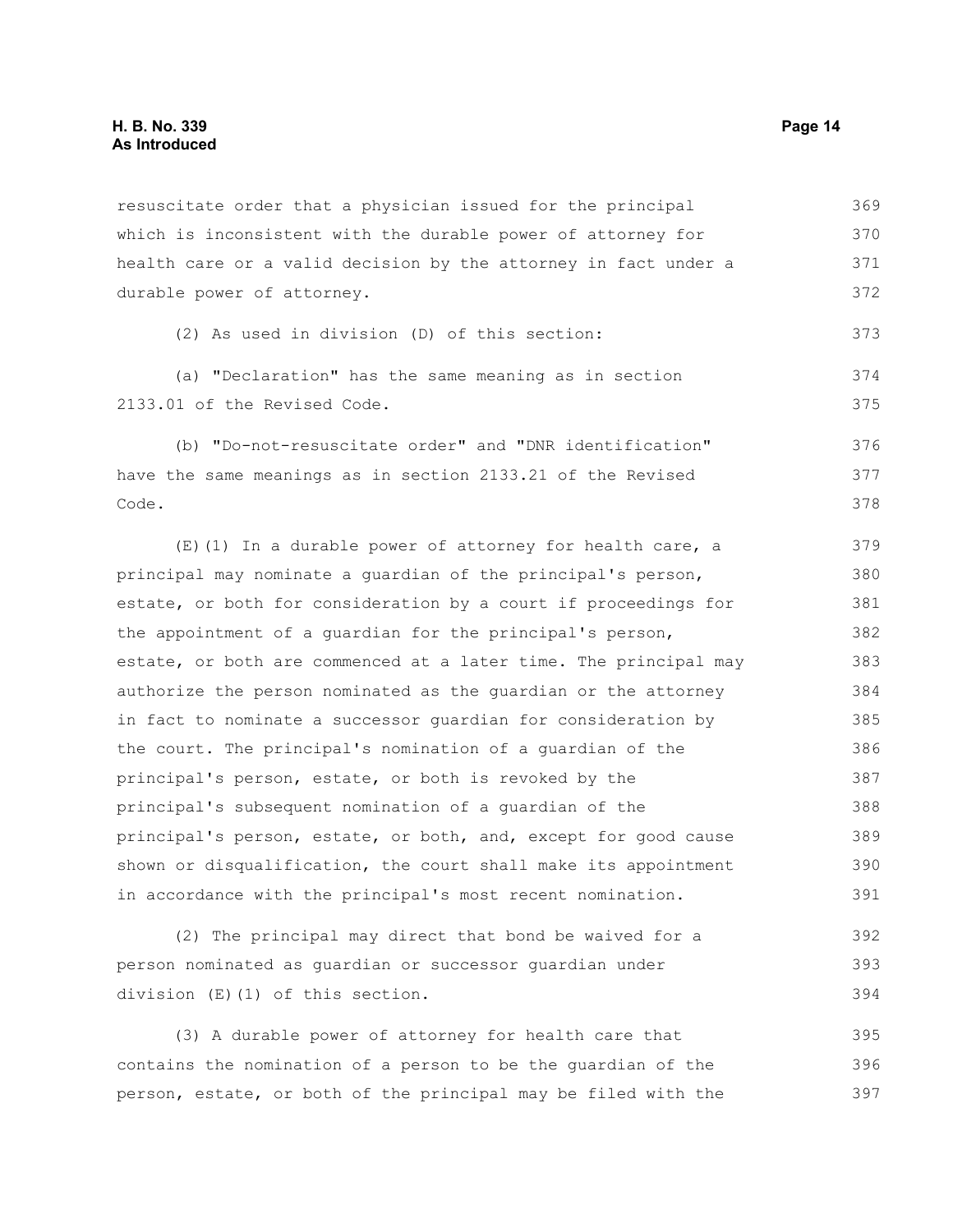probate court for safekeeping, and the probate court shall designate the nomination as the nomination of a standby guardian. 398 399 400

(4) If a guardian is appointed for the principal, a durable power of attorney for health care is not terminated, and the authority of the attorney in fact continues unless the court, pursuant to its authority under section 2111.50 of the Revised Code, limits, suspends, or terminates the power of attorney after notice to the attorney in fact and upon a finding that the limitation, suspension, or termination is in the best interest of the principal. 401 402 403 404 405 406 407 408

 **Sec. 1337.121.** A durable power of attorney for health care executed electronically under section 1337.12 of the Revised Code may include some or all of the information specified in the printed form of the instrument in section 1337.17 of the Revised Code according to the intention of the principal. The record of an electronic durable power of attorney for health care may be retrieved and copied in readable text. 409 410 411 412 413 414 415

**Sec. 1337.22.** As used in sections 1337.21 to 1337.64 of the Revised Code:

(A) "Agent" means a person granted authority to act for a principal under a power of attorney, whether denominated an agent, attorney in fact, or otherwise. "Agent" includes an original agent, coagent, successor agent, and a person to which an agent's authority is delegated. 418 419 420 421 422

(B) "Durable," with respect to a power of attorney, means not terminated by the principal's incapacity. 423 424

(C) "Electronic" means relating to technology having electrical, digital, magnetic, wireless, optical, 425 426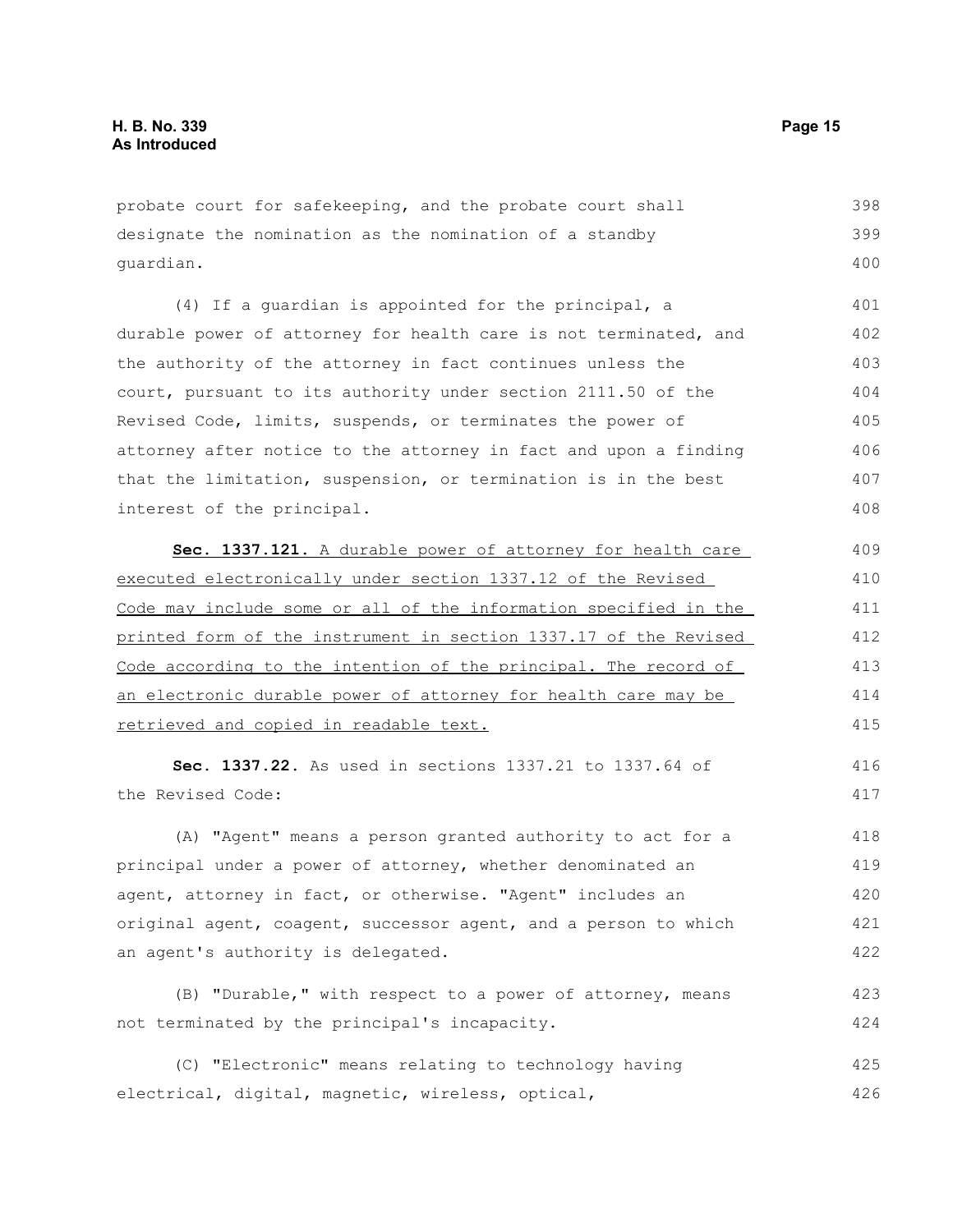| electromagnetic, or similar capabilities.                        | 427 |
|------------------------------------------------------------------|-----|
| (D) "Good faith" means honesty in fact.                          | 428 |
| (E) "Incapacity" means inability of an individual to             | 429 |
| manage property or business affairs for either of the following  | 430 |
| reasons:                                                         | 431 |
| (1) The individual has an impairment in the ability to           | 432 |
| receive and evaluate information or make or communicate          | 433 |
| decisions even with the use of technological assistance.         | 434 |
| (2) The individual is any of the following:                      | 435 |
| (a) Missing;                                                     | 436 |
| (b) Detained, including incarcerated in a penal system;          | 437 |
| (c) Outside the United States and unable to return.              | 438 |
| (F) "Person" means an individual, corporation, business          | 439 |
| trust, estate, trust, partnership, limited liability company,    | 440 |
| association, joint venture, public corporation, government or    | 441 |
| governmental subdivision, agency, or instrumentality, or any     | 442 |
| other legal or commercial entity.                                | 443 |
| (G) "Power of attorney" means a writing or other record          | 444 |
| that grants authority to an agent to act in the place of the     | 445 |
| principal, whether or not the term power of attorney is used.    | 446 |
| (H) "Presently exercisable general power of appointment,"        | 447 |
| with respect to property or a property interest subject to a     | 448 |
| power of appointment, means power exercisable at the time in     | 449 |
| question to vest absolute ownership in the principal             | 450 |
| individually, the principal's estate, the principal's creditors, | 451 |
| or the creditors of the principal's estate. The term includes a  | 452 |
| power of appointment not exercisable until the occurrence of a   | 453 |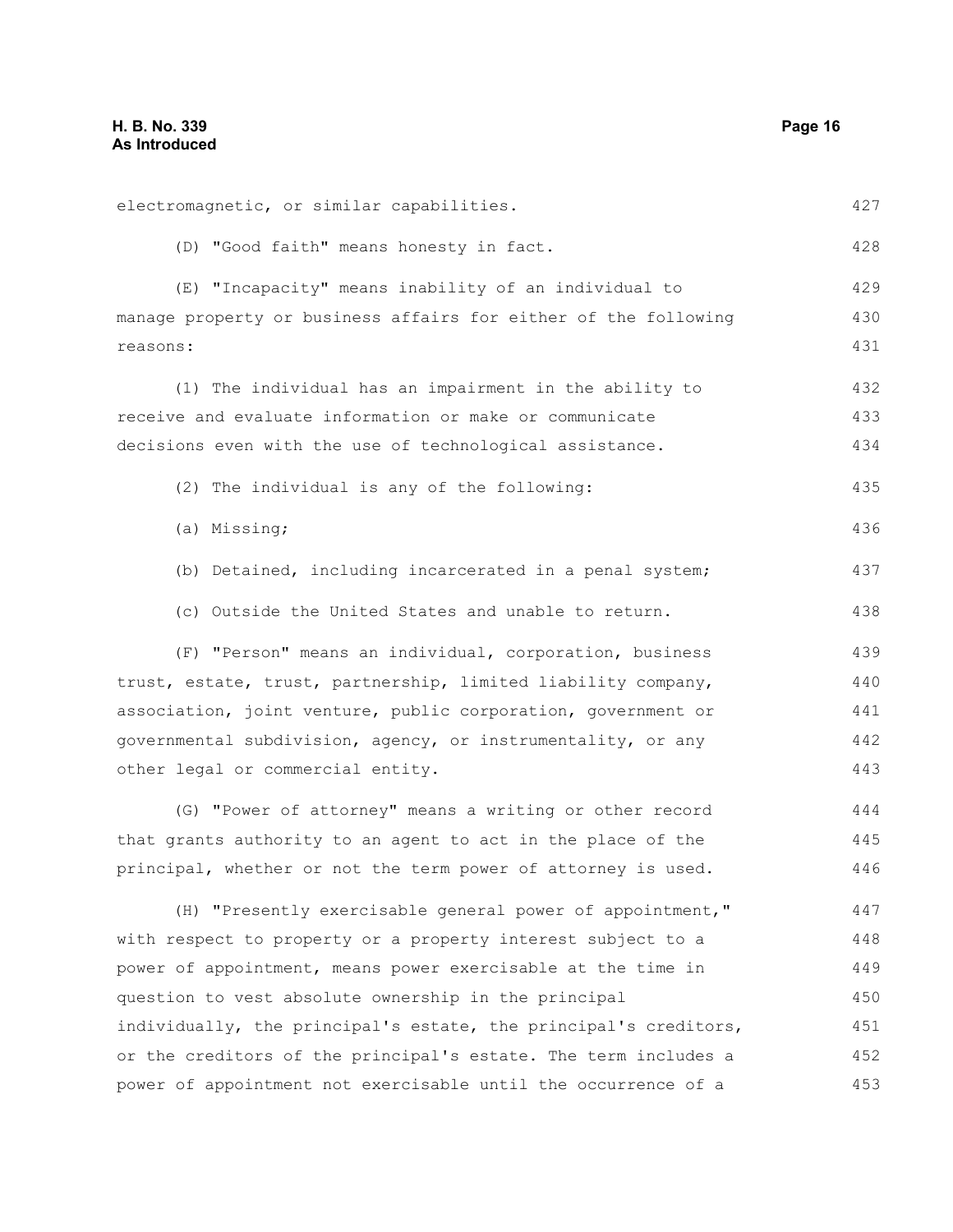specified event, the satisfaction of an ascertainable standard, or the passage of a specified period only after the occurrence of the specified event, the satisfaction of the ascertainable standard, or the passage of the specified period. The term does not include a power exercisable in a fiduciary capacity or only by will. 454 455 456 457 458 459

(I) "Principal" means an individual who grants authority to an agent in a power of attorney.

(J) "Property" means anything that may be the subject of ownership, whether real or personal, or legal or equitable, or any interest or right therein. 462 463 464

(K) "Record" means information that is inscribed on a tangible medium or that is stored in an electronic or other medium and is retrievable in perceivable form. 465 466 467

(L) "Sign" means, with present intent to authenticate or adopt a record, to execute or adopt a tangible symbol or to attach to or logically associate with the record an electronic sound, symbol, or process.

(M) "State" means a state of the United States, the District of Columbia, Puerto Rico, the United States Virgin Islands, or any territory or insular possession subject to the jurisdiction of the United States. 472 473 474 475

(N) "Stocks and bonds" means stocks, bonds, mutual funds, and all other types of securities and financial instruments, whether held directly, indirectly, or in any other manner, but does not include commodity futures contracts or call or put options on stocks or stock indexes. 476 477 478 479 480

(O) "Conscious presence" means within the range of any of the principal's senses, excluding the sense of sight or sound 481 482

460 461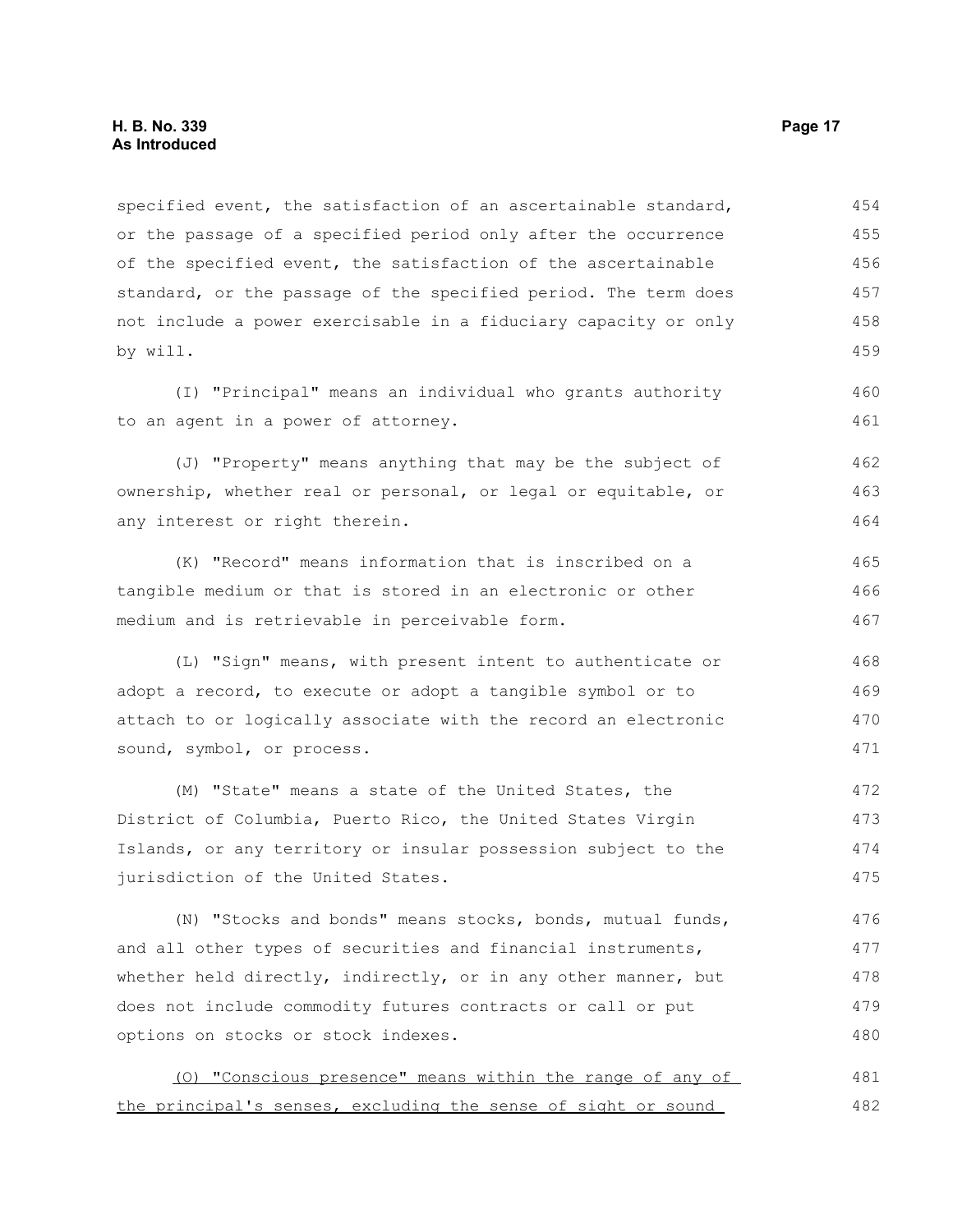| that is sensed by telephonic, electronic, or other distant       | 483 |
|------------------------------------------------------------------|-----|
| communication.                                                   | 484 |
| (P) "Electronic presence" has the same meaning as in             | 485 |
| section 2107.01 of the Revised Code.                             | 486 |
| Sec. 1337.25. (A) A power of attorney must shall be signed       | 487 |
| by the principal or in the principal's conscious presence or     | 488 |
| electronic presence by another individual directed by the        | 489 |
| principal to sign the principal's name on the power of attorney. | 490 |
| A signature on a power of attorney is presumed to be genuine if  | 491 |
| the principal or the principal and other individual directed by  | 492 |
| the principal to sign the principal's name acknowledges the      | 493 |
| signature before a notary public or other individual authorized  | 494 |
| by law to take acknowledgments.                                  | 495 |
| (B) If a power of attorney is executed electronically, the       | 496 |
| principal's signature shall only be acknowledged before a notary | 497 |
| public performing an electronic notarization, pursuant to        | 498 |
| section 147.591 of the Revised Code, or an online notarization   | 499 |
| pursuant to sections 147.60 to 147.66 of the Revised Code.       | 500 |
| Sec. 2107.01. As Unless the context otherwise requires, as       | 501 |
| used in Chapters 2101. to 2131. of the Revised Code:             | 502 |
| (A) (1) "Will" includes codicils the following:                  | 503 |
| (a) Codicils to wills admitted to probate, lost;                 | 504 |
| (b) Lost, spoliated, or destroyed wills, and instruments;        | 505 |
| (c) Instruments declared valid under division (A) (1) of         | 506 |
| section 5817.10 of the Revised Code, but "will";                 | 507 |
| (d) Electronic wills and copies of electronic wills.             | 508 |
| (2) "Will" does not include inter vivos trusts or other          | 509 |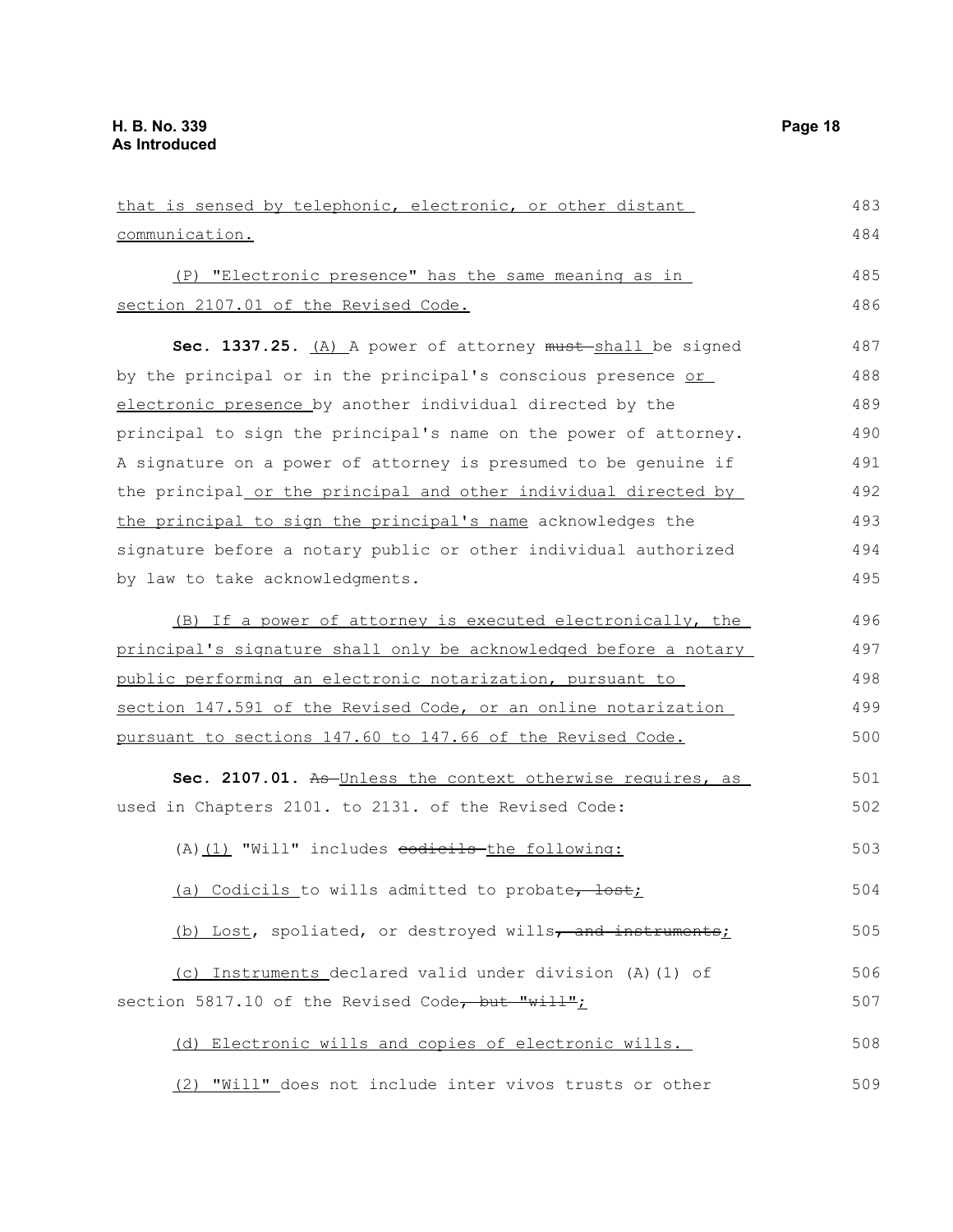| instruments that have not been admitted to probate.              | 510 |
|------------------------------------------------------------------|-----|
| (B) "Testator" means any person who makes a will.                | 511 |
| (C) "Copy of an electronic will" means a copy of the             | 512 |
| record of an electronic will that is readable as text.           | 513 |
| (D) "Electronic" or "electronically" means relating to           | 514 |
| technology having electrical, digital, magnetic, wireless,       | 515 |
| optical, electromagnetic, or similar capabilities.               | 516 |
| (E) "Electronic presence" means the relationship of two or       | 517 |
| more individuals in different locations communicating in real    | 518 |
| time to the same extent as if the individuals were physically    | 519 |
| present in the same location.                                    | 520 |
| (F) "Electronic will" means a will that is executed              | 521 |
| electronically pursuant to section 2107.03 of the Revised Code,  | 522 |
| and includes a copy of an electronic will.                       | 523 |
| (G) "Original will" means the original will in writing or        | 524 |
| the copy of an electronic will that is offered for or admitted   | 525 |
| to probate.                                                      | 526 |
| (H) "Record" means information that is inscribed in a            | 527 |
| tangible medium or that is stored in an electronic medium and is | 528 |
| retrievable in perceivable form.                                 | 529 |
| (I) "Sign" means to do either of the following with the          | 530 |
| present intent to authenticate or adopt a record:                | 531 |
| (1) Execute or adopt a tangible symbol;                          | 532 |
| (2) Affix to or logically associate with a record an             | 533 |
| electronic symbol or process.                                    | 534 |
| (J) "Vulnerable adult" means a person who is eighteen            | 535 |
| years of age or older and whose ability to perform the normal    | 536 |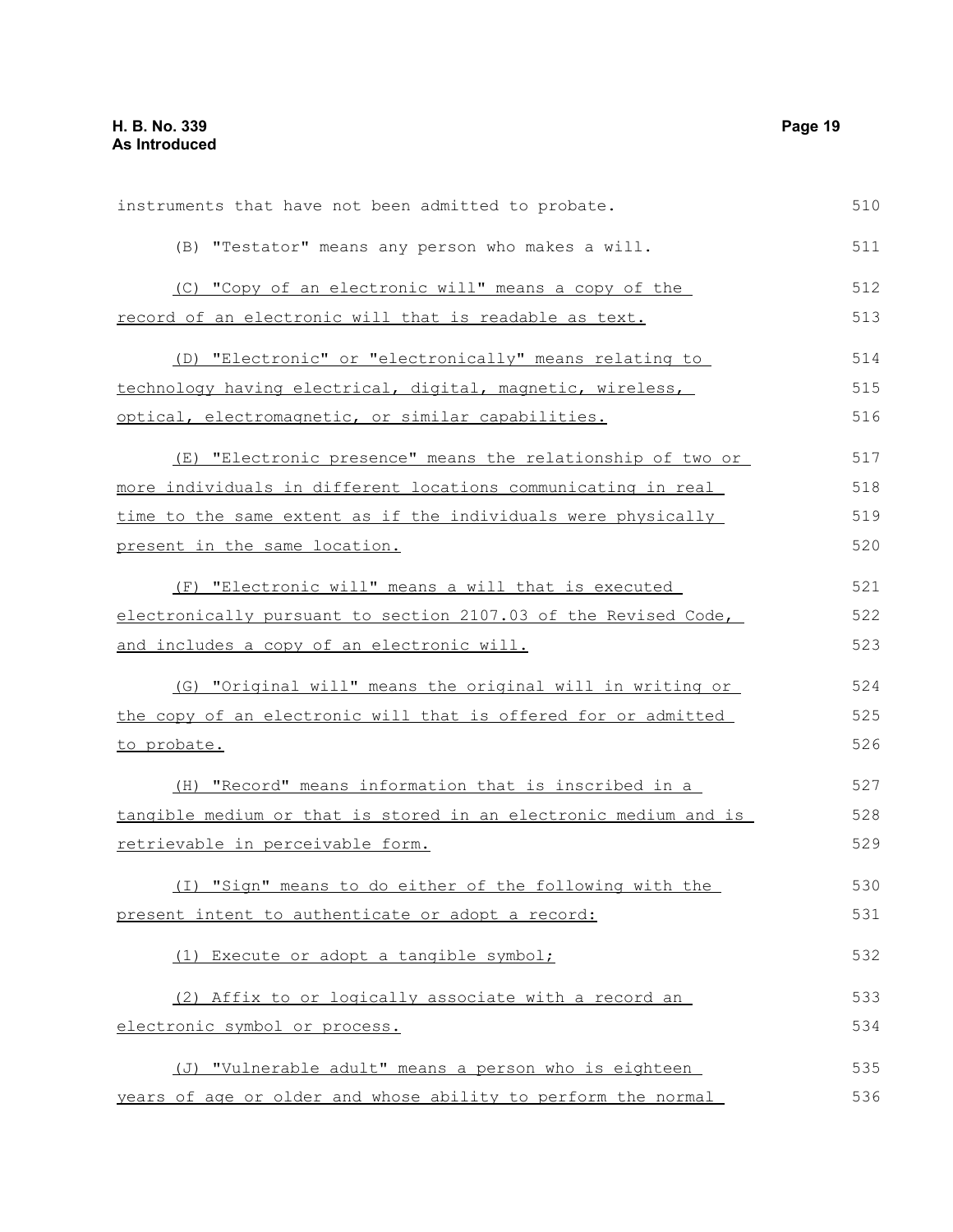| activities of daily living or to provide for the person's own    | 537 |
|------------------------------------------------------------------|-----|
| care or protection is impaired due to a mental, emotional,       | 538 |
| sensory, or long-term physical or developmental, disability or   | 539 |
| dysfunction, or brain damage, or the debilitating infirmities of | 540 |
| aging.                                                           | 541 |
| (K) "Will annexed" means the original will, a copy of the        | 542 |
| original will in writing, or a copy of the electronic will,      | 543 |
| whichever is applicable.                                         | 544 |
| Sec. 2107.03. (A) Except oral wills governed by section          | 545 |
| 2107.60 of the Revised Code, every will shall be in writing, but | 546 |
| may be-including handwritten or typewritten, or be an electronic | 547 |
| Willl.                                                           | 548 |
| (B) (1) Both of the following apply to a will in writing:        | 549 |
| (a) The will shall be signed at the end by the testator or       | 550 |
| by some other person in the testator's conscious presence and at | 551 |
| the testator's express direction.                                | 552 |
| (b) The will shall be attested and subscribed in the             | 553 |
| conscious presence of the testator, by two or more competent     | 554 |
| witnesses, who saw the testator subscribe, or heard the testator | 555 |
| acknowledge the testator's signature.                            | 556 |
| (2) For purposes of division (B) (1) of this section,            | 557 |
| "conscious presence" means within the range of any of the        | 558 |
| testator's senses, excluding the sense of sight or sound that is | 559 |
| sensed by telephonic, electronic, or other distant               | 560 |
| communication.                                                   | 561 |
| (C) All of the following apply to an electronic will:            | 562 |
| (1) The will shall be a record that is readable as text at       | 563 |
| the time it is signed under divisions (C) (2) and (3) of this    | 564 |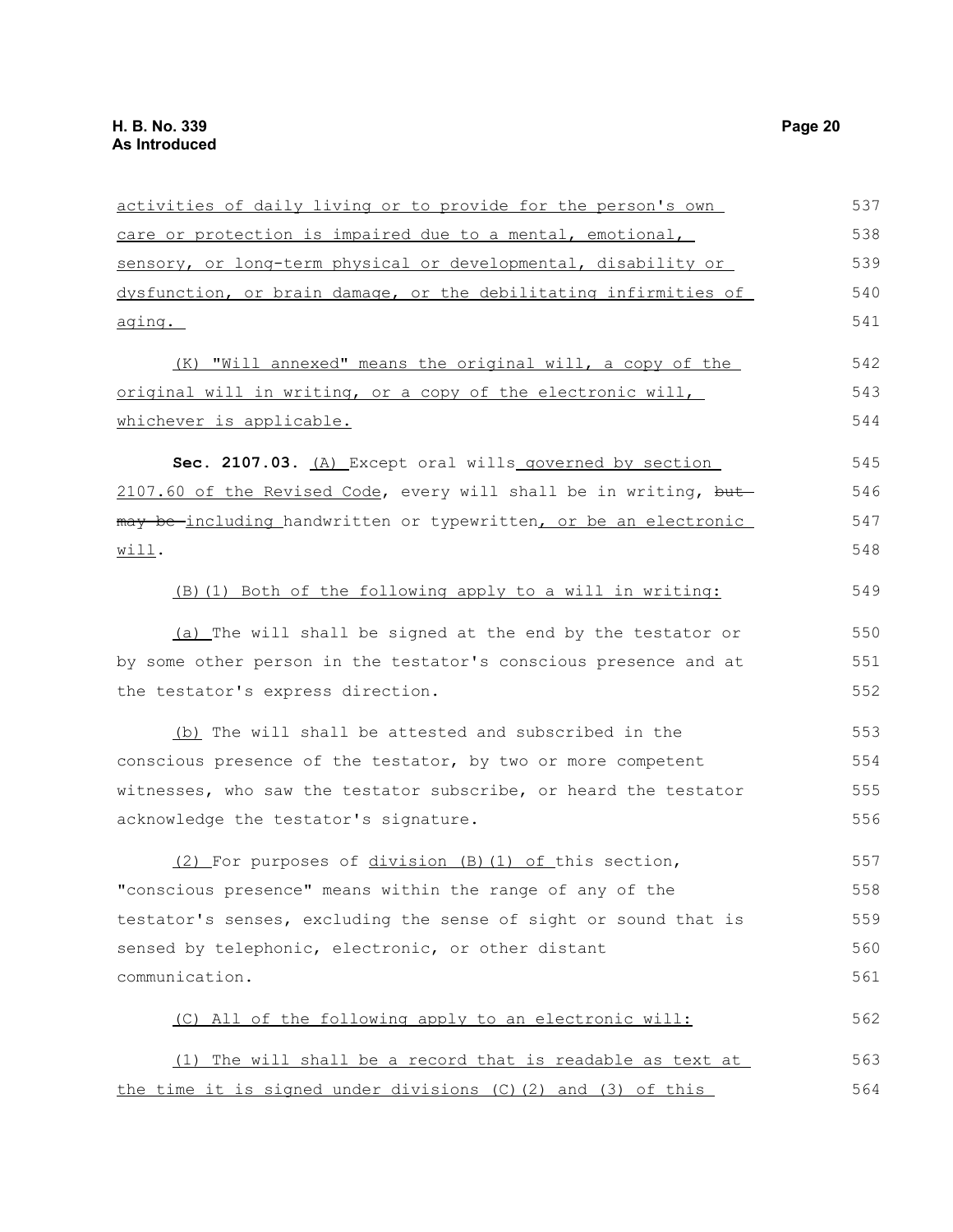| section.                                                         | 565 |
|------------------------------------------------------------------|-----|
| (2) The will shall be signed at the end by the testator or       | 566 |
| by another individual in the testator's name, in the testator's  | 567 |
| physical presence or electronic presence, and by the testator's  | 568 |
| direction.                                                       | 569 |
| (3) The will shall be signed in the physical presence or         | 570 |
| electronic presence of the testator by two or more competent     | 571 |
| witnesses and all of the following apply:                        | 572 |
| (a) If the witnesses sign the will in the electronic             | 573 |
| presence of the testator, they shall be located in this state.   | 574 |
| (b) If the testator is a vulnerable adult, the witnesses         | 575 |
| shall sign the will in the physical presence of the testator.    | 576 |
| (c) The witnesses shall sign the will within a reasonable        | 577 |
| time after witnessing the signing of the will under division (C) | 578 |
| (2) of this section.                                             | 579 |
| (d) The witnesses shall subscribe and attest their               | 580 |
| signatures to the will.                                          | 581 |
| (D)(1) The procedures under divisions (C)(2) and (3) of          | 582 |
| this section shall be recorded by electronic media containing    | 583 |
| both audio and visual components. The format of the recording    | 584 |
| shall be preserved and stored in a safe, secure, and appropriate | 585 |
| manner.                                                          | 586 |
| (2) The process of recording under division (D) (1) of this      | 587 |
| section shall ensure the following:                              | 588 |
| (a) That the person executing the electronic will is the         | 589 |
| testator of the will;                                            | 590 |
| That the persons signing the electronic will under<br>(b)        | 591 |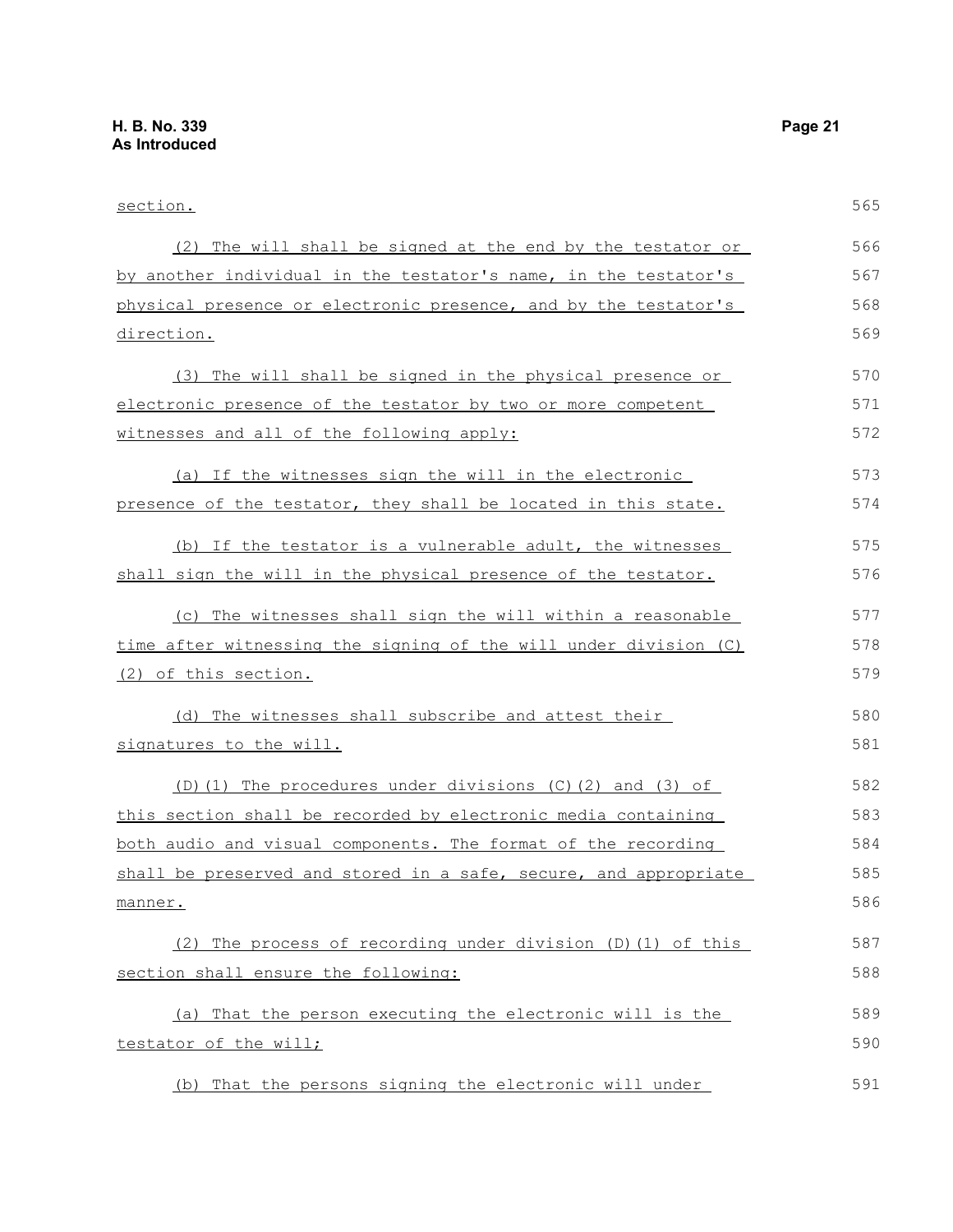| divisions (C)(2) and (3) of this section verbally acknowledge    | 592 |
|------------------------------------------------------------------|-----|
| that they have signed the electronic will, that they recognize   | 593 |
| the consequences of their signing the electronic will, and that  | 594 |
| they understand the significance of the electronic will.         | 595 |
| (E) A copy of the electronic will shall be provided to the       | 596 |
| testator of that electronic will.                                | 597 |
| The intent of the testator that the record described<br>(F)      | 598 |
| in division (C)(1) of this section is the testator's electronic  | 599 |
| will may be established by extrinsic evidence.                   | 600 |
| Sec. 2107.031. (A) On and after the effective date of this       | 601 |
| section, the laws of this state that are applicable to wills     | 602 |
| apply to electronic wills unless it is clear from the context or | 603 |
| meaning of a particular provision of the law that it applies     | 604 |
| only to a will in writing or a will other than an electronic     | 605 |
| will.                                                            | 606 |
| (B) The principles of equity apply to an electronic will.        | 607 |
| Sec. 2107.07. $(A)$ $(1)$ A will in writing may be deposited by  | 608 |
| the testator, or by some person for the testator, in the office  | 609 |
| of the judge of the probate court in the county in which the     | 610 |
| testator lives, before or after the death of the testator, and   | 611 |
| if deposited after the death of the testator, with or without    | 612 |
| applying for its probate.                                        | 613 |
| (2) A copy of an electronic will shall be deposited by the       | 614 |
| testator or by some other person for the testator, in the office | 615 |
| of the judge of the probate court in the county in which the     | 616 |
| testator lives, before or after the death of the testator. A     | 617 |
| copy of an electronic will may be deposited after the death of   | 618 |
| the testator with or without applying for its probate. If a copy | 619 |
| of an electronic will is deposited by some person for the        | 620 |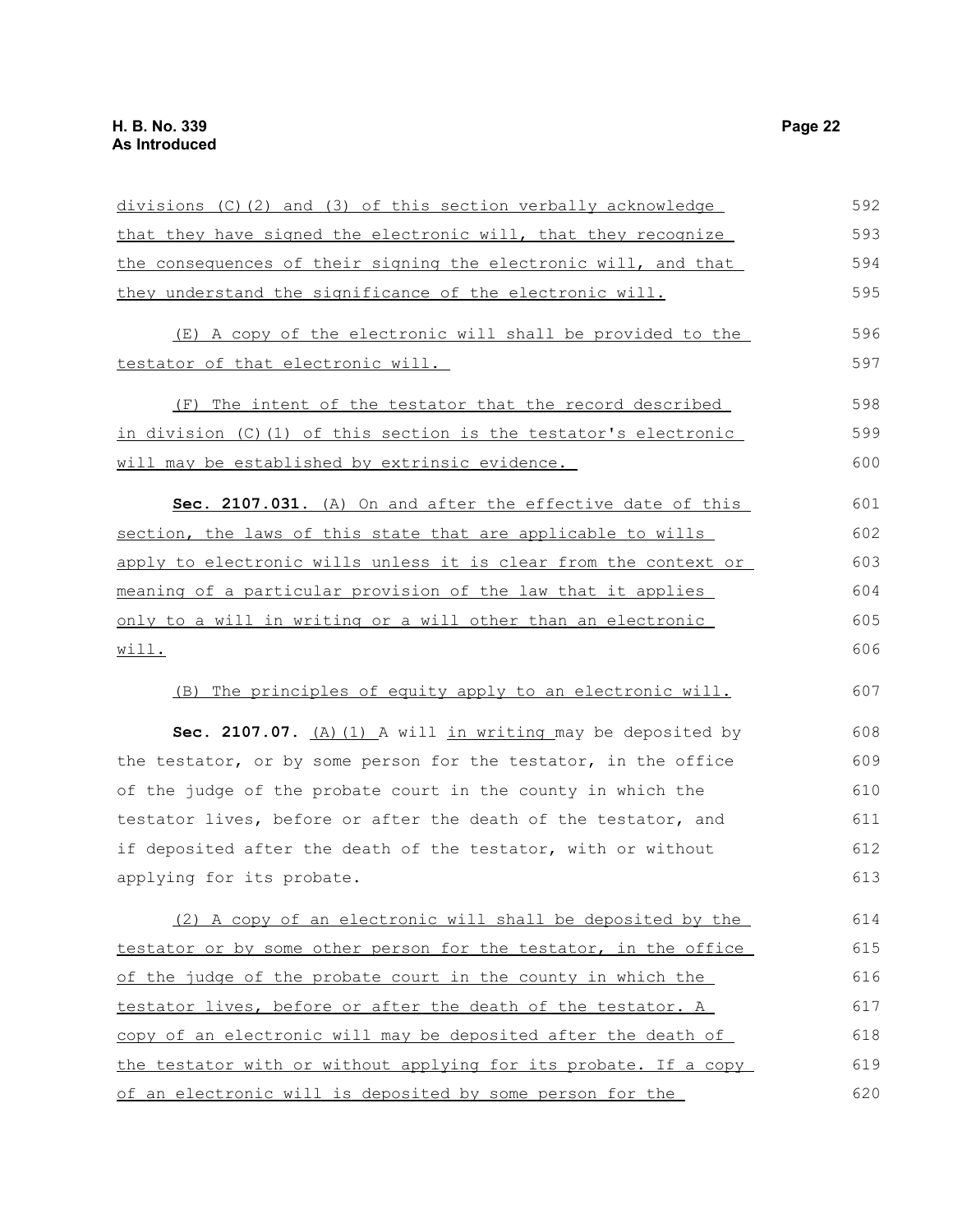| testator under this division, that person shall attach with that | 621 |
|------------------------------------------------------------------|-----|
| copy an affidavit attested to by the testator authorizing the    | 622 |
| person to deposit the copy of the electronic will under this     | 623 |
| division.                                                        | 624 |
| (B) Upon the payment of the fee of twenty-five dollars to        | 625 |
| the court, the judge shall receive, keep, and give a certificate | 626 |
| of deposit for the will. That will shall be safely kept until    | 627 |
| delivered or disposed of as provided by section 2107.08 of the   | 628 |
| Revised Code. If the will is not delivered or disposed of as     | 629 |
| provided in that section within one hundred years after the date | 630 |
| the will was deposited, the judge may dispose of the will in any | 631 |
| manner the judge considers feasible. The judge shall retain an   | 632 |
| electronic copy of the will prior to its disposal after one      | 633 |
| hundred years under this section.                                | 634 |
| (C) Every will that is so-deposited under division (A) (1)       | 635 |
| of this section shall be enclosed in a sealed envelope that      | 636 |
| shall be indorsed with the name of the testator. The judge shall | 637 |
| indorse on the envelope the date of delivery and the person by   | 638 |
| whom the will was delivered. The envelope may be indorsed with   | 639 |
| the name of a person to whom it is to be delivered after the     | 640 |
| death of the testator. Every will deposited under division (A)   | 641 |
| (2) of this section shall be stored in a separate file in the    | 642 |
| court's records and contain information analogous to that        | 643 |
| required for wills in writing. The will shall not be opened or   | 644 |
| read until delivered to a person entitled to receive it, until   | 645 |
| the testator files a complaint in the probate court for a        | 646 |
| declaratory judgment of the validity of the will pursuant to     | 647 |
| section 5817.02 of the Revised Code, or until otherwise disposed | 648 |
| of as provided in section 2107.08 of the Revised Code. Subject   | 649 |
| to section 2107.08 of the Revised Code, the deposited will shall | 650 |
| not be a public record until the time that an application is     | 651 |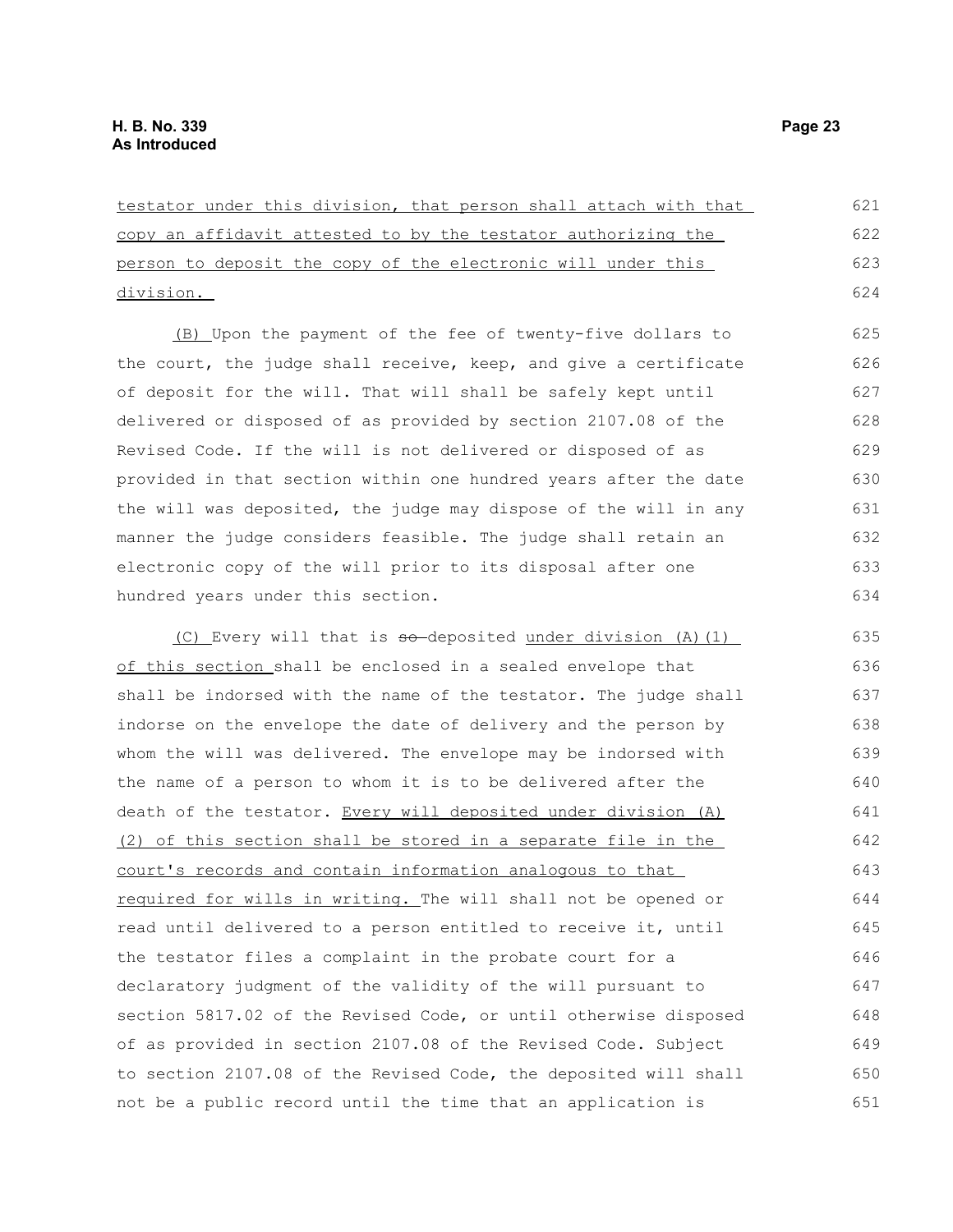filed to probate it.

**Sec. 2107.17.** When a witness to a will, or other witness competent to testify at a probate or declaratory judgment proceeding, resides out of its jurisdiction, or resides within it but is infirm and unable to attend court, the probate court may issue a commission with the will annexed directed to any suitable person. In lieu of the original will, the probate court, in its discretion, may annex to the commission a photocopy of the original will or a copy of the that will made by any similar process. The person to whom the commission is directed shall take the deposition or authorize the taking of the deposition of the witness as provided by the Rules of Civil Procedure. The testimony, certified and returned, shall be admissible and have the same effect in the proceedings as if taken in open court. 653 654 655 656 657 658 659 660 661 662 663 664 665 666

**Sec. 2107.18.** The probate court shall admit a will to probate if it appears from the face of the will, or if the probate court requires, in its discretion, the testimony of the witnesses to a will and it appears from that testimony, that the execution of the will complies with the law in force at the time of the execution of the will in the jurisdiction in which  $the$ testator was physically present when it was executed, with the law in force in this state at the time of the death of the testator, or with the law in force in the jurisdiction in which the testator was domiciled at the time of the testator's death. 667 668 669 670 671 672 673 674 675 676

The probate court shall admit a will to probate when there has been a prior judgment by a court declaring that the will is valid, rendered pursuant to division (A)(1) of section 5817.10 of the Revised Code, if the will has not been revoked. 677 678 679 680

**Sec. 2107.24.** (A) If a document that is executed that 681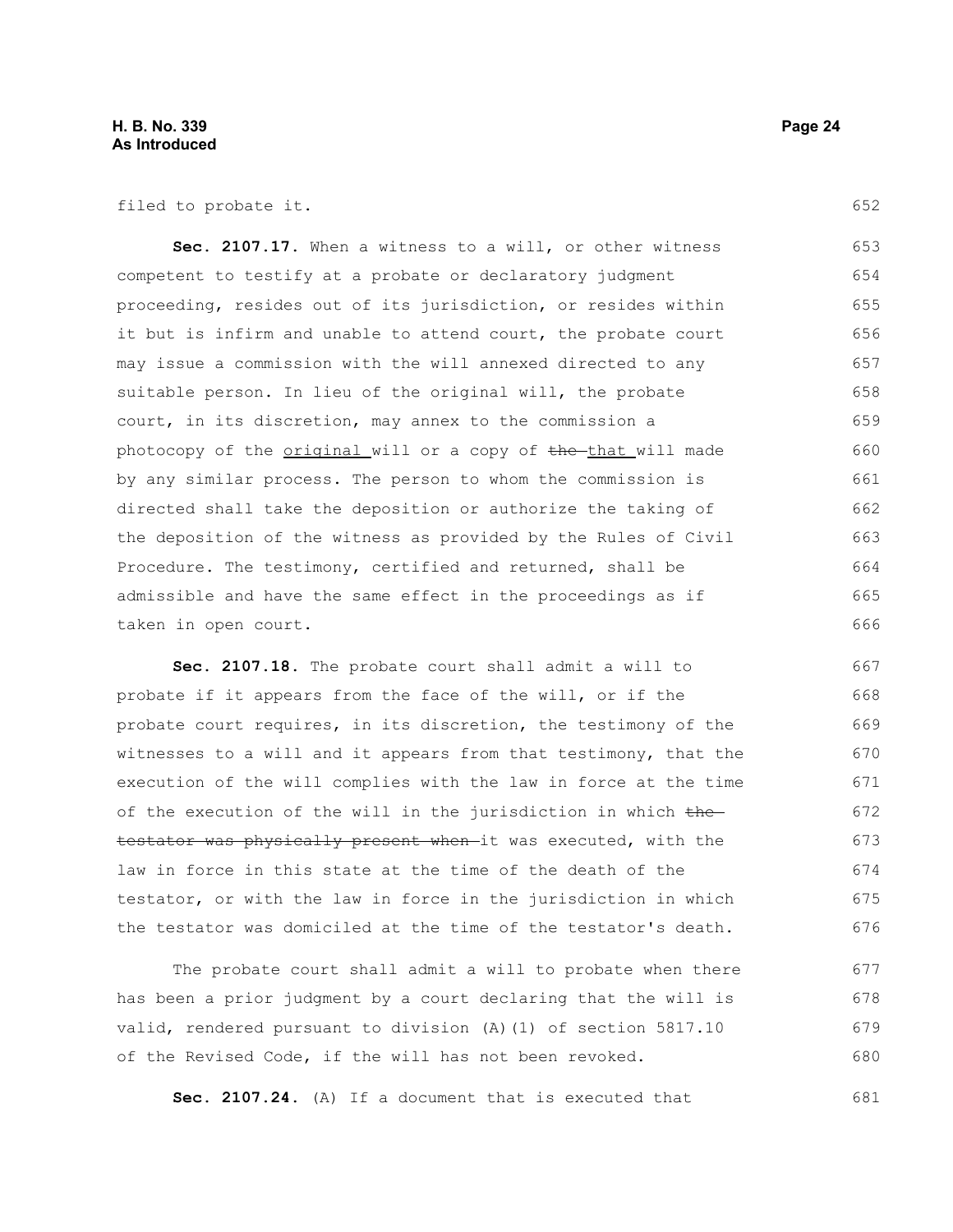### **H. B. No. 339 Page 25 As Introduced**

| purports to be a will in writing is not executed in compliance   | 682 |
|------------------------------------------------------------------|-----|
| with the requirements of division (B) of section 2107.03 of the  | 683 |
| Revised Code, that document shall be treated as if it had been   | 684 |
| executed as a will in writing in compliance with the             | 685 |
| requirements of that section-division if a probate court, after  | 686 |
| holding a hearing, finds that the proponent of the document as a | 687 |
| purported will in writing has established, by clear and          | 688 |
| convincing evidence, all of the following:                       | 689 |
| (1) The decedent prepared the document or caused the             | 690 |
| document to be prepared.                                         | 691 |
| (2) The decedent signed the document and intended the            | 692 |
| document to constitute the decedent's will.                      | 693 |
| (3) The decedent signed the document under division $(A)$ $(2)$  | 694 |
| of this section in the conscious presence of two or more         | 695 |
| witnesses. As used in division (A)(3) of this section,           | 696 |
| "conscious presence" means within the range of any of the        | 697 |
| witnesses' senses, excluding the sense of sight or sound that is | 698 |
| sensed by telephonic, electronic, or other distant               | 699 |
| communication.                                                   | 700 |
| (B) If the If a document that is executed that purports to       | 701 |
| be an electronic will is not executed in compliance with the     | 702 |
| requirements of division (C) of section 2107.03 of the Revised   | 703 |
| Code, that document shall be treated as if it had been executed  | 704 |
| as an electronic will in compliance with the requirements of     | 705 |
| that division if a probate court, after holding a hearing, finds | 706 |
| that the proponent of the document as a purported electronic     | 707 |
| will has established, by clear and convincing evidence, all of   | 708 |
| the following:                                                   | 709 |
| (1) The decedent prepared the document or caused the             | 710 |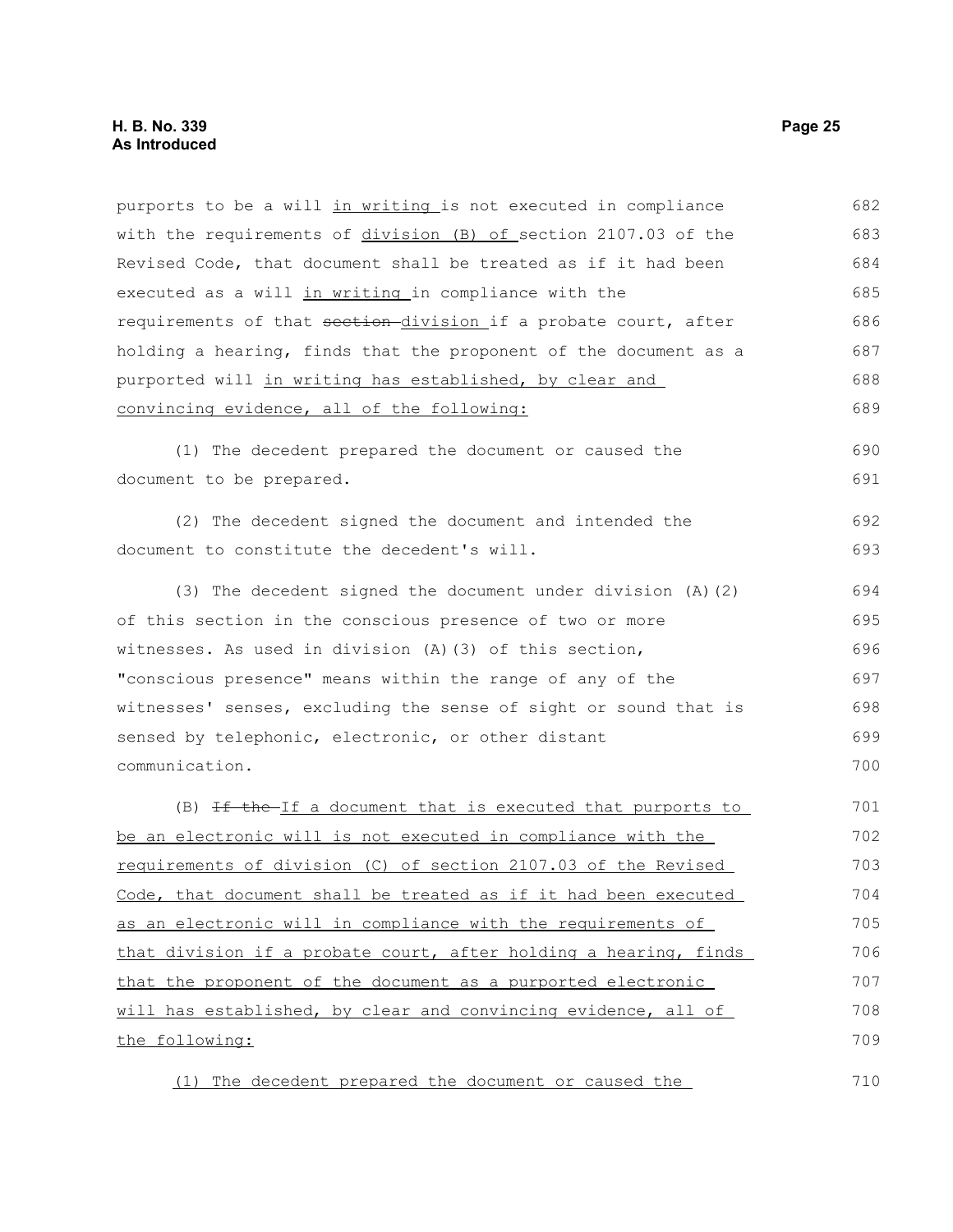document to be prepared.

(2) The decedent signed the document and intended the document to constitute the decedent's will. (3) The requirements of division (C) of section 2107.03 of the Revised Code were complied with. (C) The executor may file an action in the probate court to recover court costs and attorney's fees from the attorney, if any, responsible for the execution of the document if either of the following applies: (1) The probate court holds a hearing pursuant to division (A) of this section and finds that the proponent of the document as a purported will in writing has established by clear and convincing evidence the requirements under divisions  $(A)$  (1), 712 713 714 715 716 717 718 719 720 721 722 723

(2), and (3) of this section, the executor may file an action in the probate court to recover court costs and attorney's fees from the attorney, if any, responsible for the execution of the document. 724 725 726 727

(2) The probate court holds a hearing pursuant to division (B) of this section and finds that the proponent of the document as a purported electronic will has established by clear and convincing evidence the requirements under divisions  $(B)(1)$ , (2), and (3) of this section. 728 729 730 731 732

**Sec. 2107.27.** (A) When application is made to the probate court to admit to probate a will that has been lost, spoliated, or destroyed as provided in section 2107.26 of the Revised Code or a document that is treated as a will as provided in section 2107.24 of the Revised Code, the party seeking to prove the will shall give a written notice by certified mail to the surviving spouse of the testator, to all persons who would be entitled to 733 734 735 736 737 738 739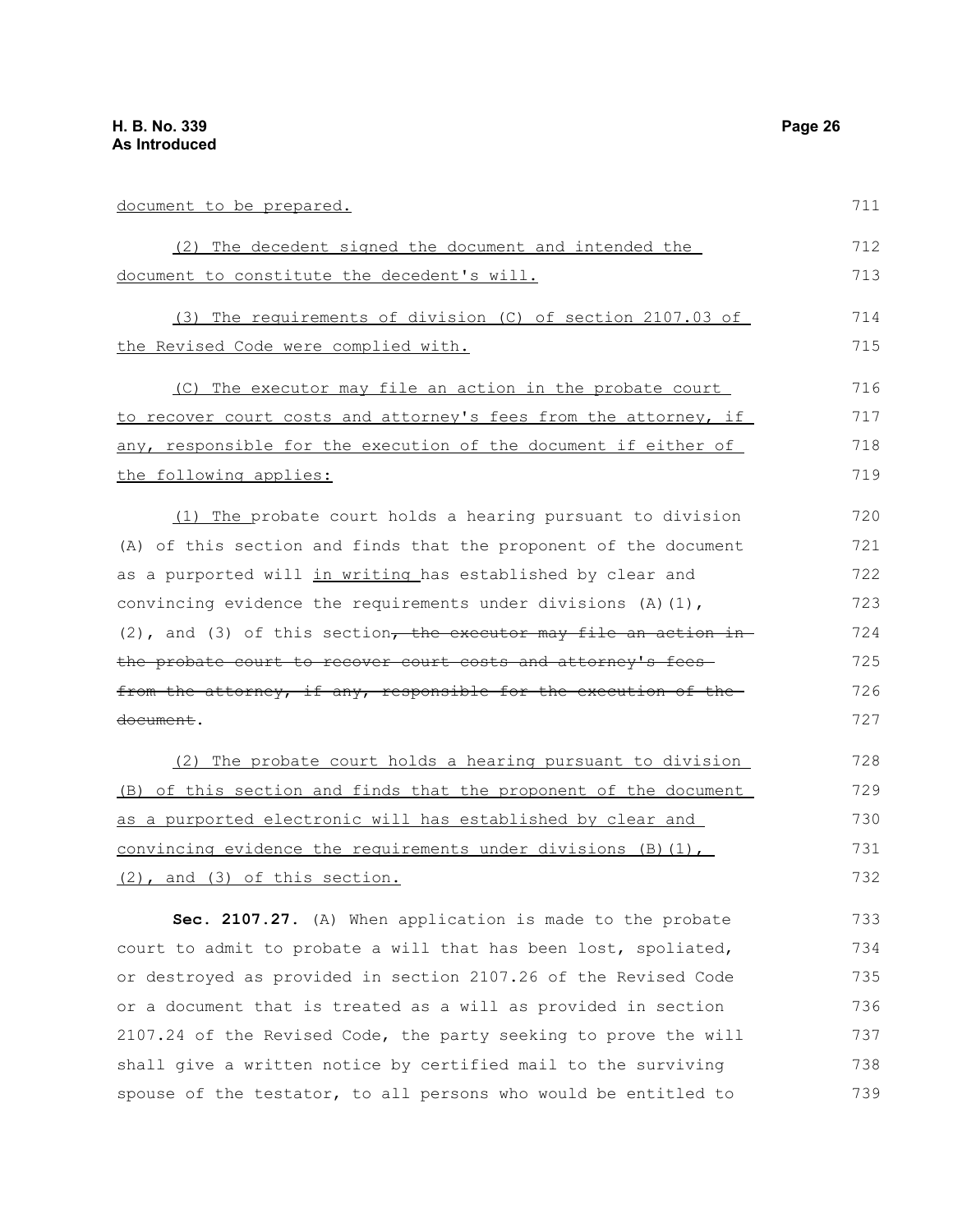### **H. B. No. 339 Page 27 As Introduced**

inherit from the testator under Chapter 2105. of the Revised Code if the testator had died intestate, to all legatees and devisees that are named in the will, and to all legatees and devisees that are named in the most recent will prior to the lost, spoliated, or destroyed will that is known to the applicant or in the most recent will prior to the document that is treated as a will if the most recent will is known to the applicant. 740 741 742 743 744 745 746 747

(B) In the cases described in division (A) of this section, the proponents and opponents of the will shall cause the witnesses to the will, and any other witnesses that have relevant and material knowledge about the will, to appear before the court to testify. If any witnesses reside out of its jurisdiction, or reside within its jurisdiction but are infirm or unable to attend, the probate court may order their testimony to be taken and reduced to writing by some competent person. The testimony shall be filed in the records of the probate court pertaining to the testator's estate.

(C) If upon such proof the court finds that the requirements of section 2107.24 or 2107.26 of the Revised Code, whichever is applicable, have been met, the probate court shall find and establish the contents of the will as near as can be ascertained. The contents of the will established under section 2107.26 of the Revised Code shall be as effectual for all purposes as if the original will had been admitted to probate and record. The contents of the will established under section 2107.24 of the Revised Code shall be as effectual for all purposes as if the document treated as a will had satisfied all of the requirements of division (B) or (C) of section 2107.03 of the Revised Code, whichever is applicable, and had been admitted to probate and record. 758 759 760 761 762 763 764 765 766 767 768 769 770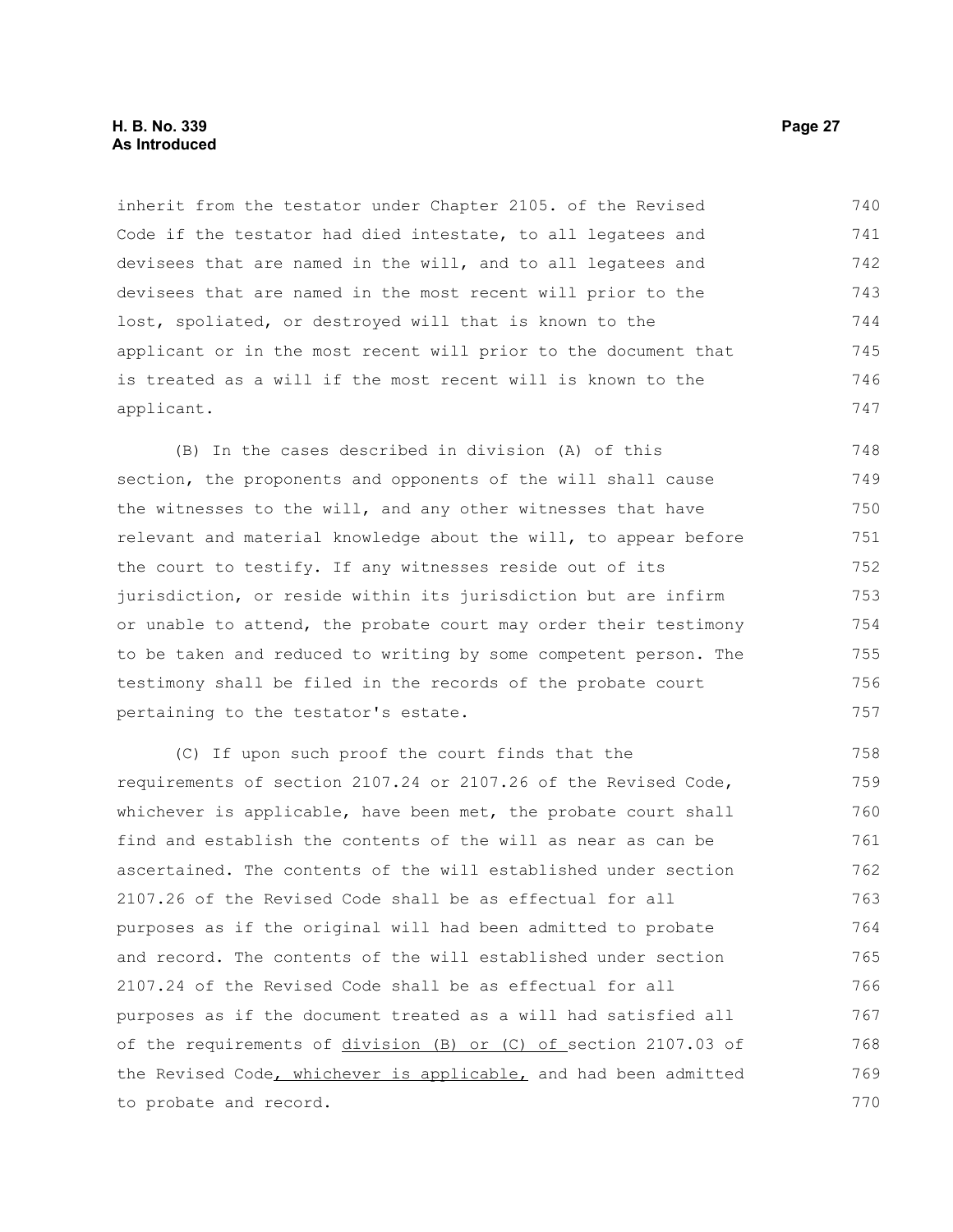Sec. 2107.29. When the court record of a will is destroyed, a copy of the will or a copy of the will and its probate may be recorded by the probate court if it appears to the court's satisfaction that the court record has been destroyed and if it appears, by reason of a certificate signed and sealed by the probate judge, that the copy is a true copy of the original will or a true copy of the original will and its probate. 771 772 773 774 775 776 777 778

Sec. 2107.30. When the court record of a will has been destroyed, the original will may again be admitted to probate and record. 779 780 781

**Sec. 2107.31.** Sections 2107.29 and 2107.30 of the Revised Code do not affect the proceedings or extend the time for contesting the validity of any will or for asserting rights thereunder under the will. The court record provided for in suchthose sections must-shall show that the original court record was destroyed, and the time, as near as may be, when the will was originally admitted to probate and record. 782 783 784 785 786 787 788

Sec. 2107.33. (A) A will in writing shall be revoked in any of the following manners: 789 790

(1) By the testator by tearing, canceling, obliterating, or destroying it with the intention of revoking it; 791 792

(2) By some person, at the request of the testator and in the testator's physical presence, by tearing, canceling, obliterating, or destroying it with the intention of revoking it; 793 794 795 796

(3) By some person tearing, canceling, obliterating, or destroying it pursuant to the testator's express written direction; 797 798 799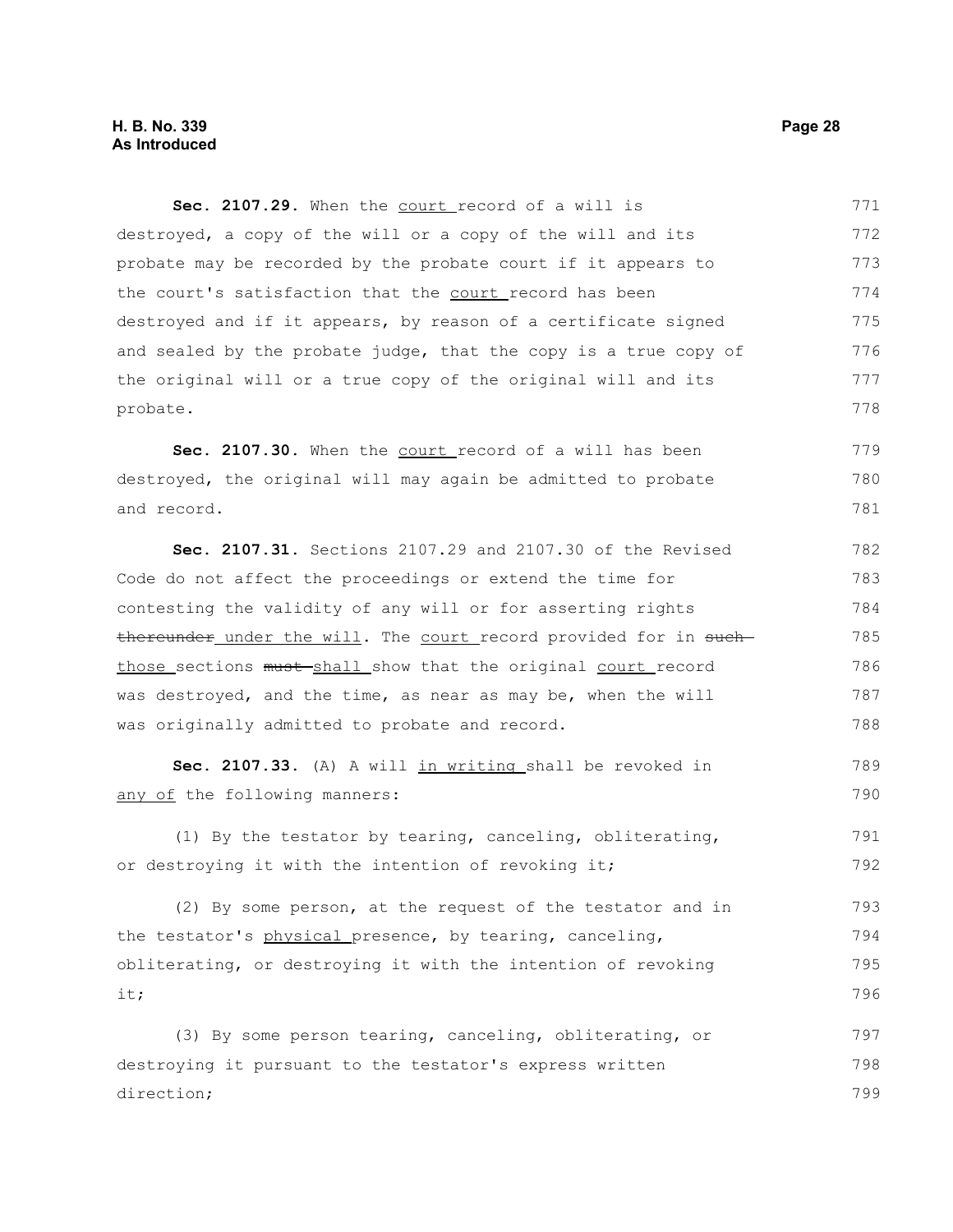| (4) By some other written will or codicil or by an               | 800 |
|------------------------------------------------------------------|-----|
| electronic will, executed as prescribed by this chapter;         | 801 |
| (5) By some other writing that is signed, attested, and          | 802 |
| subscribed in the manner provided by this chapter.               | 803 |
| (B) (1) An electronic will shall be revoked in either of         | 804 |
| the following manners:                                           | 805 |
| (a) By the testator's subsequent will that revokes all or        | 806 |
| part of the electronic will expressly or by inconsistency;       | 807 |
| (b) By a physical act, if it is established by a                 | 808 |
| preponderance of the evidence that the testator, with the intent | 809 |
| of revoking all or part of the will, performed the act or        | 810 |
| directed another individual who performed the act in the         | 811 |
| physical presence of the testator.                               | 812 |
| (2) As used in division (B) (1) (b) of this section,             | 813 |
| "physical act" includes, but is not limited to, using a delete   | 814 |
| or trash function on the computer pertaining to the electronic   | 815 |
| will or typing or writing "revoked" on an electronic or printed  | 816 |
| copy of the electronic will.                                     | 817 |
| (C) If after executing a will, a testator is divorced,           | 818 |
| obtains a dissolution of marriage, has the testator's marriage   | 819 |
| annulled, or, upon actual separation from the testator's spouse, | 820 |
| enters into a separation agreement pursuant to which the parties | 821 |
| intend to fully and finally settle their prospective property    | 822 |
| rights in the property of the other, whether by expected         | 823 |
| inheritance or otherwise, any disposition or appointment of      | 824 |
| property made by the will to the former spouse or to a trust     | 825 |
| with powers created by or available to the former spouse, any    | 826 |
| provision in the will conferring a general or special power of   | 827 |
| appointment on the former spouse, and any nomination in the will | 828 |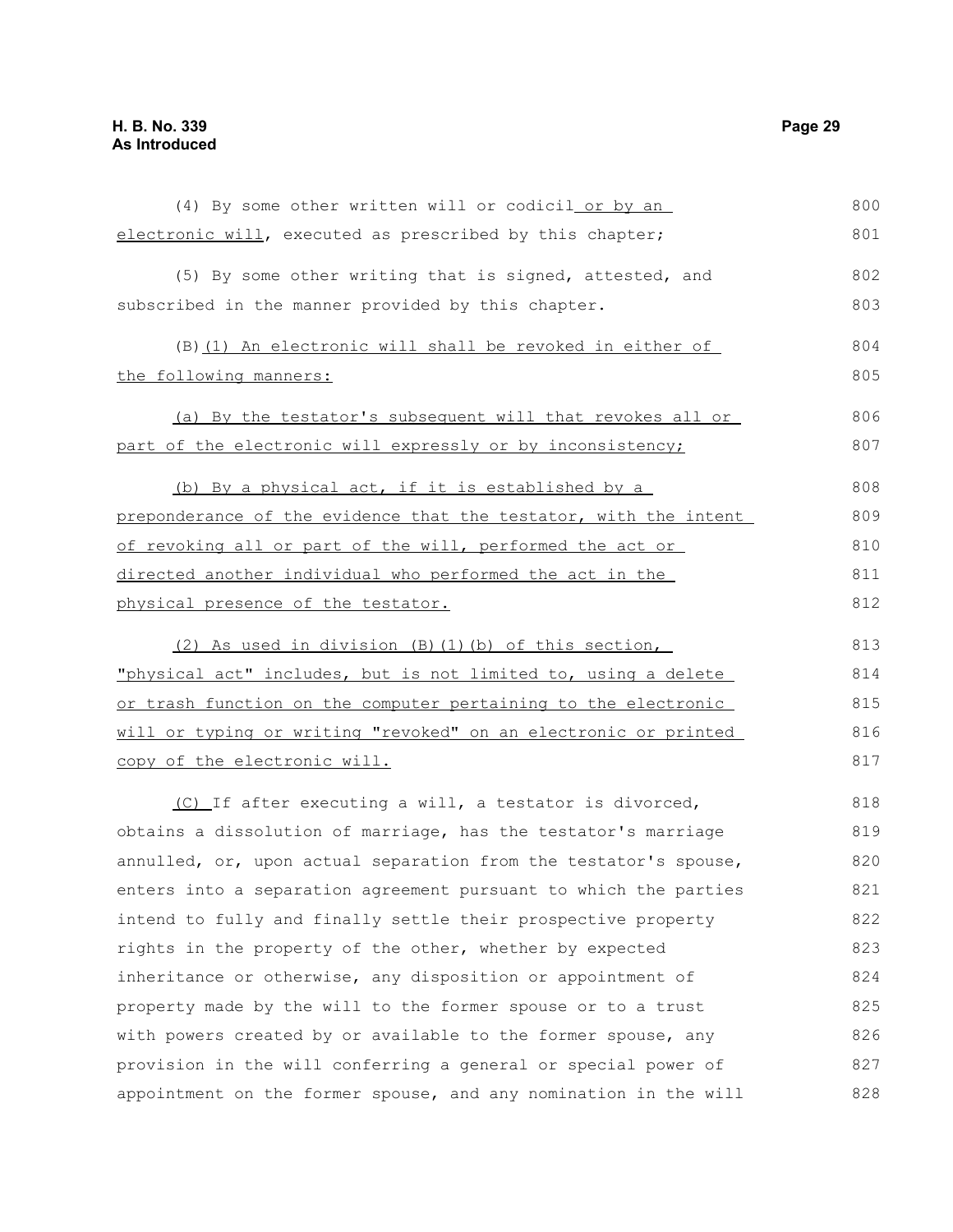### **H. B. No. 339 Page 30 As Introduced**

of the former spouse as executor, trustee, or guardian shall be revoked unless the will expressly provides otherwise. 829 830

(C) (D) Property prevented from passing to a former spouse or to a trust with powers created by or available to the former spouse because of revocation by this section shall pass as if the former spouse failed to survive the decedent, and other provisions conferring some power or office on the former spouse shall be interpreted as if the spouse failed to survive the decedent. If provisions are revoked solely by this section, they shall be deemed to be revived by the testator's remarriage with the former spouse or upon the termination of a separation agreement executed by them. 831 832 833 834 835 836 837 838 839 840

 $(D)$  (E) A bond, agreement, or covenant made by a testator, for a valuable consideration, to convey property previously devised or bequeathed in a will does not revoke the devise or bequest. The property passes by the devise or bequest, subject to the remedies on the bond, agreement, or covenant, for a specific performance or otherwise, against the devisees or legatees, that might be had by law against the heirs of the testator, or the testator's next of kin, if the property had descended to them. 841 842 843 844 845 846 847 848 849

 $(E)$  (F) A testator's revocation of a will shall be valid only if the testator, at the time of the revocation, has the same capacity as the law requires for the execution of a will. 850 851 852

 $(F)$  (G) As used in this section:

(1) "Trust with powers created by or available to the former spouse" means a trust that is revocable by the former spouse, with respect to which the former spouse has a power of withdrawal, or with respect to which the former spouse may take 854 855 856 857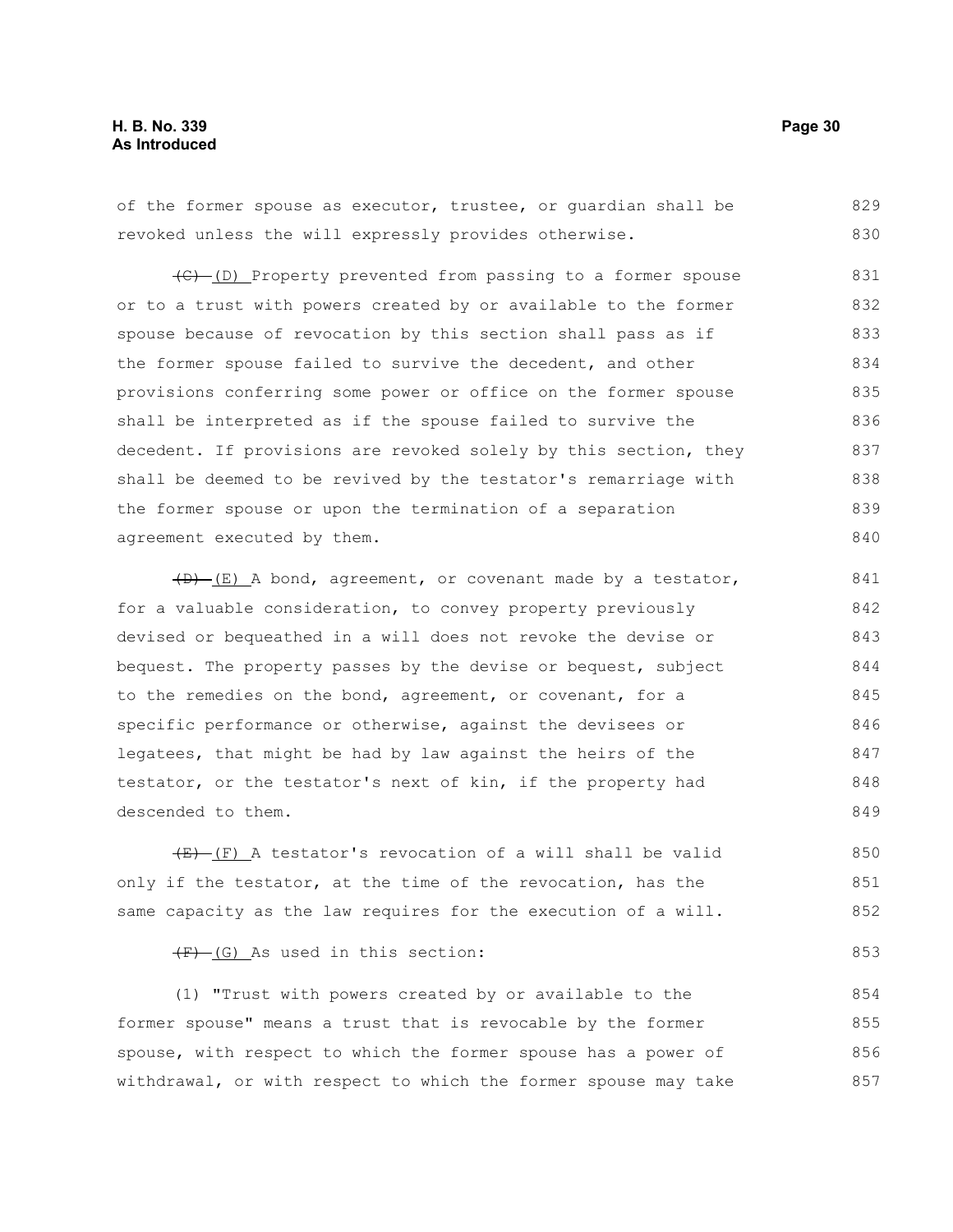### **H. B. No. 339 Page 31 As Introduced**

a distribution that is not subject to an ascertainable standard but does not mean a trust in which those powers of the former spouse are revoked by section 5815.31 of the Revised Code or similar provisions in the law of another state. 858 859 860 861

(2) "Ascertainable standard" means a standard that is related to a trust beneficiary's health, maintenance, support, or education. 862 863 864

Sec. 2107.60. (A) An oral will, made in the last sickness, shall be valid in respect to personal property if the oral will is reduced to writing or transcribed electronically and subscribed by two competent disinterested witnesses within ten days after the speaking of the testamentary words by two competent disinterested witnesses who were, at the time the testamentary words were spoken, in the physical presence or electronic presence of the testator. The witnesses who were, at the time the testamentary words were spoken, in the electronic presence of the testator shall be located within this state. The witnesses shall prove that the testator was of sound mind and memory, not under restraint, and that the testator called upon some person physically or electronically present at the time the testamentary words were spoken to bear testimony to the disposition as the testator's will. 865 866 867 868 869 870 871 872 873 874 875 876 877 878 879

(B) No oral will shall be admitted to record unless it is offered for probate within three months after the death of the testator. 880 881 882

**Sec. 2107.63.** A testator may by will devise, bequeath, or appoint real or personal property or any interest in real or personal property to a trustee of a trust that is evidenced by a written or electronic instrument signed by the testator or any other settlor either before or on the same date of the execution 883 884 885 886 887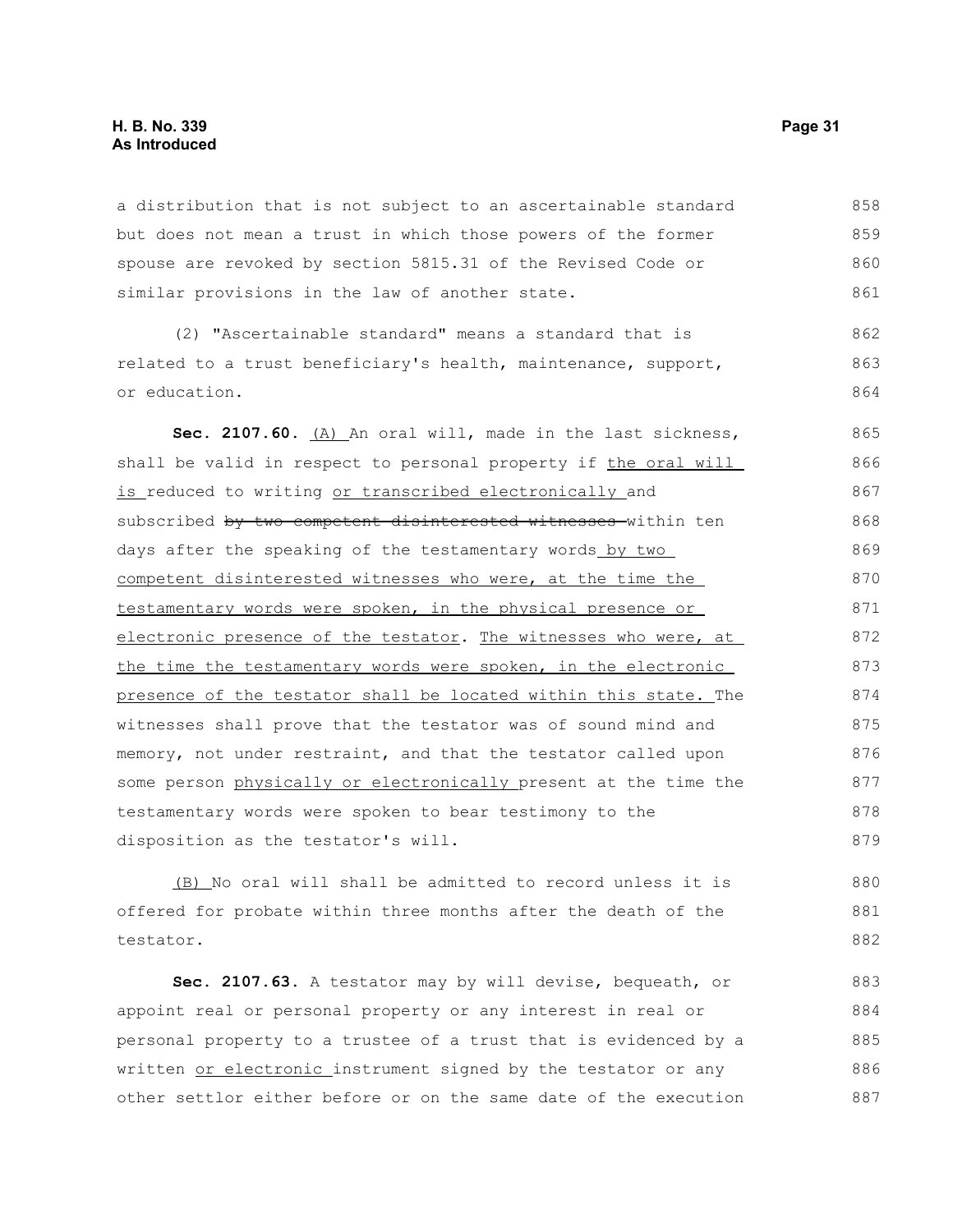### **H. B. No. 339 Page 32 As Introduced**

of the will of the testator, that is identified in the will, and that has been signed, or is signed at any time after the execution of the testator's will, by the trustee or trustees identified in the will or their successors or by any other person lawfully serving, by court appointment or otherwise, as a trustee. 888 889 890 891 892 893

The property or interest so devised, bequeathed, or appointed to the trustee shall become a part of the trust estate, shall be subject to the jurisdiction of the court having jurisdiction of the trust, and shall be administered in accordance with the terms and provisions of the instrument creating the trust, including, unless the will specifically provides otherwise, any amendments or modifications of the trust made in writing or electronically before, concurrently with, or after the making of the will and prior to the death of the testator. The termination of the trust, or its entire revocation prior to the testator's death, shall invalidate the devise, bequest, or appointment to the trustee. 894 895 896 897 898 899 900 901 902 903 904 905

This section shall not affect any of the rights accorded to a surviving spouse under section 2106.01 of the Revised Code. This section applies, and shall be construed as applying, to the wills of decedents who die on or after the effective date of this amendment, regardless of the date of the execution of their wills. 906 907 908 909 910 911

Sec. 2129.05. Authenticated copies of wills of persons-notdomiciled in this state, executed and proved according to the laws of any state or territory of the United States, relative to property in this state, may be admitted to record in the probate court of a county where a part of that property is situated. The authenticated copies, so recorded, shall be as valid as wills 912 913 914 915 916 917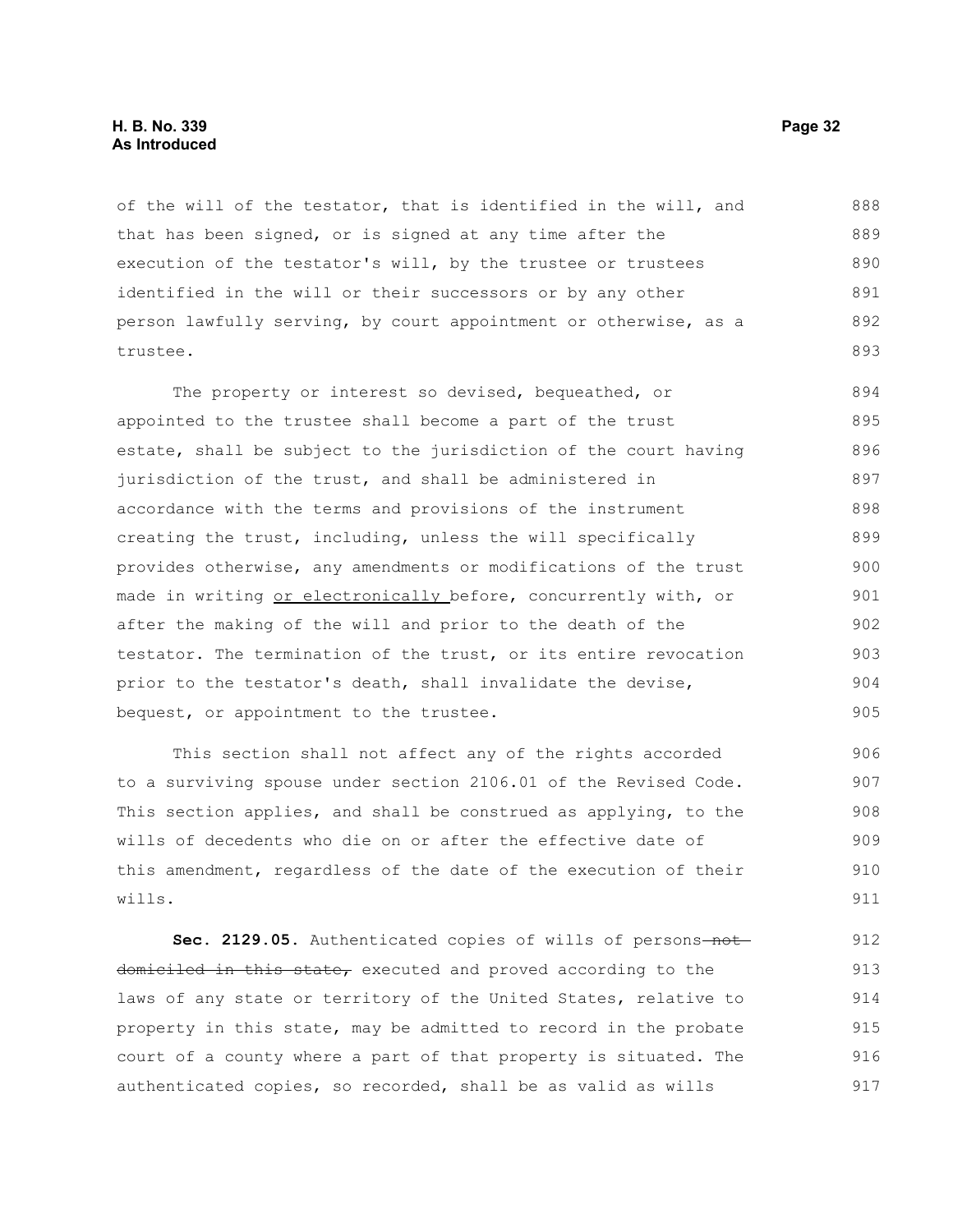made in this state.

When such a will, or authenticated copy, is admitted to record, a copy of the will or of the authenticated copy, with the copy of the order to record it annexed to that copy, certified by the probate judge under the seal of the probate court, may be filed and recorded in the office of the probate judge of any other county where a part of the property is situated, and it shall be as effectual as the authenticated copy of the will would be if approved and admitted to record by the court. 919 920 921 922 923 924 925 926 927

Sec. 2133.01. Unless the context otherwise requires, as used in sections 2133.01 to 2133.15 of the Revised Code: 928 929

(A) "Adult" means an individual who is eighteen years of age or older.

(B) "Attending physician" means the physician to whom a declarant or other patient, or the family of a declarant or other patient, has assigned primary responsibility for the treatment or care of the declarant or other patient, or, if the responsibility has not been assigned, the physician who has accepted that responsibility. 932 933 934 935 936 937

(C) "Comfort care" means any of the following:

(1) Nutrition when administered to diminish the pain or discomfort of a declarant or other patient, but not to postpone the declarant's or other patient's death; 939 940 941

(2) Hydration when administered to diminish the pain or discomfort of a declarant or other patient, but not to postpone the declarant's or other patient's death; 942 943 944

(3) Any other medical or nursing procedure, treatment, 945

918

938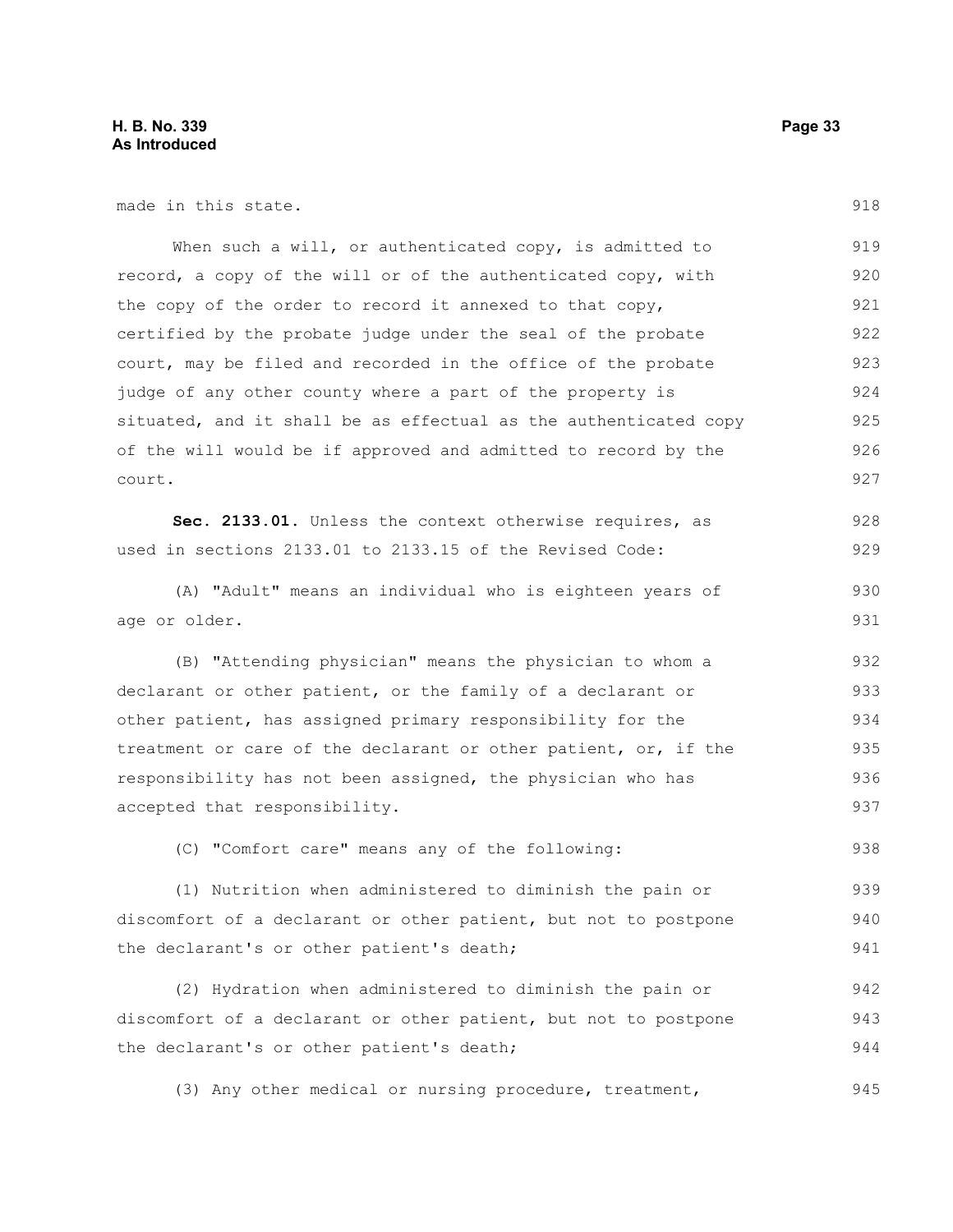intervention, or other measure that is taken to diminish the pain or discomfort of a declarant or other patient, but not to postpone the declarant's or other patient's death. 946 947 948

(D) "Consulting physician" means a physician who, in conjunction with the attending physician of a declarant or other patient, makes one or more determinations that are required to be made by the attending physician, or to be made by the attending physician and one other physician, by an applicable provision of this chapter, to a reasonable degree of medical certainty and in accordance with reasonable medical standards. 949 950 951 952 953 954 955

(E) "Declarant" means any adult who has executed a declaration in accordance with section 2133.02 of the Revised Code. 956 957 958

(F) "Declaration" means a written or an electronic document executed in accordance with section 2133.02 of the Revised Code. 959 960 961

(G) "Durable power of attorney for health care" means a document created pursuant to sections 1337.11 to 1337.17 of the Revised Code. 962 963 964

(H) "Guardian" means a person appointed by a probate court pursuant to Chapter 2111. of the Revised Code to have the care and management of the person of an incompetent. 965 966 967

(I) "Health care facility" means any of the following: 968

(1) A hospital;

(2) A hospice care program, pediatric respite care program, or other institution that specializes in comfort care of patients in a terminal condition or in a permanently unconscious state; 970 971 972 973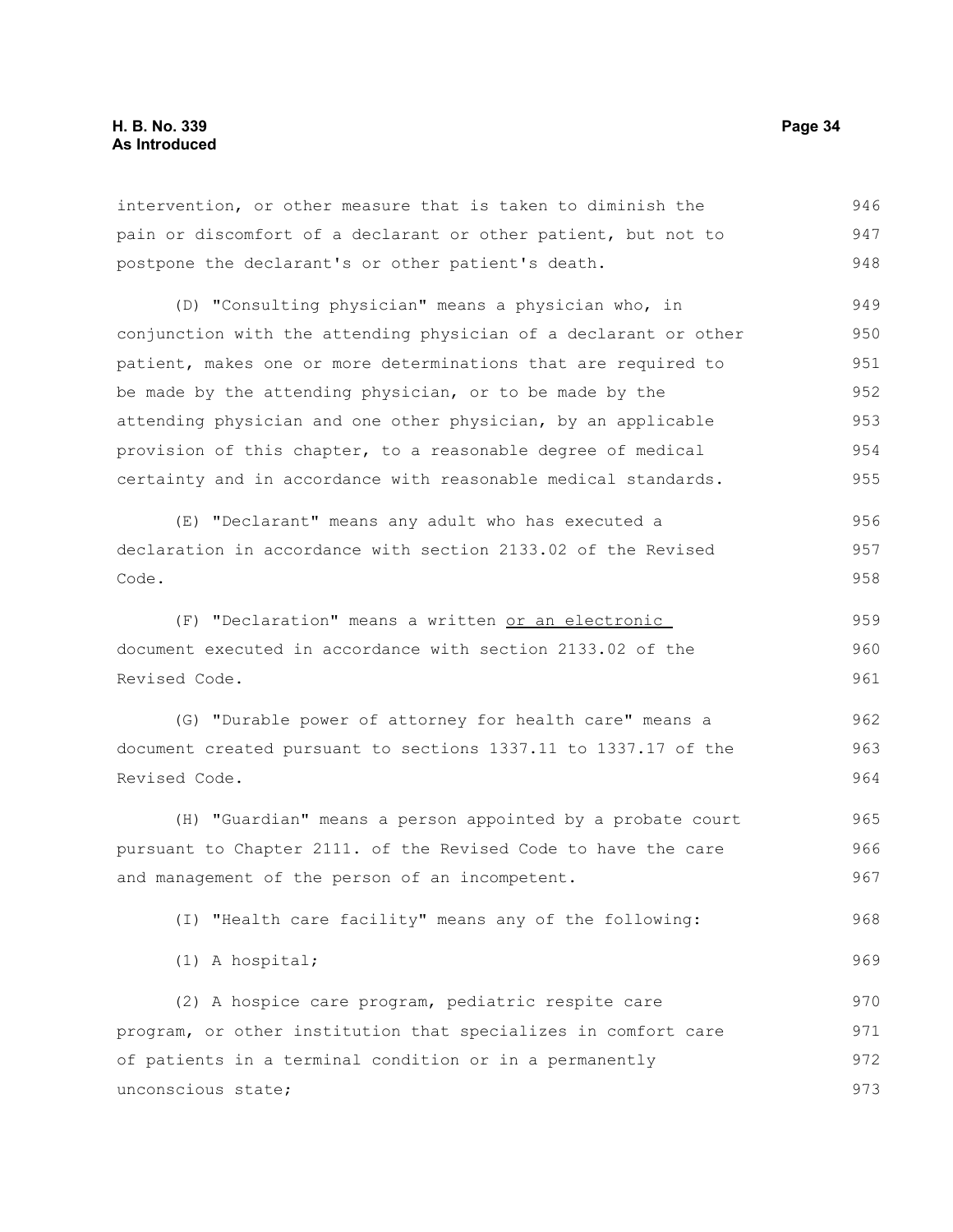(3) A nursing home or residential care facility, as defined in section 3721.01 of the Revised Code; (4) A home health agency and any residential facility where a person is receiving care under the direction of a home health agency; (5) An intermediate care facility for individuals with intellectual disabilities. (J) "Health care personnel" means physicians, nurses, physician assistants, emergency medical technicians-basic, emergency medical technicians-intermediate, emergency medical technicians-paramedic, medical technicians, dietitians, other authorized persons acting under the direction of an attending physician, and administrators of health care facilities. (K) "Home health agency" has the same meaning as in section 3701.881 of the Revised Code. (L) "Hospice care program" and "pediatric respite care program" have the same meanings as in section 3712.01 of the Revised Code. (M) "Hospital" has the same meanings as in sections 3701.01, 3727.01, and 5122.01 of the Revised Code. (N) "Hydration" means fluids that are artificially or technologically administered. (O) "Incompetent" has the same meaning as in section 2111.01 of the Revised Code. (P) "Intermediate care facility for the individuals with intellectual disabilities" has the same meaning as in section 5124.01 of the Revised Code. 974 975 976 977 978 979 980 981 982 983 984 985 986 987 988 989 990 991 992 993 994 995 996 997 998 999 1000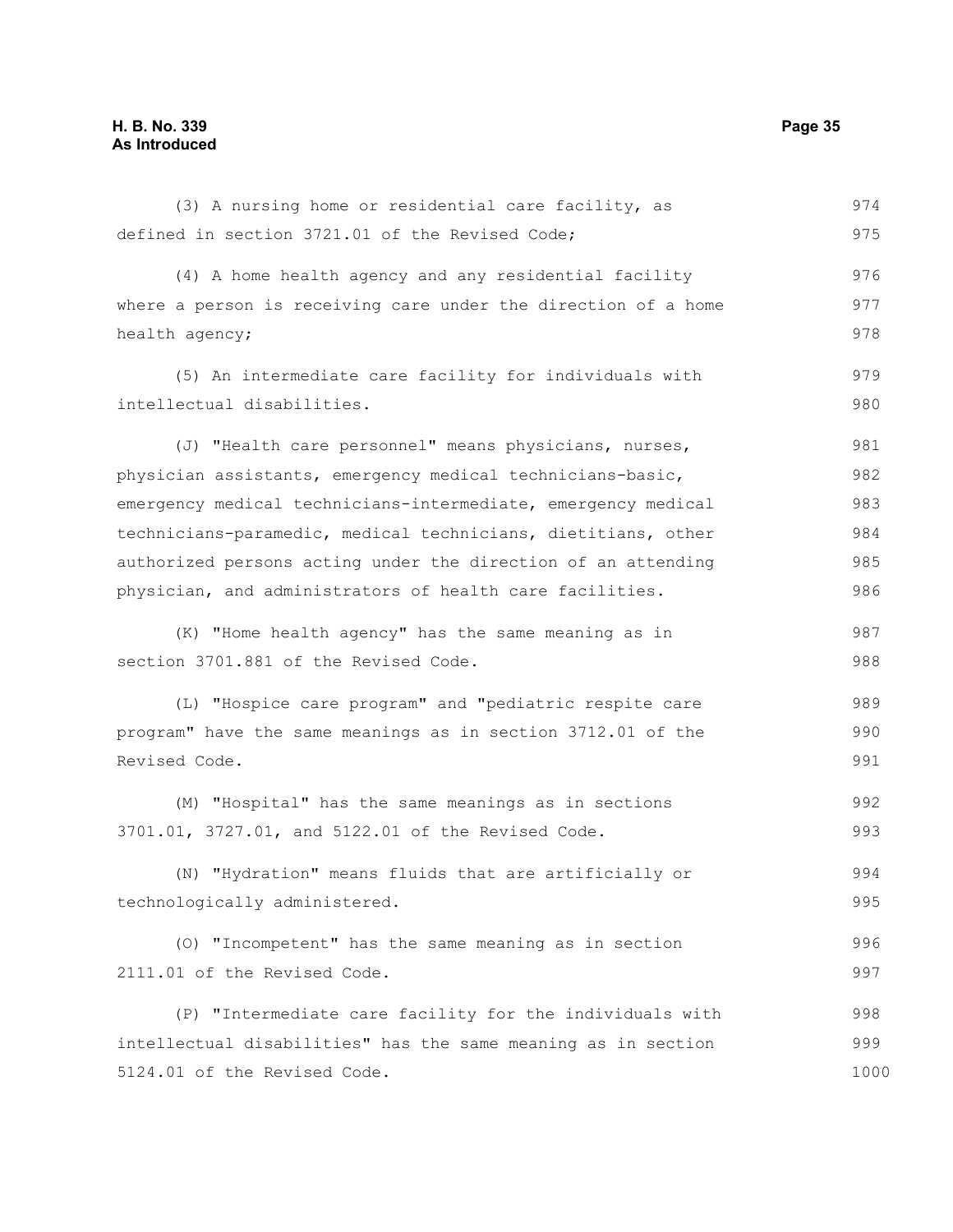### **H. B. No. 339 Page 36 As Introduced**

(Q) "Life-sustaining treatment" means any medical procedure, treatment, intervention, or other measure that, when administered to a qualified patient or other patient, will serve principally to prolong the process of dying. (R) "Nurse" means a person who is licensed to practice nursing as a registered nurse or to practice practical nursing as a licensed practical nurse pursuant to Chapter 4723. of the Revised Code. (S) "Nursing home" has the same meaning as in section 3721.01 of the Revised Code. (T) "Nutrition" means sustenance that is artificially or technologically administered. (U) "Permanently unconscious state" means a state of permanent unconsciousness in a declarant or other patient that, to a reasonable degree of medical certainty as determined in accordance with reasonable medical standards by the declarant's or other patient's attending physician and one other physician who has examined the declarant or other patient, is characterized by both of the following: (1) Irreversible unawareness of one's being and environment. (2) Total loss of cerebral cortical functioning, resulting in the declarant or other patient having no capacity to experience pain or suffering. (V) "Person" has the same meaning as in section 1.59 of the Revised Code and additionally includes political subdivisions and governmental agencies, boards, commissions, departments, institutions, offices, and other instrumentalities. 1001 1002 1003 1004 1005 1006 1007 1008 1009 1010 1011 1012 1013 1014 1015 1016 1017 1018 1019 1020 1021 1022 1023 1024 1025 1026 1027 1028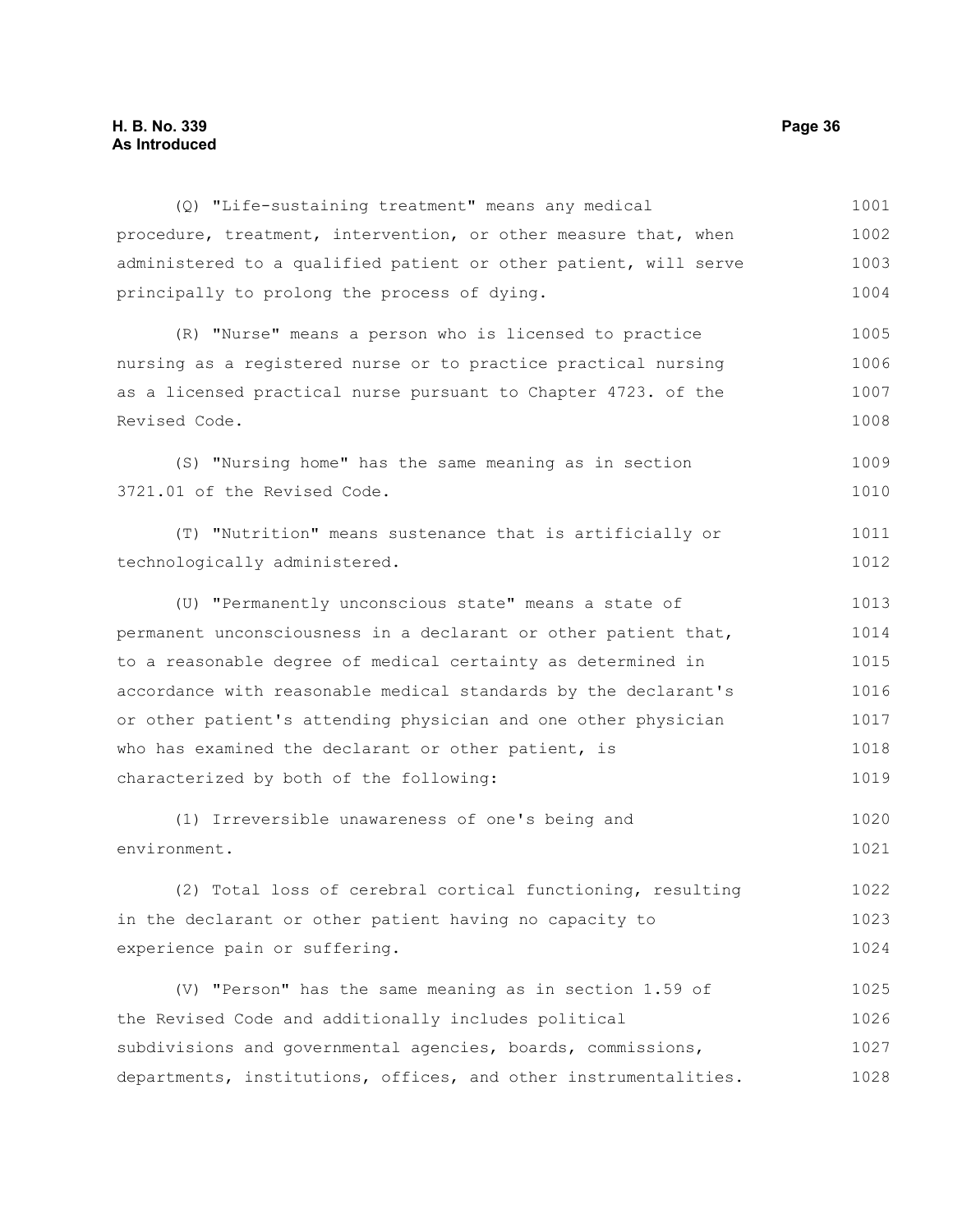(W) "Physician" means a person who is authorized under Chapter 4731. of the Revised Code to practice medicine and surgery or osteopathic medicine and surgery. 1029 1030 1031

(X) "Political subdivision" and "state" have the same meanings as in section 2744.01 of the Revised Code. 1032 1033

(Y) "Professional disciplinary action" means action taken by the board or other entity that regulates the professional conduct of health care personnel, including the state medical board and the board of nursing. 1034 1035 1036 1037

(Z) "Qualified patient" means an adult who has executed a declaration and has been determined to be in a terminal condition or in a permanently unconscious state. 1038 1039 1040

(AA) "Terminal condition" means an irreversible, incurable, and untreatable condition caused by disease, illness, or injury from which, to a reasonable degree of medical certainty as determined in accordance with reasonable medical standards by a declarant's or other patient's attending physician and one other physician who has examined the declarant or other patient, both of the following apply: 1041 1042 1043 1044 1045 1046 1047

(1) There can be no recovery.

(2) Death is likely to occur within a relatively short time if life-sustaining treatment is not administered. 1049 1050

(BB) "Tort action" means a civil action for damages for injury, death, or loss to person or property, other than a civil action for damages for breach of a contract or another agreement between persons. 1051 1052 1053 1054

(CC) "Copy of a declaration" means a printed or electronic copy of a declaration in writing, a copy of the record of a 1055 1056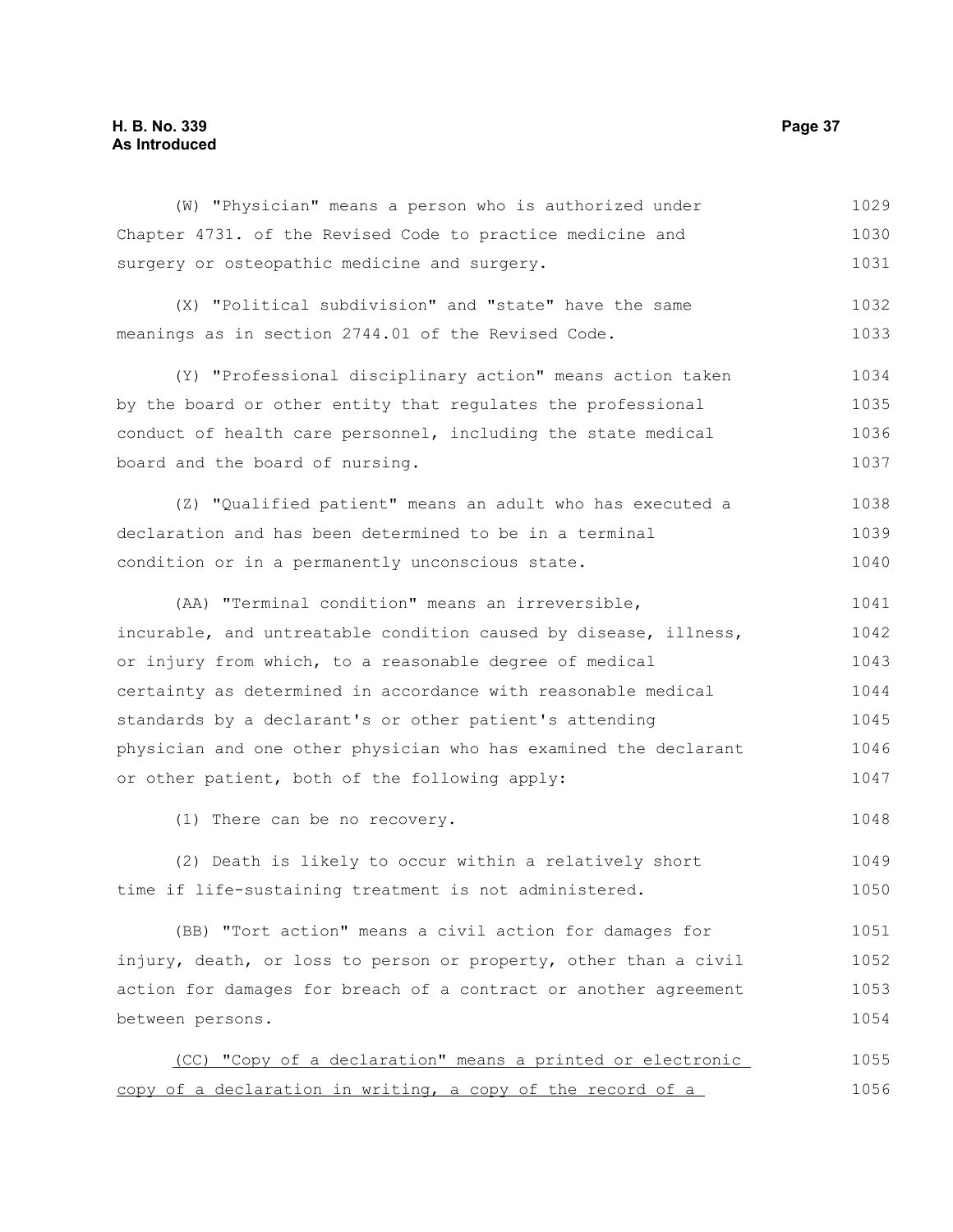declaration executed electronically that is readable as text, or an electronic copy of the record of a declaration executed electronically. (DD) "Electronic," "electronically," "electronic presence," "record," "sign," and "vulnerable adult" have the same meanings as in section 2107.01 of the Revised Code. **Sec. 2133.02.** (A)(1) An adult who is of sound mind voluntarily may execute at any time a declaration governing the use or continuation, or the withholding or withdrawal, of lifesustaining treatment. The If the declaration is in writing, it shall be signed at the end by the declarant or by another individual at the direction of the declarant, and shall state the date of its execution, and either. If the declaration is executed electronically, the declarant or another individual at the direction of the declarant shall sign the record associated with, and at the end of, the declaration, and shall state the date of its execution. The declaration shall be witnessed as described in division (B)(1) of this section or be acknowledged by the declarant in accordance with division (B)(2) of this section. The declaration may include a designation by the declarant of one or more persons who are to be notified by the declarant's attending physician at any time that life-sustaining treatment would be withheld or withdrawn pursuant to the declaration. The declaration may include a specific authorization for the use or continuation or the withholding or withdrawal of CPR, but the failure to include a specific authorization for the withholding or withdrawal of CPR does not preclude the withholding or withdrawal of CPR in accordance with sections 2133.01 to 2133.15 or sections 2133.21 to 2133.26 of the Revised Code. 1057 1058 1059 1060 1061 1062 1063 1064 1065 1066 1067 1068 1069 1070 1071 1072 1073 1074 1075 1076 1077 1078 1079 1080 1081 1082 1083 1084 1085 1086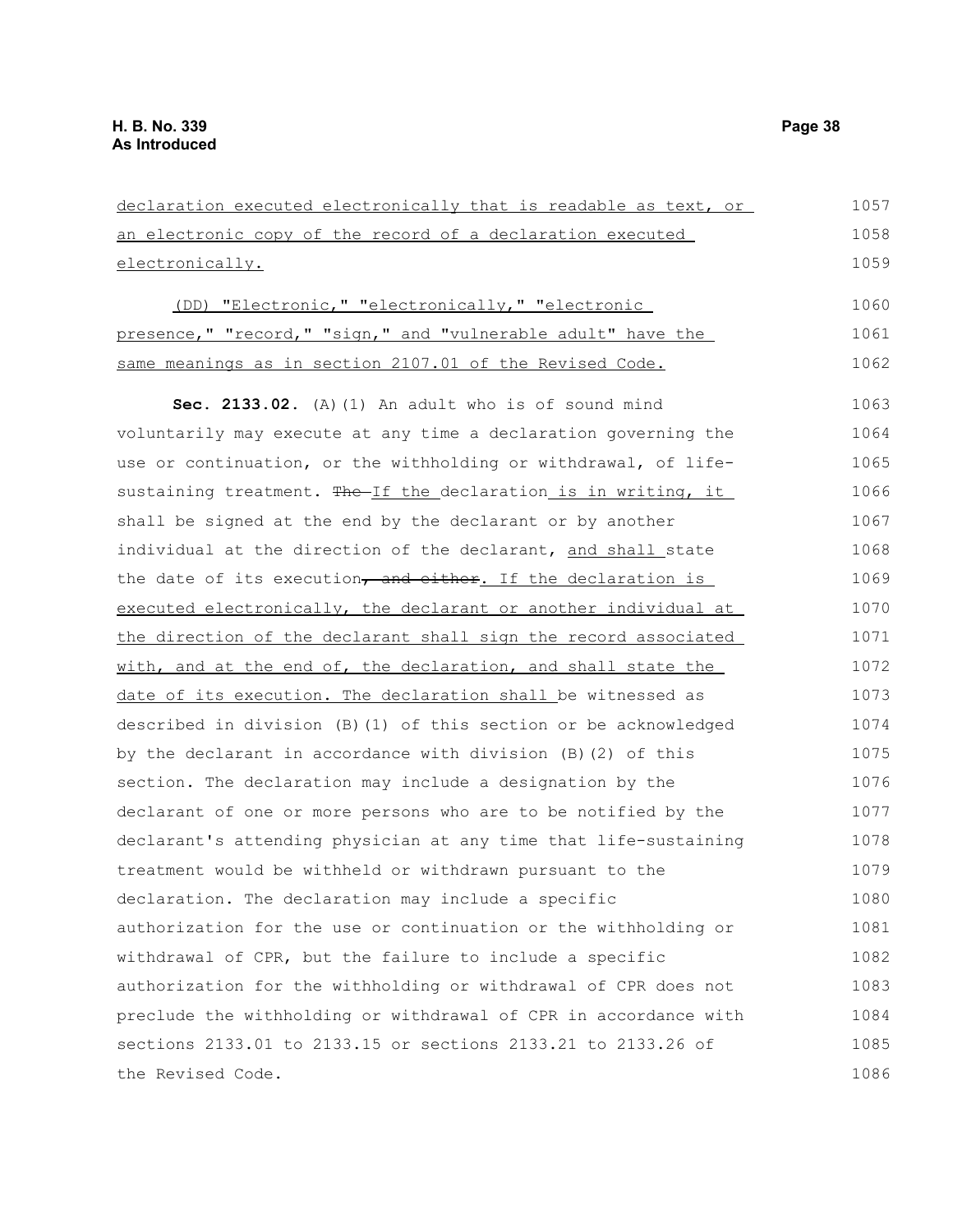### **H. B. No. 339 Page 39 As Introduced**

(2) Depending upon whether the declarant intends the declaration to apply when the declarant is in a terminal condition, in a permanently unconscious state, or in either a terminal condition or a permanently unconscious state, the declarant's declaration shall use either or both of the terms "terminal condition" and "permanently unconscious state" and shall define or otherwise explain those terms in a manner that is substantially consistent with the provisions of section 2133.01 of the Revised Code. 1087 1088 1089 1090 1091 1092 1093 1094 1095

(3)(a) If a declarant who has authorized the withholding or withdrawal of life-sustaining treatment intends that the declarant's attending physician withhold or withdraw nutrition or hydration when the declarant is in a permanently unconscious state and when the nutrition and hydration will not or no longer will serve to provide comfort to the declarant or alleviate the declarant's pain, then the declarant shall authorize the declarant's attending physician to withhold or withdraw nutrition or hydration when the declarant is in the permanently unconscious state by doing both of the following in the declaration: 1096 1097 1098 1099 1100 1101 1102 1103 1104 1105 1106

(i) Including a statement in capital letters or other conspicuous type, including, but not limited to, a different font, bigger type, or boldface type, that the declarant's attending physician may withhold or withdraw nutrition and hydration if the declarant is in a permanently unconscious state and if the declarant's attending physician and at least one other physician who has examined the declarant determine, to a reasonable degree of medical certainty and in accordance with reasonable medical standards, that nutrition or hydration will not or no longer will serve to provide comfort to the declarant or alleviate the declarant's pain, or checking or otherwise 1107 1108 1109 1110 1111 1112 1113 1114 1115 1116 1117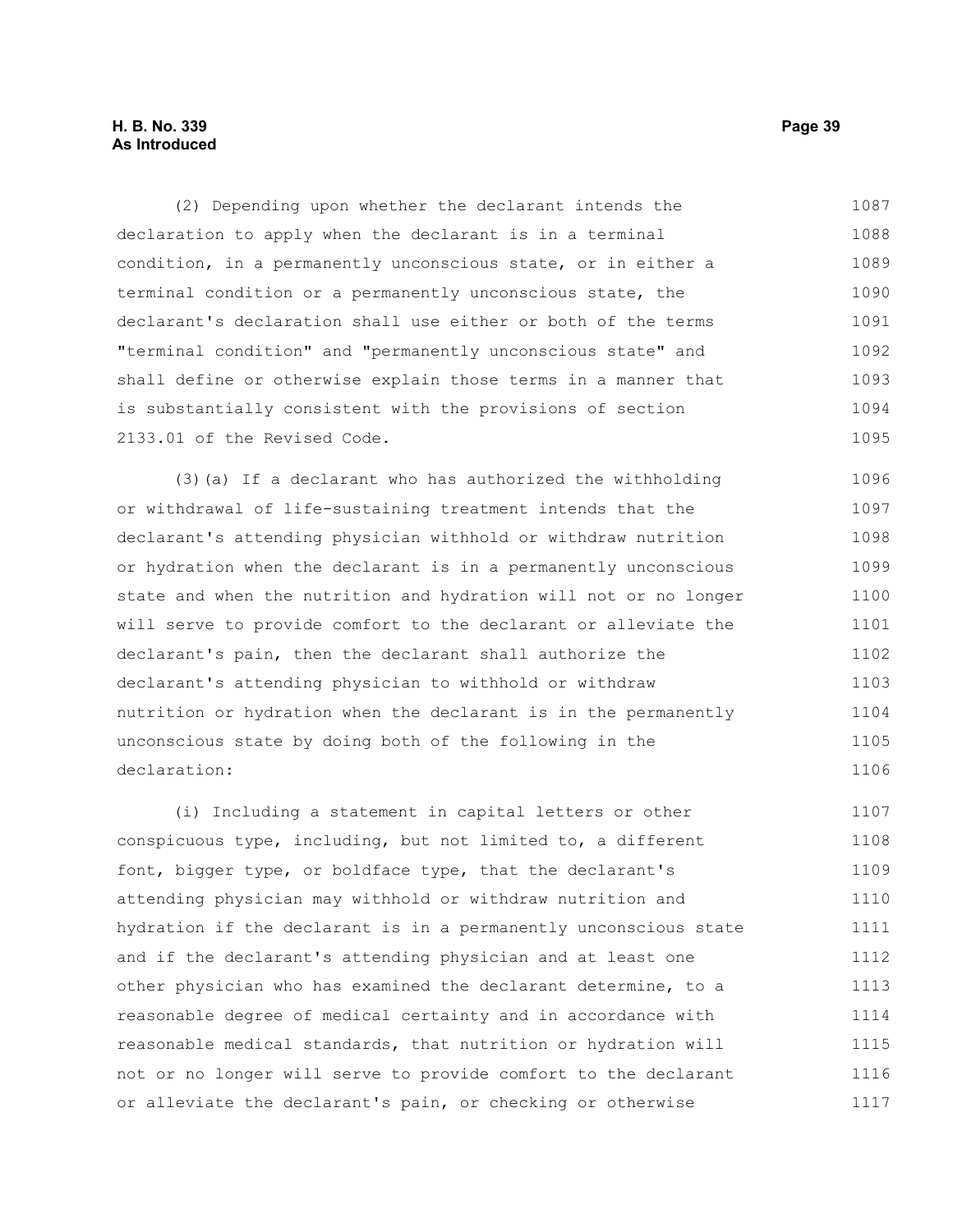marking a box or line that is adjacent to a similar statement on a printed form of a declaration; 1118 1119

(ii) Placing the declarant's initials or signature-signing underneath or adjacent to the statement, check, or other mark described in division (A)(3)(a)(i) of this section. 1120 1121 1122

(b) Division (A)(3)(a) of this section does not apply to the extent that a declaration authorizes the withholding or withdrawal of life-sustaining treatment when a declarant is in a terminal condition. The provisions of division (E) of section 2133.12 of the Revised Code pertaining to comfort care shall apply to a declarant in a terminal condition. 1123 1124 1125 1126 1127 1128

(B)(1) If witnessed for purposes of division (A) of this section, a declaration shall be witnessed by two individuals as described in this division in whose physical presence, if the declaration is in writing, or physical or electronic presence, if the declaration is executed electronically, the declarant, or another individual at the direction of the declarant, signed the declaration. The witnesses to a declaration that is executed electronically in the electronic presence of the declarant or another individual at the direction of the declarant shall be located within this state. The witnesses to a declaration that is executed electronically by a declarant who is a vulnerable adult or by another individual at the direction of a declarant who is a vulnerable adult shall sign the declaration in the physical presence of the declarant. The witnesses to a declaration shall be adults who are not related to the declarant by blood, marriage, or adoption, who are not the attending physician of the declarant, and who are not the administrator of any nursing home in which the declarant is receiving care. Each witness shall subscribe the witness' signature after the 1129 1130 1131 1132 1133 1134 1135 1136 1137 1138 1139 1140 1141 1142 1143 1144 1145 1146 1147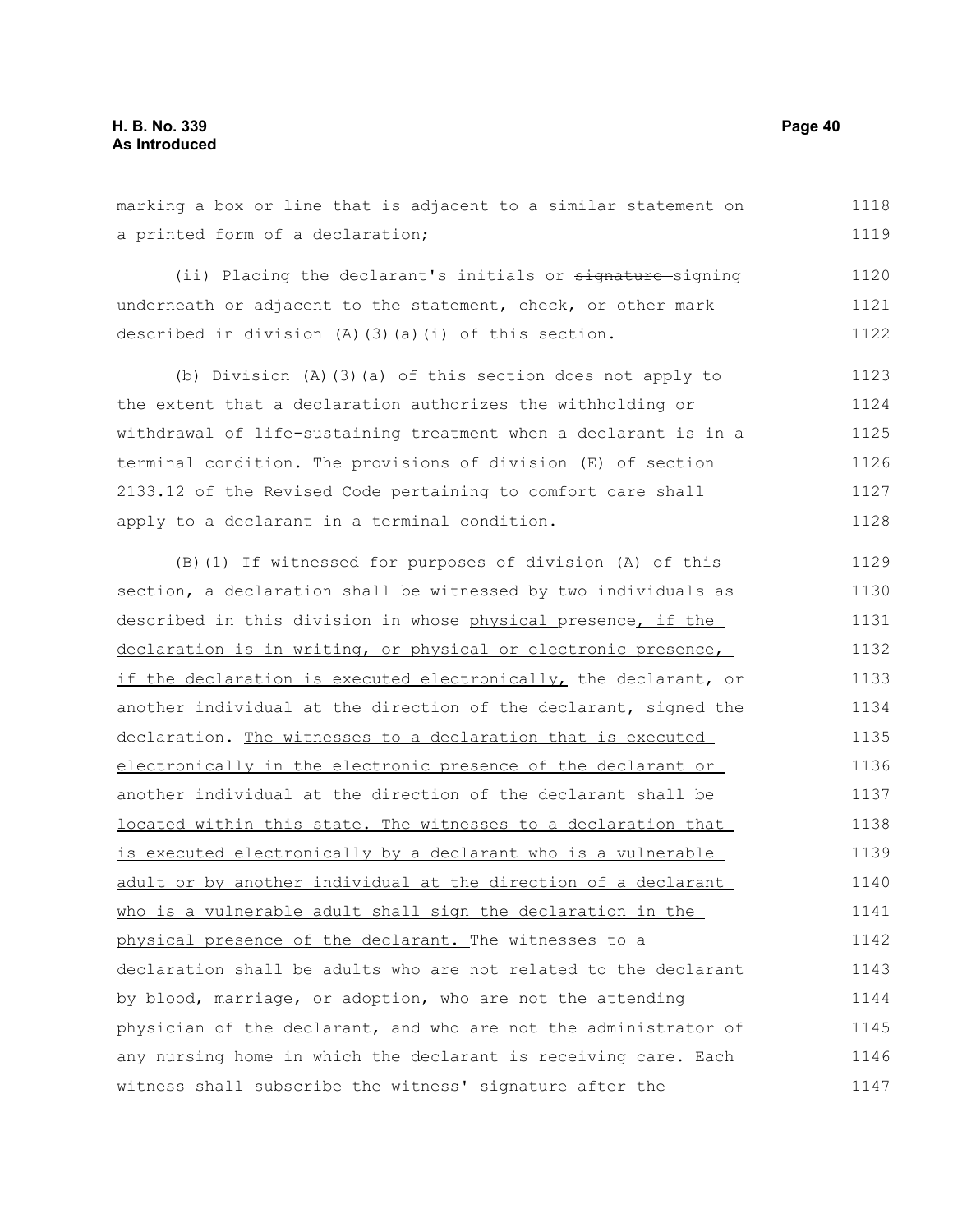### **H. B. No. 339 Page 41 As Introduced**

signature of the declarant or other individual at the direction of the declarant and, by doing so, attest to the witness' belief that the declarant appears to be of sound mind and not under or subject to duress, fraud, or undue influence. The signatures of the declarant or other individual at the direction of the declarant under division (A) of this section and of the witnesses under this division are not required to appear on the same page of the declaration. 1148 1149 1150 1151 1152 1153 1154 1155

(2)(a) If acknowledged for purposes of division (A) of this section, a declaration shall be acknowledged before a notary public, who shall make the certification described in section 147.53 of the Revised Code and also shall attest that the declarant appears to be of sound mind and not under or subject to duress, fraud, or undue influence. 1156 1157 1158 1159 1160 1161

(b) If a declaration is executed electronically, a notary public performing the certification and attestation described in division (B)(2)(a) of this section shall do so through an electronic notarization, pursuant to section 147.591 of the Revised Code, or as an online notarization pursuant to sections 147.60 to 147.66 of the Revised Code. 1162 1163 1164 1165 1166 1167

(C) An attending physician, or other health care personnel acting under the direction of an attending physician, who is furnished a copy of a declaration shall make it a part of the declarant's medical record and, when section 2133.05 of the Revised Code is applicable, also shall comply with that section. 1168 1169 1170 1171 1172

(D)(1) Subject to division (D)(2) of this section, an attending physician of a declarant or a health care facility in which a declarant is confined may refuse to comply or allow compliance with the declarant's declaration on the basis of a matter of conscience or on another basis. An employee or agent 1173 1174 1175 1176 1177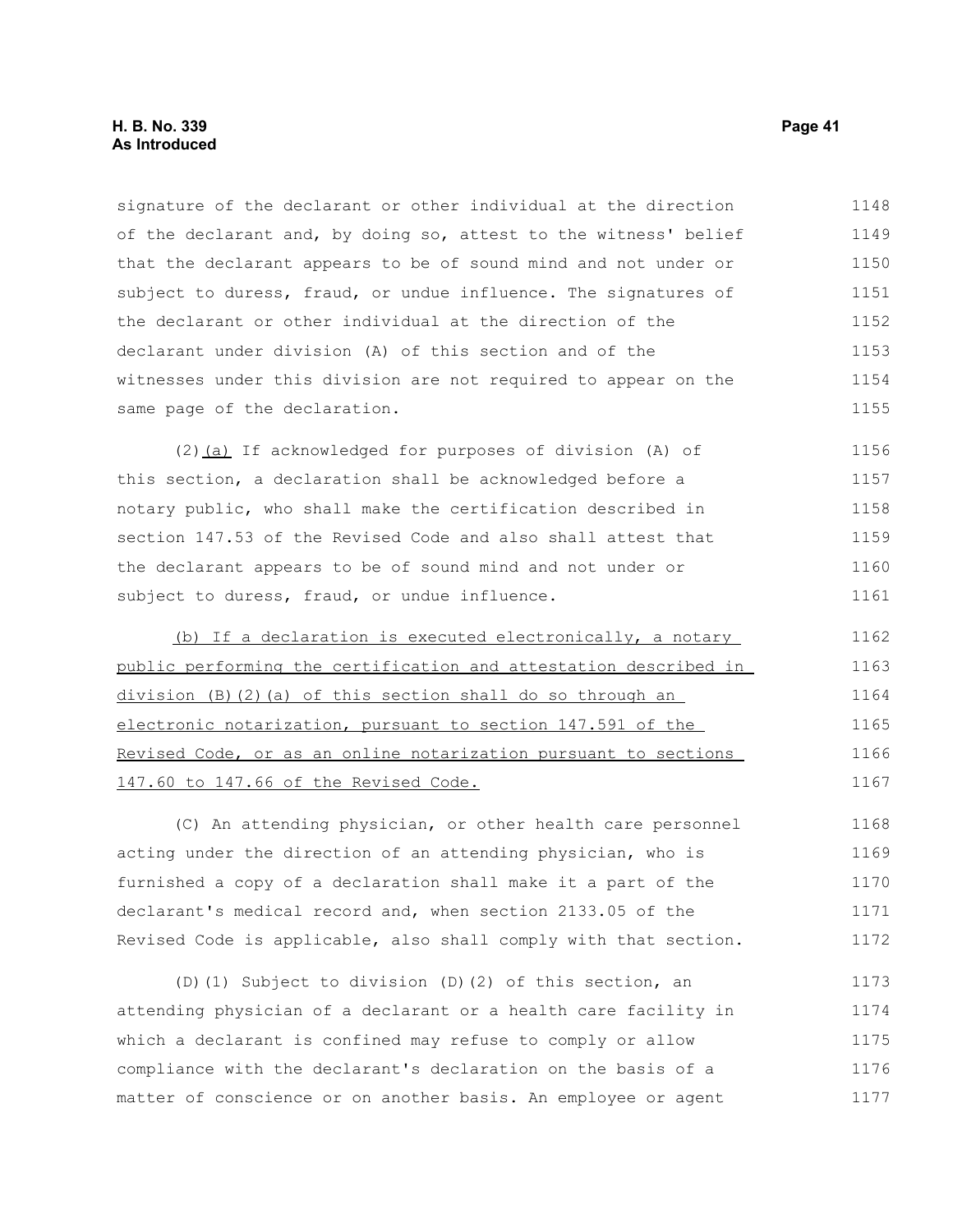of an attending physician of a declarant or of a health care facility in which a declarant is confined may refuse to comply with the declarant's declaration on the basis of a matter of conscience. 1178 1179 1180 1181

(2) If an attending physician of a declarant or a health care facility in which a declarant is confined is not willing or not able to comply or allow compliance with the declarant's declaration, the physician or facility promptly shall so advise the declarant and comply with the provisions of section 2133.10 of the Revised Code, or, if the declaration has become operative as described in division (A) of section 2133.03 of the Revised Code, shall comply with the provisions of section 2133.10 of the Revised Code. 1182 1183 1184 1185 1186 1187 1188 1189 1190

(E) As used in this section, "CPR" has the same meaning as in section 2133.21 of the Revised Code.

Sec. 5302.22. (A) As-Unless the context otherwise requires, as used in sections 5302.22, 5302.222, 5302.23, and 5302.24 of the Revised Code: 1193 1194 1195

(1) "Affidavit of confirmation" means an affidavit executed under division (A) of section 5302.222 of the Revised Code. 1196 1197 1198

(2) "Survivorship tenancy" means an ownership of real property or any interest in real property by two or more persons that is created by executing a deed pursuant to section 5302.17 of the Revised Code. 1199 1200 1201 1202

(3) "Survivorship tenant" means one of the owners of real property or any interest in real property in a survivorship tenancy. 1203 1204 1205

(4) "Tenants by the entireties" mean only those persons 1206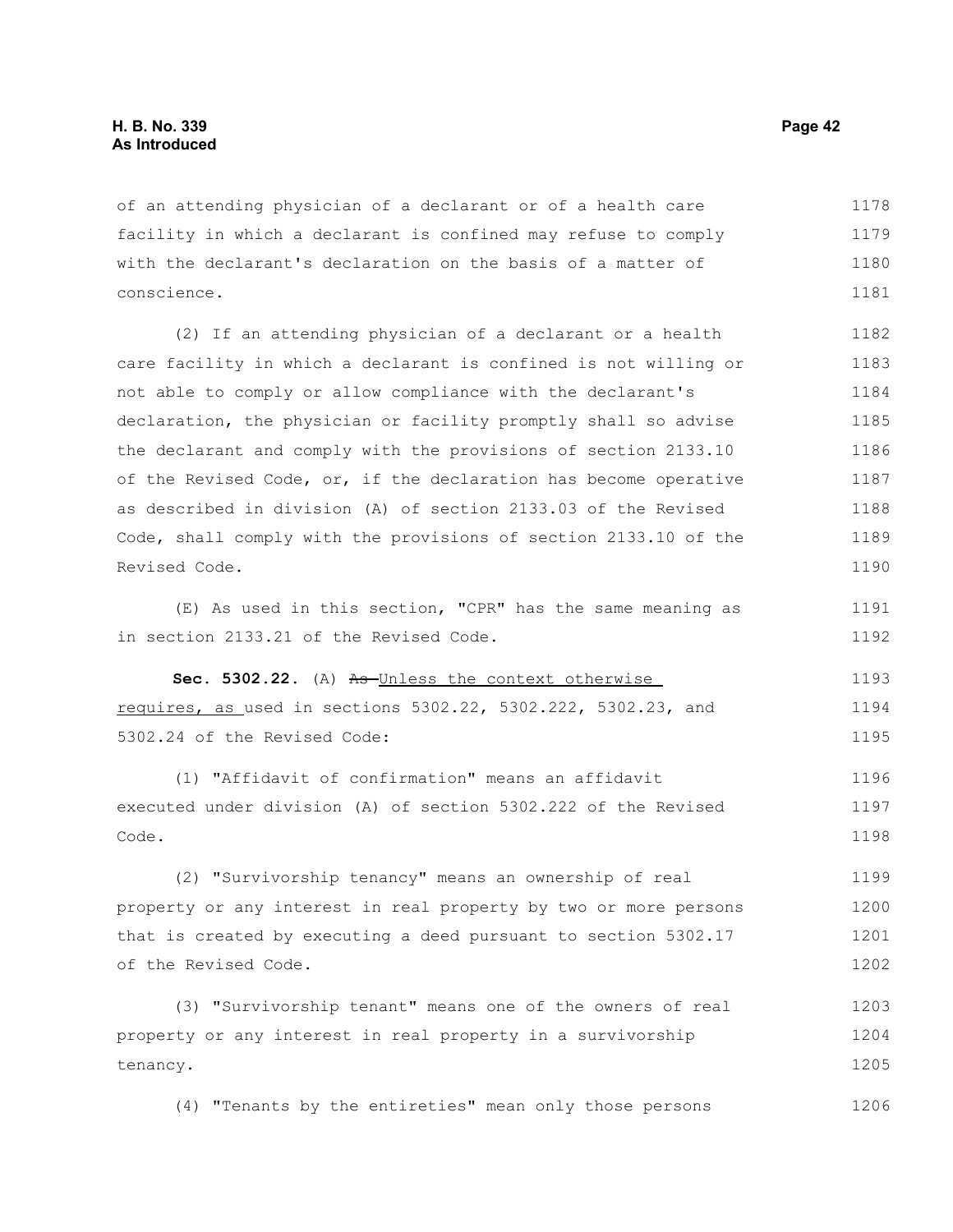who are vested as tenants in an estate by the entireties with survivorship pursuant to any deed recorded between February 9, 1972, and April 3, 1985, under section 5302.17 of the Revised Code as it existed during that period of time. Nothing in sections 5302.22, 5302.222, 5302.23, and 5302.24 of the Revised Code authorizes the creation of a tenancy by the entireties or recognizes a tenancy by the entireties created outside that period of time. (5) "Transfer on death designation affidavit" means an affidavit executed under this section. (6) "Transfer on death beneficiary or beneficiaries" means the beneficiary or beneficiaries designated in a transfer on death designation affidavit. (7) "Electronic" and "record" have the same meanings as in section 2107.01 of the Revised Code. 1207 1208 1209 1210 1211 1212 1213 1214 1215 1216 1217 1218 1219 1220 1221

(B) Any individual who, under the Revised Code or the common law of this state, owns real property or any interest in real property as a sole owner, as a tenant in common, or as a survivorship tenant, or together with the individual's spouse owns an indivisible interest in real property as tenants by the entireties, may designate the entire interest, or any specified part that is less than the entire interest, in that real property as transferable on death to a designated beneficiary or beneficiaries by executing, together with the individual's spouse, if any, a transfer on death designation affidavit as provided in this section. 1222 1223 1224 1225 1226 1227 1228 1229 1230 1231 1232

| A transfer on death designation affidavit may be executed      | 1233 |
|----------------------------------------------------------------|------|
| in writing or in an electronic manner. If executed in an       | 1234 |
| electronic manner, a certified copy or a copy of the affidavit | 1235 |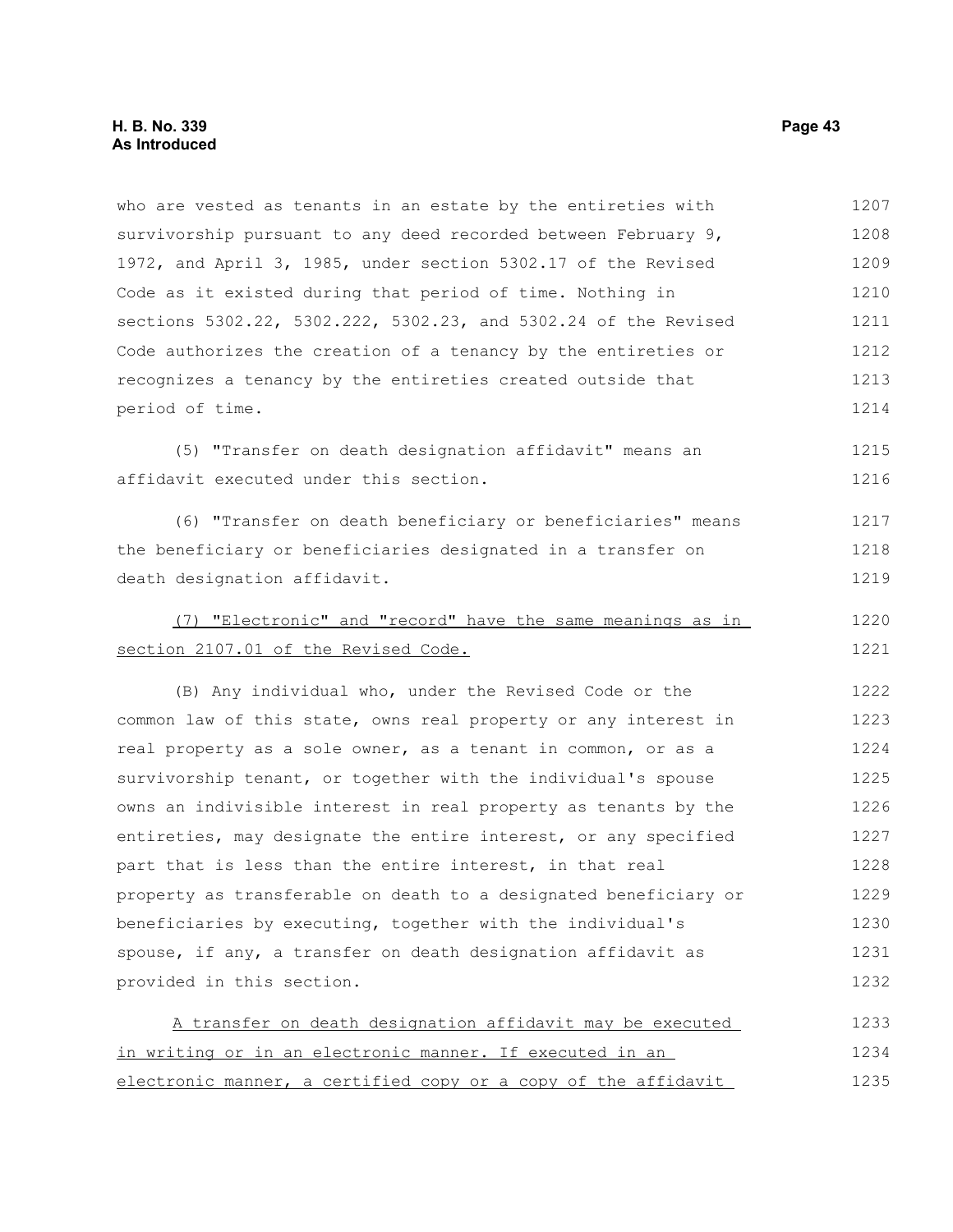| that is readable as text shall be considered to be a certified | 1236 |
|----------------------------------------------------------------|------|
| copy or a copy of the record of the affidavit. A copy of that  | 1237 |
| affidavit shall be offered for recording with the county       | 1238 |
| recorder as provided in this section.                          | 1239 |

If the affidavit is executed by an individual together with the individual's spouse, if any, the dower rights of the spouse are subordinate to the vesting of title to the interest in the real property in the transfer on death beneficiary or beneficiaries designated under this section. The affidavit shall be recorded in the office of the county recorder in the county in which the real property is located, and, when so recorded, the affidavit or a certified copy of the affidavit shall be evidence of the transfer on death beneficiary or beneficiaries so designated in the affidavit insofar as the affidavit affects title to the real property. 1240 1241 1242 1243 1244 1245 1246 1247 1248 1249 1250

(C)(1) If an individual who owns real property or an interest in real property as a sole owner or as a tenant in common executes a transfer on death designation affidavit, upon the death of that individual, title to the real property or interest in the real property specified in the affidavit vests in the transfer on death beneficiary or beneficiaries designated in the affidavit. 1251 1252 1253 1254 1255 1256 1257

(2) If an individual who owns real property or an interest in real property as a survivorship tenant executes a transfer on death designation affidavit, upon the death of that individual or of one but not all of the surviving survivorship tenants, title to the real property or interest in the real property specified in the affidavit vests in the surviving survivorship tenant or tenants. Upon the death of the last surviving survivorship tenant, title to the real property or interest in 1258 1259 1260 1261 1262 1263 1264 1265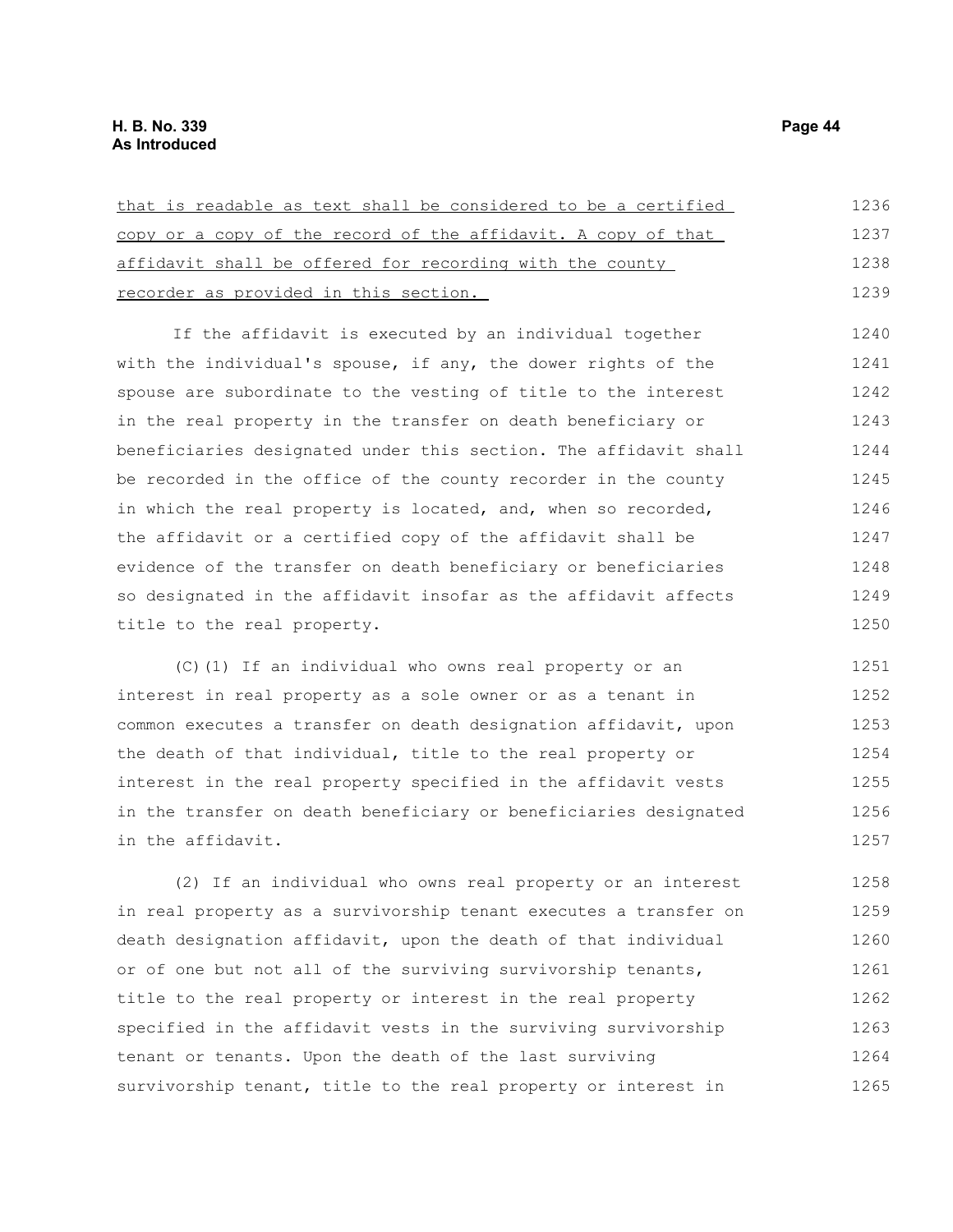the real property vests in the transfer on death beneficiary or beneficiaries designated in the affidavit, subject to division (B)(7) of section 5302.23 of the Revised Code. 1266 1267 1268

(3) If an individual who together with the individual's spouse owns an indivisible interest in real property as tenants by the entireties executes a transfer on death designation affidavit, upon the death of that individual, title to the real property or interest in the real property vests in the remaining tenant by the entireties. Upon the death of the remaining tenant by the entireties, title to the real property or interest in the real property vests in the transfer on death beneficiary or beneficiaries designated in the affidavit, subject to division (B)(7) of section 5302.23 of the Revised Code. 1269 1270 1271 1272 1273 1274 1275 1276 1277 1278

(D) A transfer on death designation affidavit shall be verified before any person authorized to administer oaths and shall include all of the following: 1279 1280 1281

(1) A description of the real property the title to which is affected by the affidavit and a reference to an instrument of record containing that description; 1282 1283 1284

(2) If less than the entire interest in the real property is to be transferred on death under the affidavit, a statement of the specific interest or part of the interest in the real property that is to be so transferred; 1285 1286 1287 1288

(3) A statement by the individual executing the affidavit that the individual is the person appearing on the record of the real property as the owner of the real property or interest in the real property at the time of the recording of the affidavit and the marital status of that owner. If the owner is married, the affidavit shall include a statement by the owner's spouse 1289 1290 1291 1292 1293 1294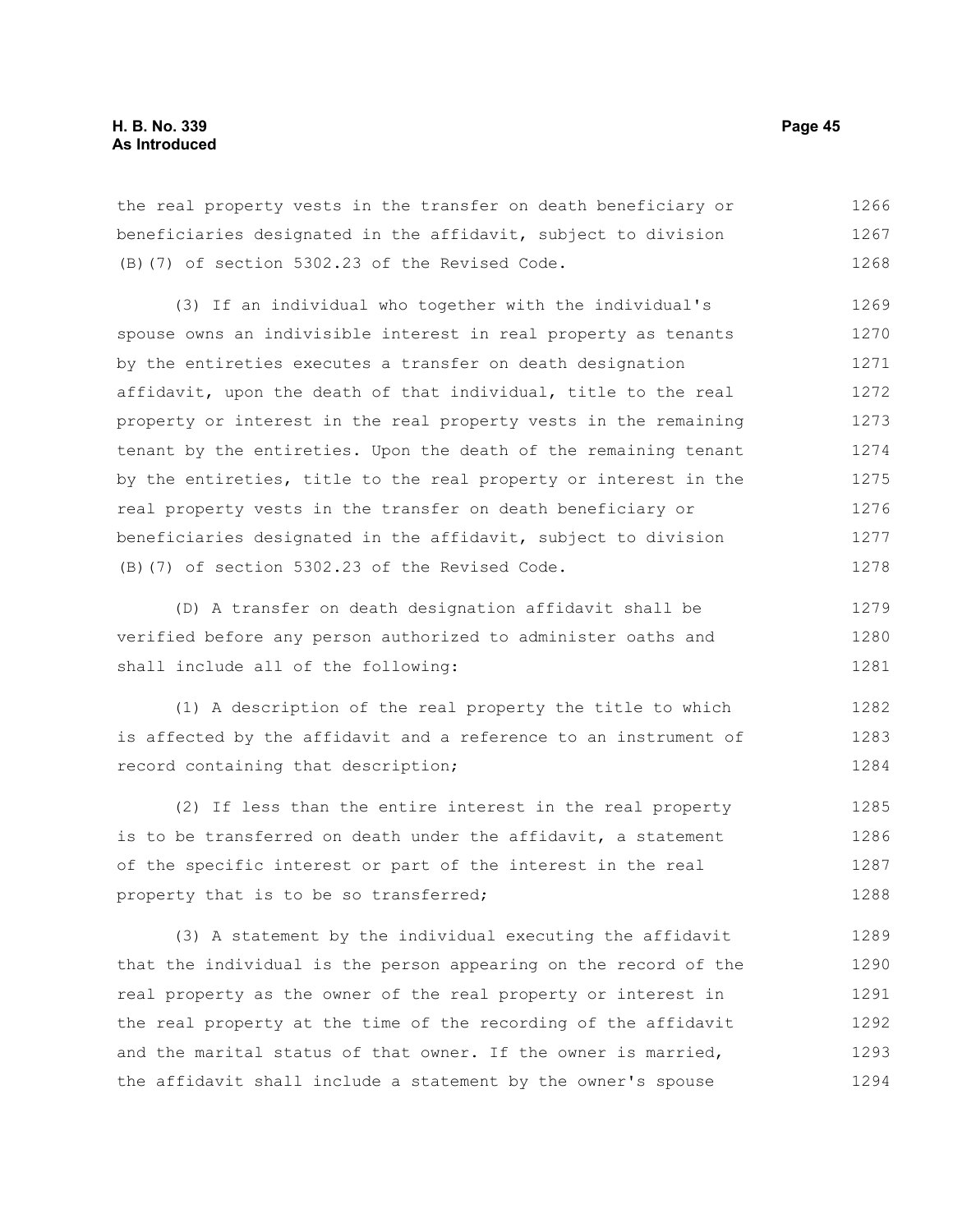stating that the spouse's dower rights are subordinate to the vesting of title to the real property or interest in the real property in the transfer on death beneficiary or beneficiaries designated in the affidavit. 1295 1296 1297 1298

(4) A statement designating one or more persons, identified by name, as transfer on death beneficiary or beneficiaries. 1299 1300 1301

(E) The county recorder of the county in which a transfer on death designation affidavit is offered for recording shall receive the affidavit and cause it to be recorded in the same manner as deeds are recorded. The county recorder shall collect a fee for recording the affidavit in the same amount as the fee for recording deeds. The county recorder shall index the affidavit in the name of the owner of record of the real property or interest in the real property who executed the affidavit. 1302 1303 1304 1305 1306 1307 1308 1309 1310

(F) A transfer on death designation affidavit need not be supported by consideration and need not be delivered to the transfer on death beneficiary or beneficiaries designated in the affidavit to be effective. However, in order to be effective, that affidavit shall be recorded with the county recorder as described in this section prior to the death of the individual who executed the affidavit. 1311 1312 1313 1314 1315 1316 1317

(G) Subject to division (C) of this section, upon the death of any individual who owns real property or an interest in real property that is subject to a transfer on death beneficiary designation made under a transfer on death designation affidavit as provided in this section, that real property or interest in real property of the deceased owner shall be transferred only to the transfer on death beneficiary or beneficiaries who are 1318 1319 1320 1321 1322 1323 1324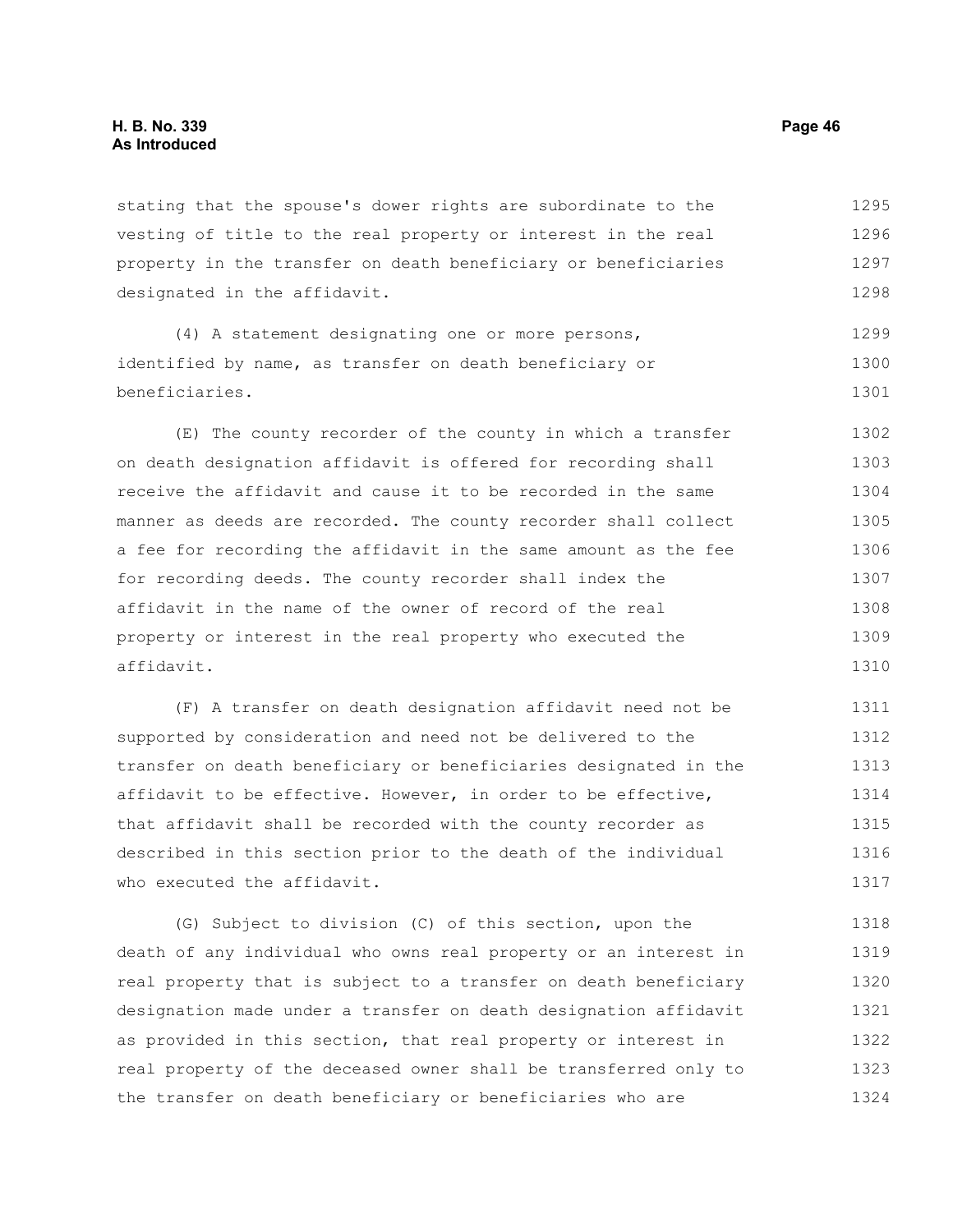identified in the affidavit by name and who survive the deceased owner or that are in existence on the date of death of the deceased owner. 1325 1326 1327

For purposes of this division, if a natural or legal person designated by name in the affidavit as a transfer on death beneficiary or as a contingent transfer on death beneficiary as provided in division (B)(2) of section 5302.23 of the Revised Code solely in that person's capacity as a trustee of a trust has died, has resigned, or otherwise has been replaced by a successor trustee of the trust on the date of death of the deceased owner, the successor trustee of the trust shall be considered the transfer on death beneficiary or contingent transfer on death beneficiary in existence on the date of death of the deceased owner in full compliance with this division, notwithstanding that the successor trustee is not named as a transfer on death beneficiary or contingent transfer on death beneficiary in the affidavit. 1328 1329 1330 1331 1332 1333 1334 1335 1336 1337 1338 1339 1340 1341

(H) Any person who knowingly makes any false statement in a transfer on death designation affidavit is guilty of falsification under division (A)(6) of section 2921.13 of the Revised Code. 1342 1343 1344 1345

**Sec. 5817.01.** As used in this chapter: 1346

(A)(1) "Beneficiary under a trust" means either of the following: 1347 1348

(a) Any person that has a present or future beneficial interest in a trust, whether vested or contingent; 1349 1350

(b) Any person that, in a capacity other than that of trustee, holds a power of appointment over trust property, but does not include the class of permitted appointees among whom 1351 1352 1353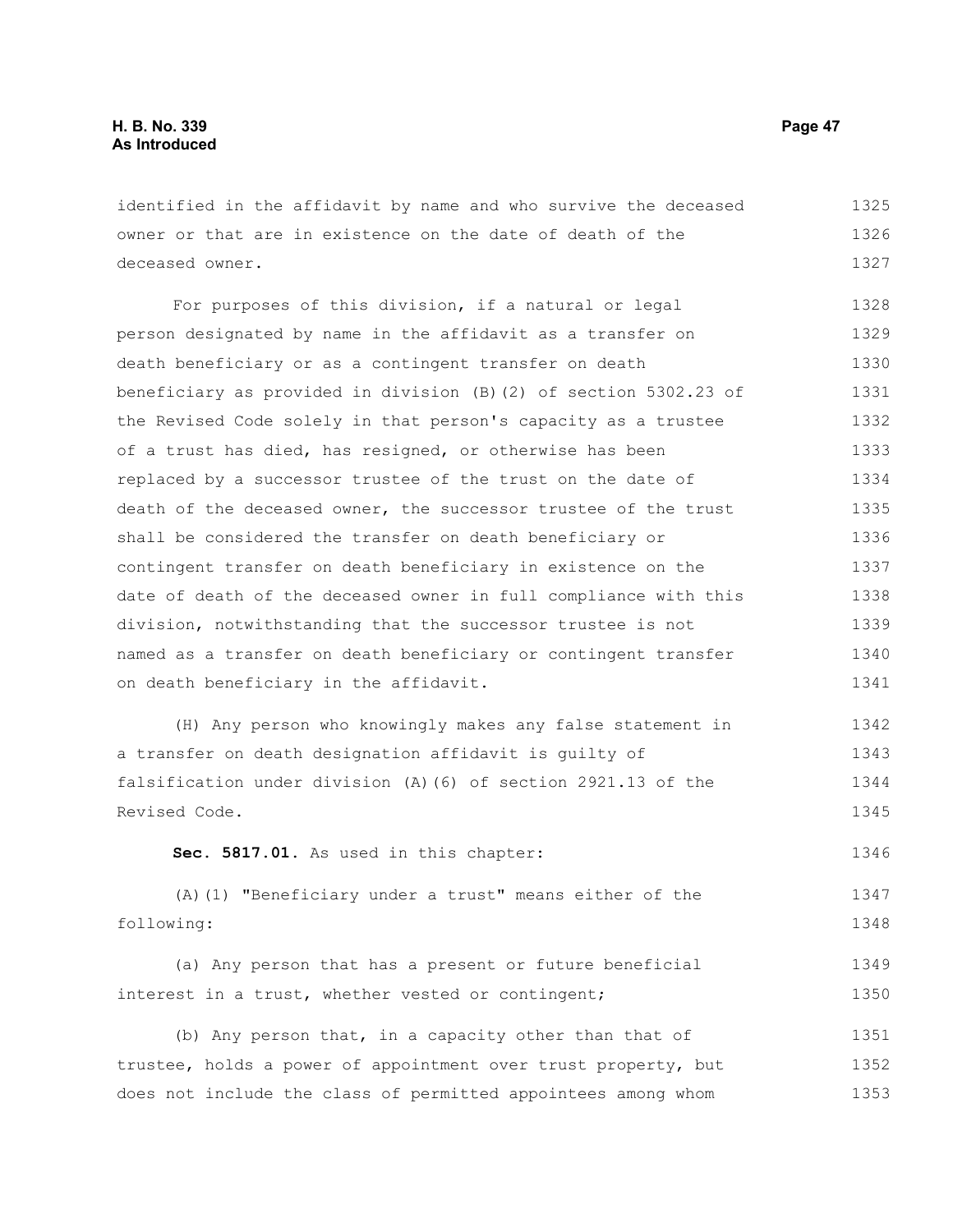the power holder may appoint.

1354

| (2) "Beneficiary under a trust" includes a charitable           | 1355 |
|-----------------------------------------------------------------|------|
| organization that is expressly designated in the terms of the   | 1356 |
| trust to receive distributions, but does not include any        | 1357 |
| charitable organization that is not expressly designated in the | 1358 |
| terms of the trust to receive distributions, but to whom the    | 1359 |
| trustee may in its discretion make distributions.               | 1360 |

(B)(1) "Beneficiary under a will" means either of the following: 1361 1362

(a) Any person designated in a will to receive a testamentary disposition of real or personal property; 1363 1364

(b) Any person that, in a capacity other than that of executor, holds a power of appointment over estate assets, but does not include the class of permitted appointees among whom the power holder may appoint. 1365 1366 1367 1368

(2) "Beneficiary under a will" includes a charitable organization that is expressly designated in the terms of the will to receive testamentary distributions, but does not include any charitable organization that is not expressly designated in the terms of the will to receive distributions, but to whom the executor may in its discretion make distributions. 1369 1370 1371 1372 1373 1374

(C) "Court" means the probate court of the county in which the complaint under section 5817.02 or 5817.03 of the Revised Code is filed or the general division of the court of common pleas to which the probate court transfers the proceeding under division (A) of section 5817.04 of the Revised Code. 1375 1376 1377 1378 1379

(D) "Related trust" means a trust for which both of the following apply: 1380 1381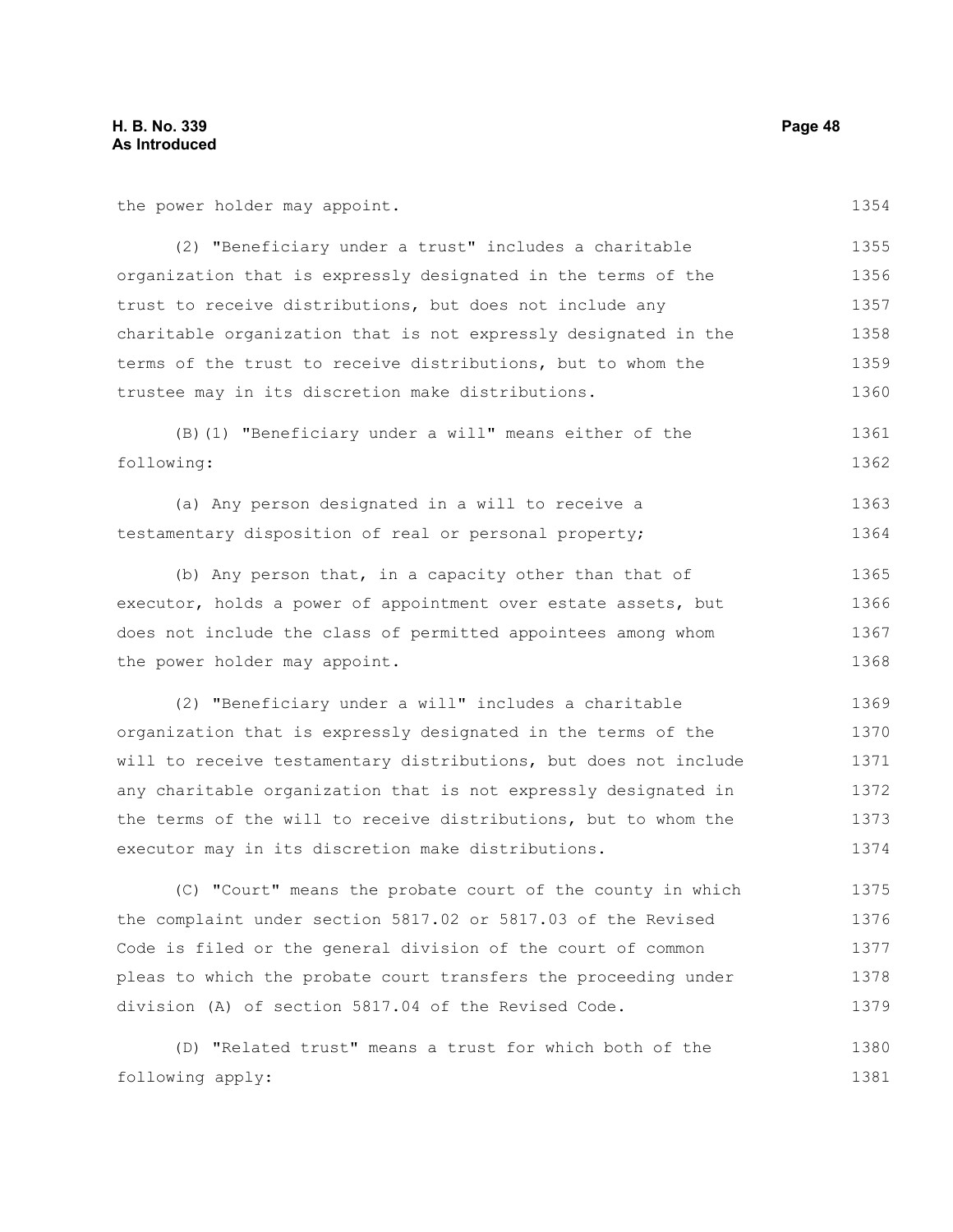(1) The testator is the settlor of the trust. (2) The trust is named as a beneficiary in the will in accordance with section 2107.63 of the Revised Code. (E) "Related will" means a will for which both of the following apply: (1) The testator is the settlor of a trust. (2) The will names the trust as a beneficiary in accordance with section 2107.63 of the Revised Code. (F) "Trust" means an inter vivos revocable or irrevocable trust instrument to which, at the time the complaint for declaration of validity is filed under section 5817.03 of the Revised Code, either of the following applies: (1) The settlor resides in, or is domiciled in, this state. (2) The trust's principal place of administration is in this state. (G) "Will" includes an electronic will. (H) "Copy of an electronic will," "electronic presence," "electronic will," and "sign" have the same meanings as in section 2107.01 of the Revised Code. **Sec. 5817.05.** (A) A complaint under section 5817.02 of the Revised Code shall name as party defendants all of the following, as applicable: (1) The testator's spouse; (2) The testator's children; (3) The testator's heirs who would take property pursuant 1382 1383 1384 1385 1386 1387 1388 1389 1390 1391 1392 1393 1394 1395 1396 1397 1398 1399 1400 1401 1402 1403 1404 1405 1406 1407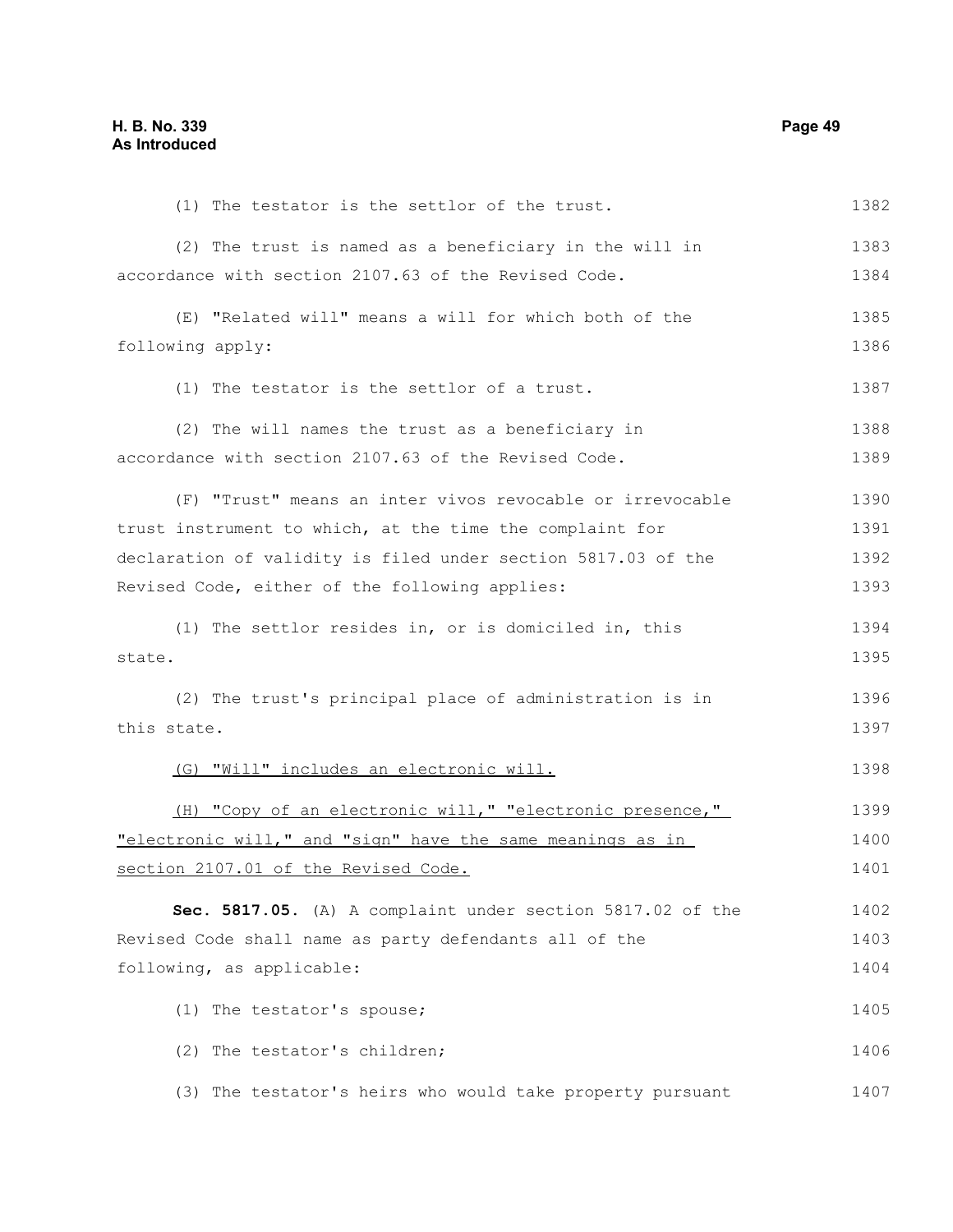| to section 2105.06 of the Revised Code had the testator died     | 1408 |
|------------------------------------------------------------------|------|
| intestate at the time the complaint is filed;                    | 1409 |
| (4) The testator's beneficiaries under the will;                 | 1410 |
| (5) Any beneficiary under the testator's most recent prior       | 1411 |
| will.                                                            | 1412 |
| (B) A complaint under section 5817.02 of the Revised Code        | 1413 |
| may name as a party defendant any other person that the testator | 1414 |
| believes may have a pecuniary interest in the determination of   | 1415 |
| the validity of the testator's will.                             | 1416 |
| (C) A complaint under section 5817.02 of the Revised Code        | 1417 |
| may contain all or any of the following:                         | 1418 |
| (1) A statement that a copy of the written or electronic         | 1419 |
| will has been filed with the court;                              | 1420 |
| (2) A statement that the will is in writing or is an             | 1421 |
| electronic will;                                                 | 1422 |
| (3) A statement that the will, if in writing, was signed         | 1423 |
| by the testator, or was signed in the testator's name by another | 1424 |
| person in the testator's conscious presence and at the           | 1425 |
| testator's express direction; or a statement that the will, if   | 1426 |
| an electronic will, was signed at the end by the testator or by  | 1427 |
| another individual in the testator's name, in the testator's     | 1428 |
| physical presence or electronic presence, and at the testator's  | 1429 |
| express direction;                                               | 1430 |
| (4) A statement that the will, if in writing, was signed         | 1431 |
| in the conscious presence of the testator by two or more         | 1432 |
| competent individuals, each of whom either witnessed the         | 1433 |
| testator sign the will, or heard the testator acknowledge        | 1434 |
| signing the will; or a statement that the will, if an electronic | 1435 |